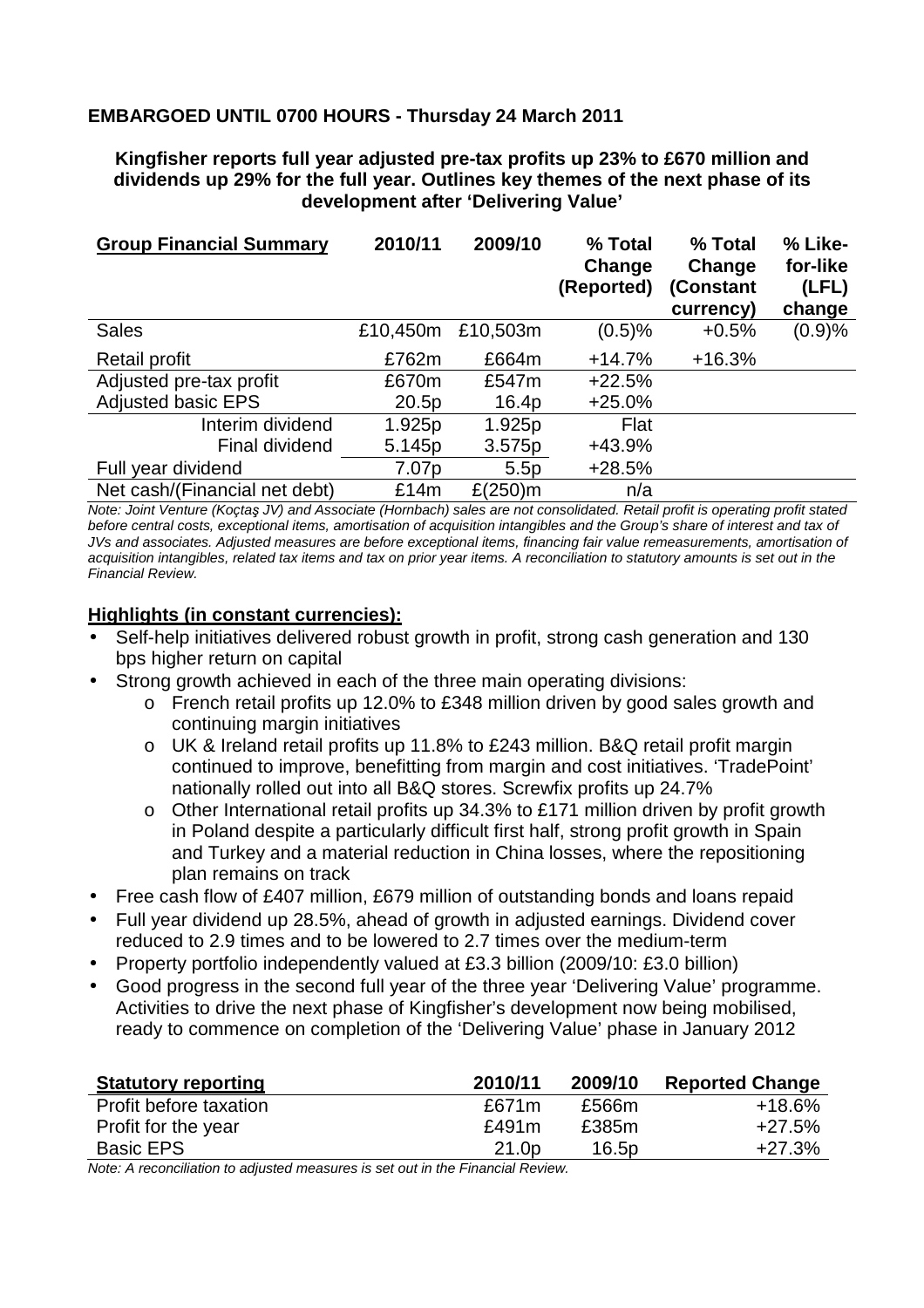# **Ian Cheshire, Group Chief Executive, said:**

"We have delivered another year of strong profit growth and cash generation in what continue to be challenging times for our customers around the world.

"Our 'Delivering Value' programme of self-help has been a great success so far with profits almost doubled since it started, return on capital up sharply and financial net debt eliminated. Despite significant economic headwinds over the last few years we are now a stronger, more valuable business. I am also delighted that we are now better able to accelerate our expansion where economic returns have been proven whilst also significantly increasing our dividend for our shareholders, many of whom are now our own colleagues.

"Looking ahead, although I see no let up in the challenging environment in the short-term, I am excited by our future prospects. This year we will be stepping up the pace once more with a full set of activities in the final year of the first phase of 'Delivering Value' as well as mobilising the second phase, which is due to start in 2012. I believe we have an exciting growth opportunity, sustainable over the longer term, by creating a business that is the world's expert at making home improvement easier for customers. We are uniquely placed to use our scale, our network of international experience and our diversity for the benefit of our customers and shareholders."

#### **Enquiries:**

| Ian Harding, Group Communications Director | 020 7644 1029 |
|--------------------------------------------|---------------|
| Sarah Gerrand, Head of Investor Relations  | 020 7644 1032 |
| Nigel Cope, Head of Media Relations        | 020 7644 1030 |
| Clare Haines, Media Relations Officer      | 020 7644 1286 |
| <b>Brunswick</b>                           | 020 7404 5959 |

Further copies of this announcement can be downloaded from www.kingfisher.com or by application to: The Company Secretary, Kingfisher plc, 3 Sheldon Square, London, W2 6PX. A video interview of Ian Cheshire is available on the website.

The remainder of this release has five main sections:

- Strategic Update
- 2010/11 Trading Review by Division
- Detailed 'Delivering Value Phase 1' Update
- Country data
- 2010/11 Financial Review and, in part 2 of the RNS, the preliminary Financial **Statements**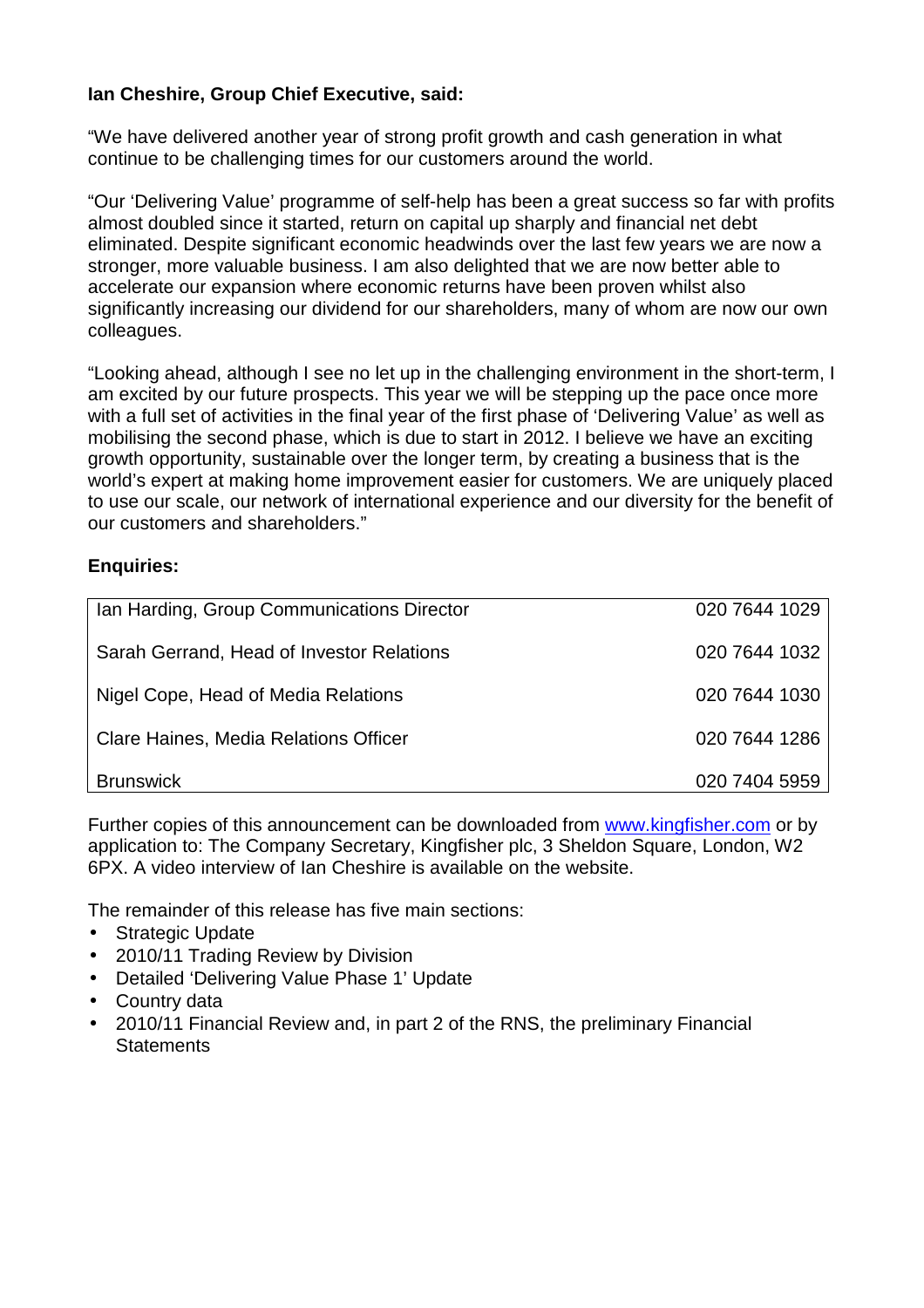# **STRATEGIC UPDATE**

Our aim has been and remains to deliver more value for Kingfisher shareholders by focusing on three key priorities – Management, Capital and Returns.

#### **Management**

The Group Executive, comprising the Group CEO, Group FD and the three divisional CEOs, have collective responsibility for overall Group direction and performance. Kingfisher is now managed in a more integrated way with a growing number of crossgroup networks established to accelerate key initiatives throughout the business. This new way of working is known internally as the 'One Team' approach. Clear goals and sharebased incentives extend from the Group CEO to store managers in our largest markets: the UK, France and Poland.

# **Capital**

A rigorous approach to capital over the last three years has resulted in over a £500 million reduction in gross working capital (before the negative impact of French LME $^{(1)}$ ) and a reprioritisation of new capital expenditure to faster payback investments. This discipline, combined with focus on generating higher cash profitability from the business, has resulted in net cash of £14 million at the year end (£1.6 billion net financial debt as at 2 February 2008).

 $<sup>(1)</sup>$ Legislative changes shortening French payment terms, implemented over the 3 years to 2012</sup>

#### **Returns**

#### **'Delivering Value'**

#### **Aim – to place greater focus on generating higher cash returns from the retail businesses**

The seven step programme to improve cash returns, known as 'Delivering Value', is progressing well. The programme was mobilised during 2008/09, commenced in 2009/10 and is due to be completed by the end of January 2011/12. The initiatives are supporting the trading performance in the shorter term and also better positioning the Group for its next stage of development.

After two full years of the programme, Kingfisher is now a significantly stronger, higher returning business. Adjusted basic EPS has increased by 93% since 2007/08 and dividends have started to rise again for the first time in five years. The Group's standard return on capital has increased from  $5.8\%^{(1)}$  to 9.6%, ahead of its cost of capital. The balance sheet is robust, providing financial strength and flexibility, whilst the talent of our people is being better harnessed to deliver common goals. We have a high quality global sourcing capability and a developing product innovation capability.

The financial year 2011/12 will be a year of transition as we complete the final milestones for the 'Delivering Value' phase and mobilise the activities that will drive the next phase of our development. A summary of progress to date since January 2008 for each of the seven key 'Delivering Value' steps is set out below.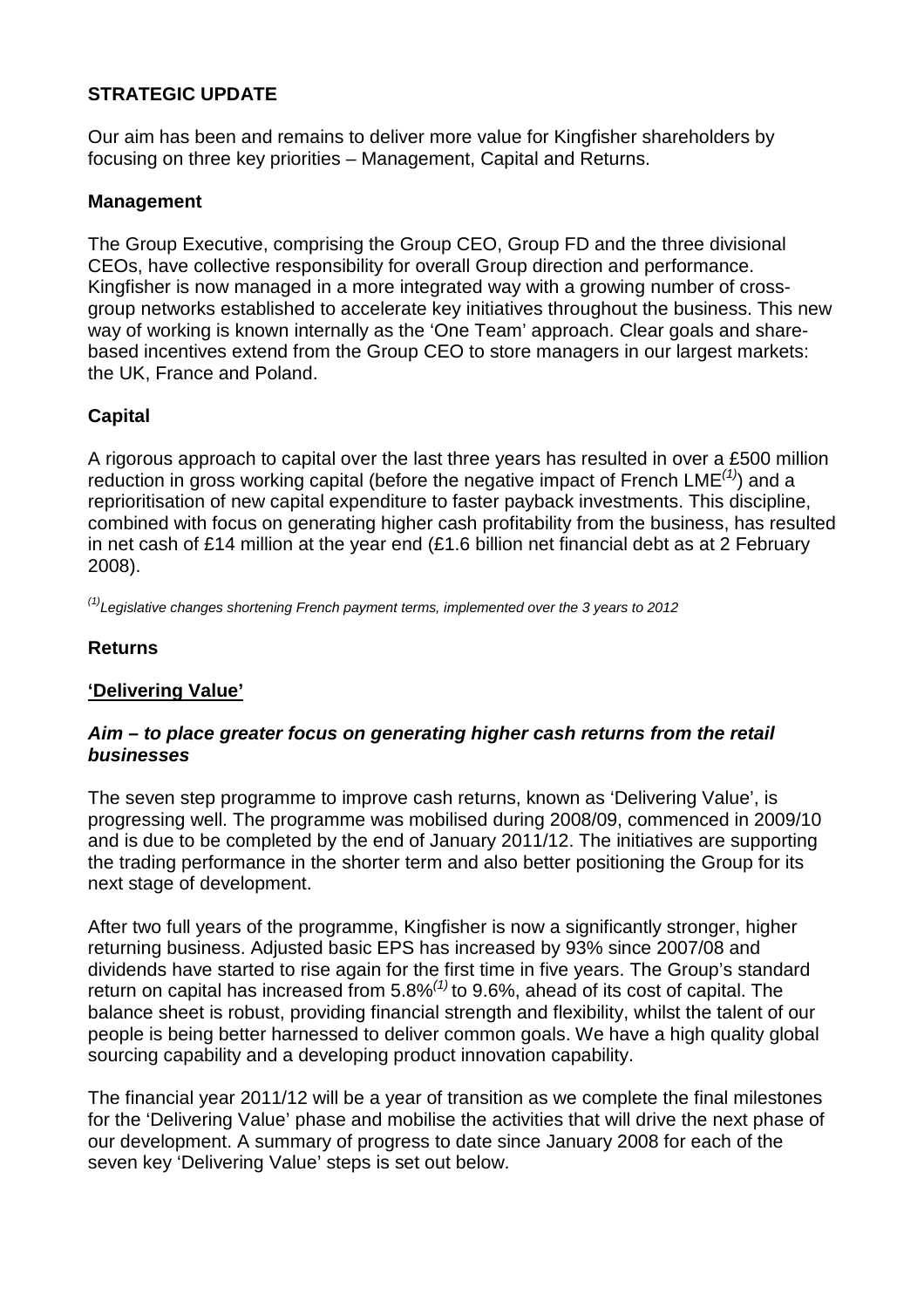# **1. Driving up B&Q UK & Ireland's profit**

Self-help measures have rebuilt B&Q's retail margin to 5.6% (from 3.2% in 2007/08) despite weak markets throughout this period. B&Q is on track to achieve a sustainable 7% operating margin.

#### **2. Exploiting our UK Trade opportunity**

Sales to the trade were £828 million in 2010/11, up from around £700 million in 2007/08. Over 415,000 trade professionals are now registered with 'TradePoint' and 2.4 million registered with Screwfix.

#### **3. Expanding our total French business**

10% net new space added and profits up 18% in constant currencies since 2007/08, supported by buying optimisation and more direct sourcing.

# **4. Rolling out in Eastern Europe**

59% space added, profit up 43% in constant currencies since 2007/08.

#### **5. Turning around B&Q China**

Repositioning plan on track. Annual losses of £62 million<sup>(2)</sup> at peak in 2008/09 have been reduced to £8 million with the business now positioned for potential breakeven in 2011/12, subject to a stable Chinese home improvement market.

#### **6. Growing Group sourcing**

Direct sourcing shipments through the Kingfisher Sourcing Organisation (KSO) is now at US\$1.3 billion per annum, up over 60% since 2007/08.

# **7. Reducing working capital**

Net working capital reduced by over £500 million<sup>(3)</sup> since 2007/08 excluding around £180 million negative impact of French LME<sup>(4)</sup>

 $<sup>(1)</sup>$ Since January 2009</sup>  $<sup>(2)</sup>$ In constant currencies</sup>  $^{(3)}$ At reported rates  $<sup>(4)</sup>$ Legislative changes shortening French payment terms, implemented over the 3 years to 2012</sup>

# **'Delivering More Value – Creating the leader'**

#### **Aim – to deliver faster growth and higher returns by working together to become the world's expert at making home improvement easier for customers**

The next phase of our development builds on the success of 'Delivering Value' which has repositioned Kingfisher as a strong business in the attractive home improvement market.

We currently operate in eight countries, spanning over 500 million households. Around £120 billion is spent per year on repairing, maintaining and improving these households. Spending in developed markets has tended to reflect underlying consumption patterns whilst in the developing markets rising wealth is fuelling accelerated growth as home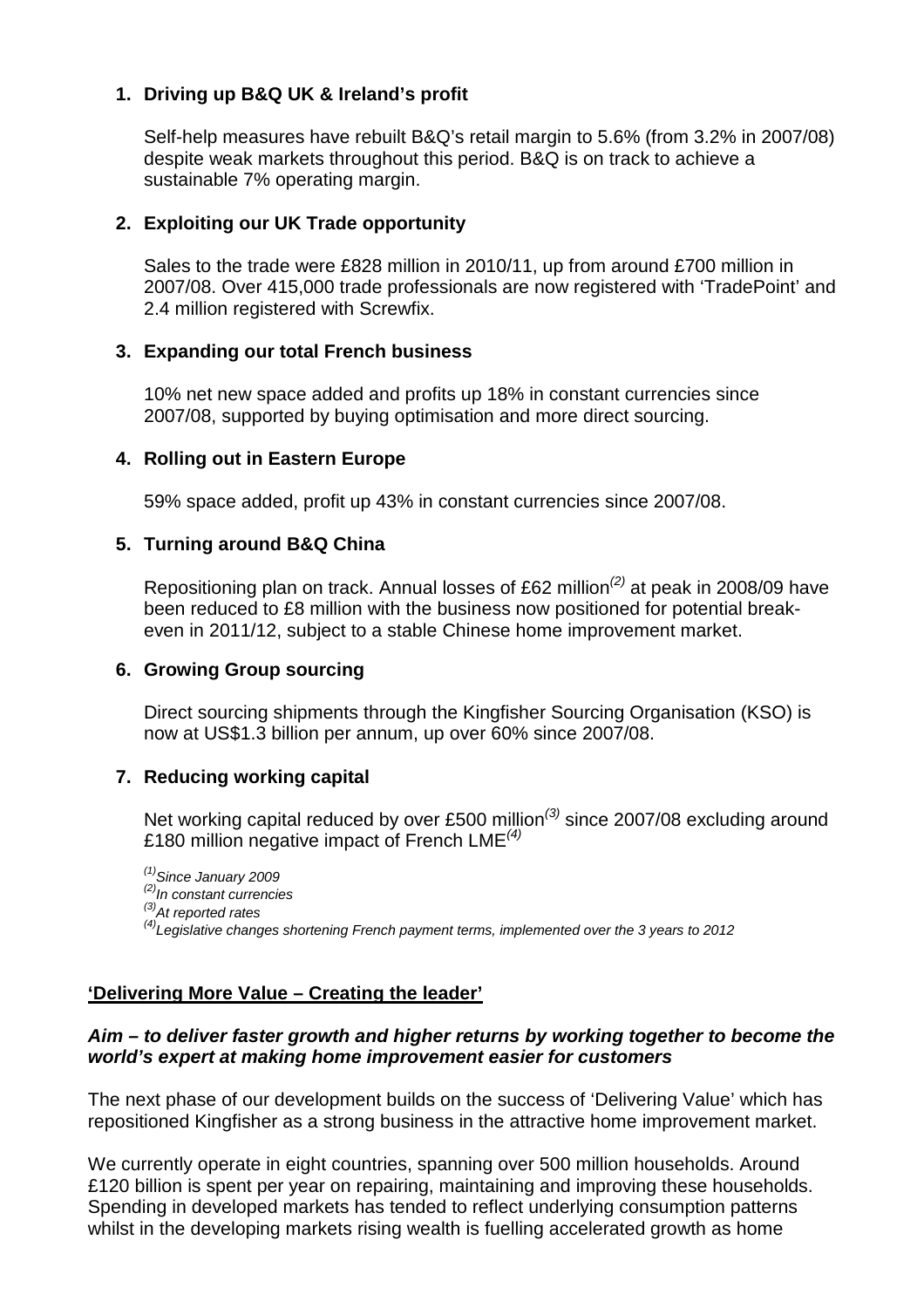owners catch up with developed country standards. As well as growth potential, the home improvement market is also attractive to retailers because of the relatively small number of well known manufacturer brands. This means a specialist home improvement retailer provides a vital role for the consumer by offering a wide product choice and expert advice. They can offer a high proportion of 'own brand' product, achieve economies of buying scale and have a more defensible position against online or generalist operators when compared with other retail segments.

However, the lack of sizeable, global manufacturer brands in our sector has meant there has been relatively limited product innovation in recent years to make home improvement easier and more accessible for the consumer. As a result demand has not been stimulated to its full potential.

This is particularly true in the more developed markets such as the UK and France where householders generally have a list of work needed to be done but their repair, maintenance or improvement jobs are thought to be too complicated or too costly. We believe there is a big opportunity for a real retail leader to emerge to address this opportunity and unlock the latent demand in these markets.

We aim to capitalise on the attractive characteristics of our market and to use our unrivalled international scale and experience to develop products, services and channels for our customers that make their household jobs easier to do. By doing this we will create the leader in our industry and 'accelerate away from the pack', delivering faster, sustainable growth and higher returns. Over the coming years we will focus on three themes:

# **1. EASIER**

We believe we can stimulate the overall market, grow our like-for-like sales and our market share by becoming the world's expert at making home improvement easier for our customers.

# **Product**

- We will establish for the first time a product innovation function to design new, easier to use product under the banner of our 10 new own 'superbrands'. These products will be exclusive to Kingfisher businesses
- We will use our scale and global sourcing expertise to bring these products first to market and at great value for money
- We will expand our direct sourcing network across the world to find the best sources of quality and affordability

#### **Multi-channel**

- We will add new digital channels for the convenience of our customers

#### **Advice**

We will be the best at offering advice and demonstration whether that is in store, online or through social media We will de-mystify 'Eco' to make this important trend more accessible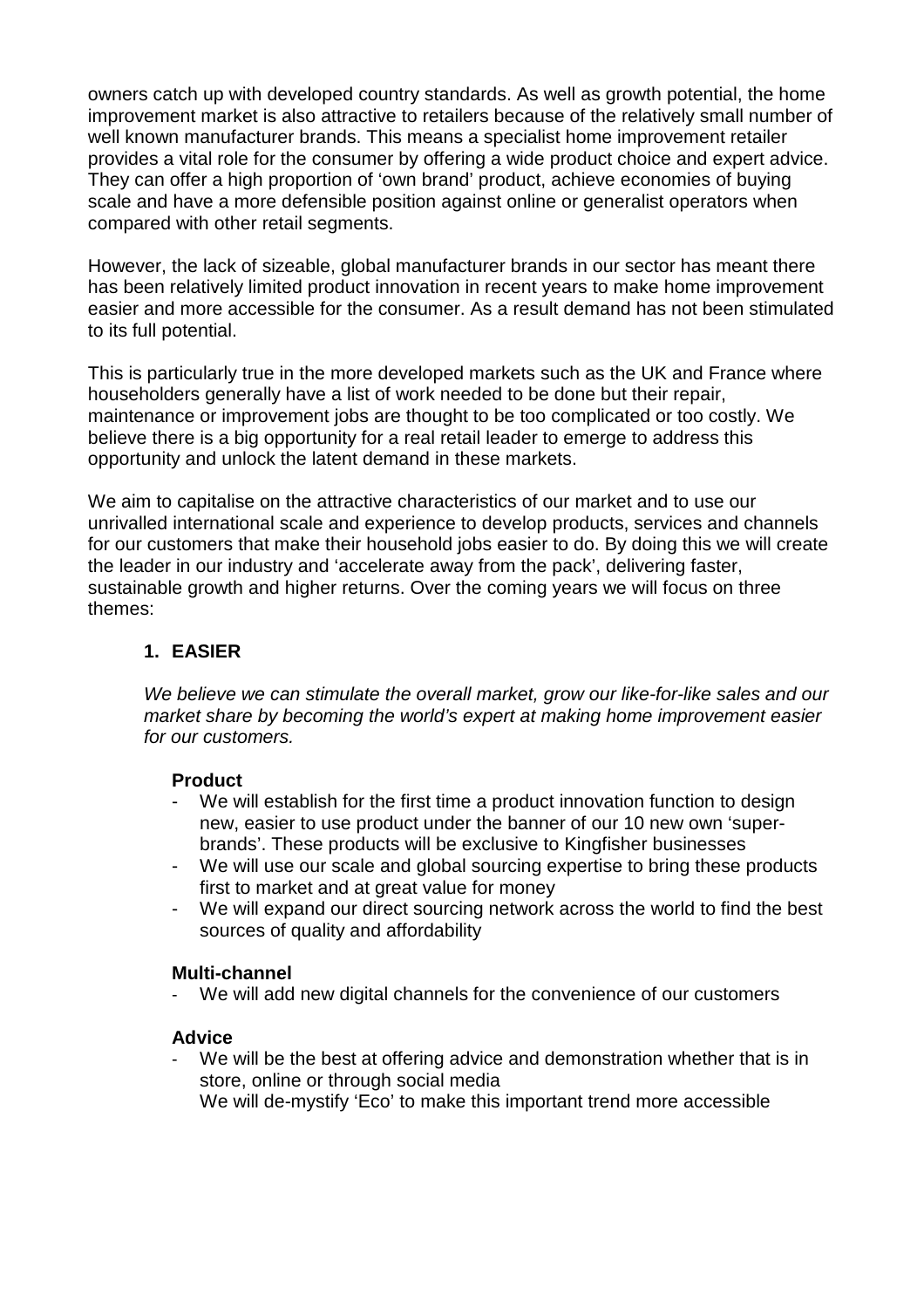# **2. COMMON**

By having a 50% core common range across all our businesses we will use our scale to accelerate innovation, stimulating overall market demand and growing our like-for-like sales and our market share. Our scale will also make home improvement more affordable for our customers whilst boosting our margins.

This is possible because tastes across our markets are increasingly similar as customers travel more and buy products produced from international sources. We already sell the same categories in our stores, such as building & repair materials and tools, gardening and seasonal products, decoration products, kitchens and bathrooms. However, less than 5% of individual products on sale across Kingfisher's businesses are common to more than one business and sourced from a common supplier, reflecting our previous conglomerate organisation. As we progress towards a more integrated organisational approach we will increase the proportion of products that form a core common range to around 50%. Much of this product will be our own brands and sourced direct through the global Kingfisher Sourcing Organisation.

Greater commonality will result in greater convergence of our operating models around the Group, enabling productivity gains in store, supply chain and systems.

# **3. EXPAND**

By becoming the best at making home improvement easier and developing a core common range we will be able to accelerate and improve our expansion, thereby growing total sales and market share.

Having strengthened the businesses and established stringent capital disciplines, Kingfisher is now in a better position to successfully accelerate its expansion. There is potential to grow our current store network from 856 to over 1,100 in our existing markets over the long-term, and also establish a multi-channel presence in each one. Over time we would expect participation of sales from the three geographic operating divisions to be broadly equivalent (UK & Ireland, France and Other International).

#### **'Proven' territories**

We will expand faster and deeper into existing markets where returns are proven

#### **'Early phase' territories**

We will continue to develop in China and Russia and determine suitability for eventual expansion against challenging return hurdle rates

#### **New territories**

We will identify and enter new markets with stores and other channels, leveraging our core common range and more common operating model

# **Organisational development**

Successful delivery of the next phase will require us to complete the journey from our origins as a retail conglomerate to a single, unified retailer. Much progress has been made in recent years and the organisation is now ready to complete the final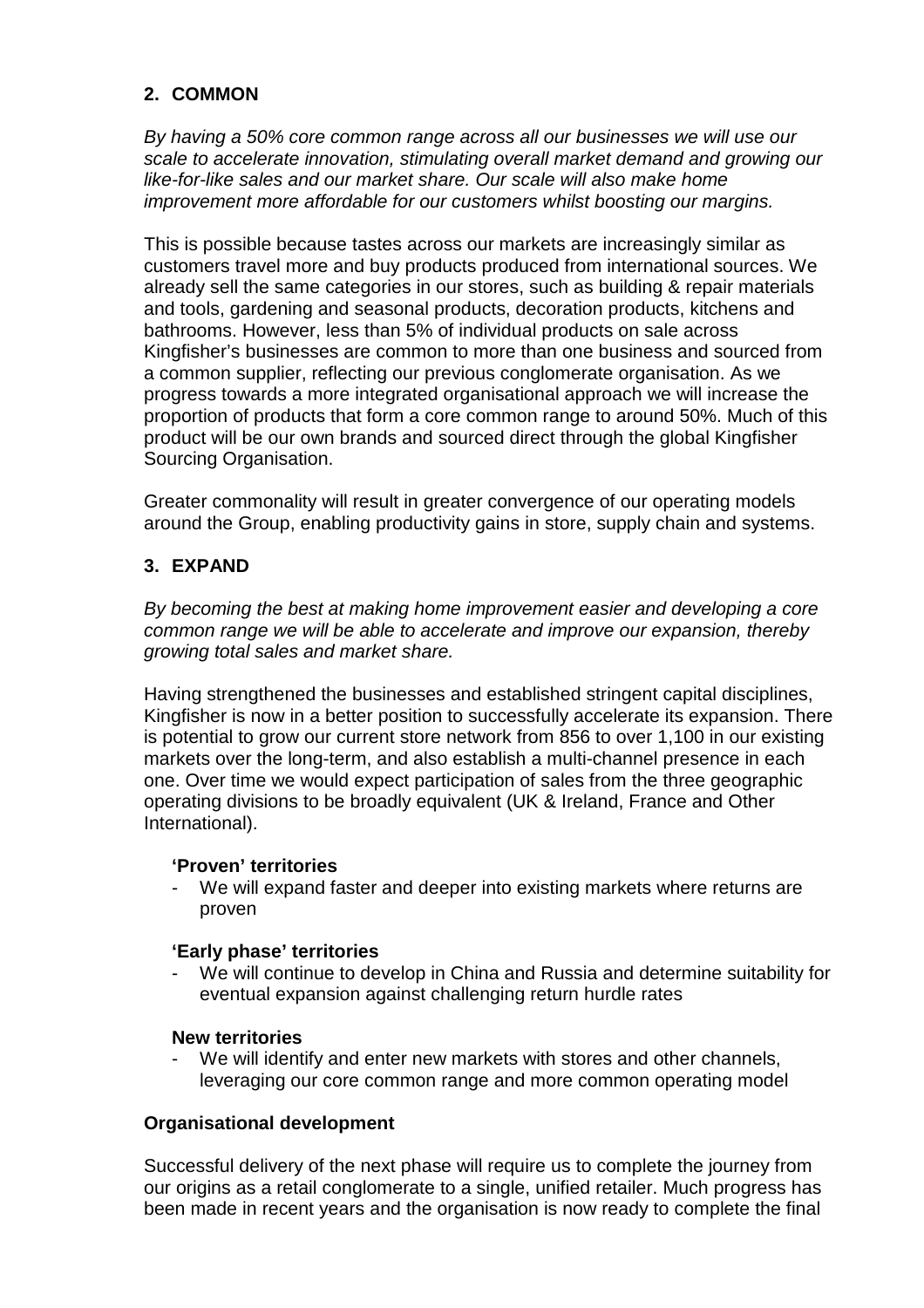steps in our journey, thereby unlocking the full potential of our unique international talent and scale.

At the same time it is also very important that we retain the value of our local diversity and closeness to the local customer. Rather than adopting a fully centralised model we will retain our existing country management structures whilst in addition creating a series of teams that work across traditional country and business boundaries. A number of these multi-national, multi-operating company teams are already established, are well resourced and empowered to manage key projects, such as common ranging and multi-channel development, under the direction of the Group Executive. Known internally as 'One Team' this new approach will enable us to move from the existing 20:80 (common: local) business model towards an 80:20 model.

# **Challenging goals**

A key element of the success of the Delivering Value programme has been setting clear and challenging medium-term goals linked to share-based incentives. As we start to enter the next phase of Kingfisher's development a revision to the existing Performance Share Plan, covering the three years to January 2014, will be proposed for approval by shareholders at the Annual General Meeting in June 2011.

Under the proposals, share awards will be made for reaching stretching earnings and returns targets. The maximum potential share award will vest as follows:

- Earnings: 50% of the award for achieving a compound average growth rate (CAGR) of 15% in adjusted EPS over the three years. EPS in 2013/14 will need to be 31.2p to achieve maximum vesting (start to earn from 8% CAGR)
- Returns: 50% of the award for generating a cumulative Kingfisher economic profit target over the three years (requiring a continued improvement in return on capital)

Kingfisher economic profit differs from other reported profit figures because it takes into account a charge for the capital employed in the business. In doing this the calculation treats leases as though they were owned assets within capital employed, capitalising them using long-term property yields. For the purposes of the calculation, reported adjusted post-tax profit is used, but interest and lease costs are added back. A charge for the cost of capital employed is then deducted by applying the Group's lease adjusted WACC to its lease and pension adjusted capital employed.

These share-based incentives will cover the two Executive Directors and the top 50 senior managers with plans to extend elements of this scheme to the next 150 senior managers. Further share incentives for store managers will also be rolled out next year.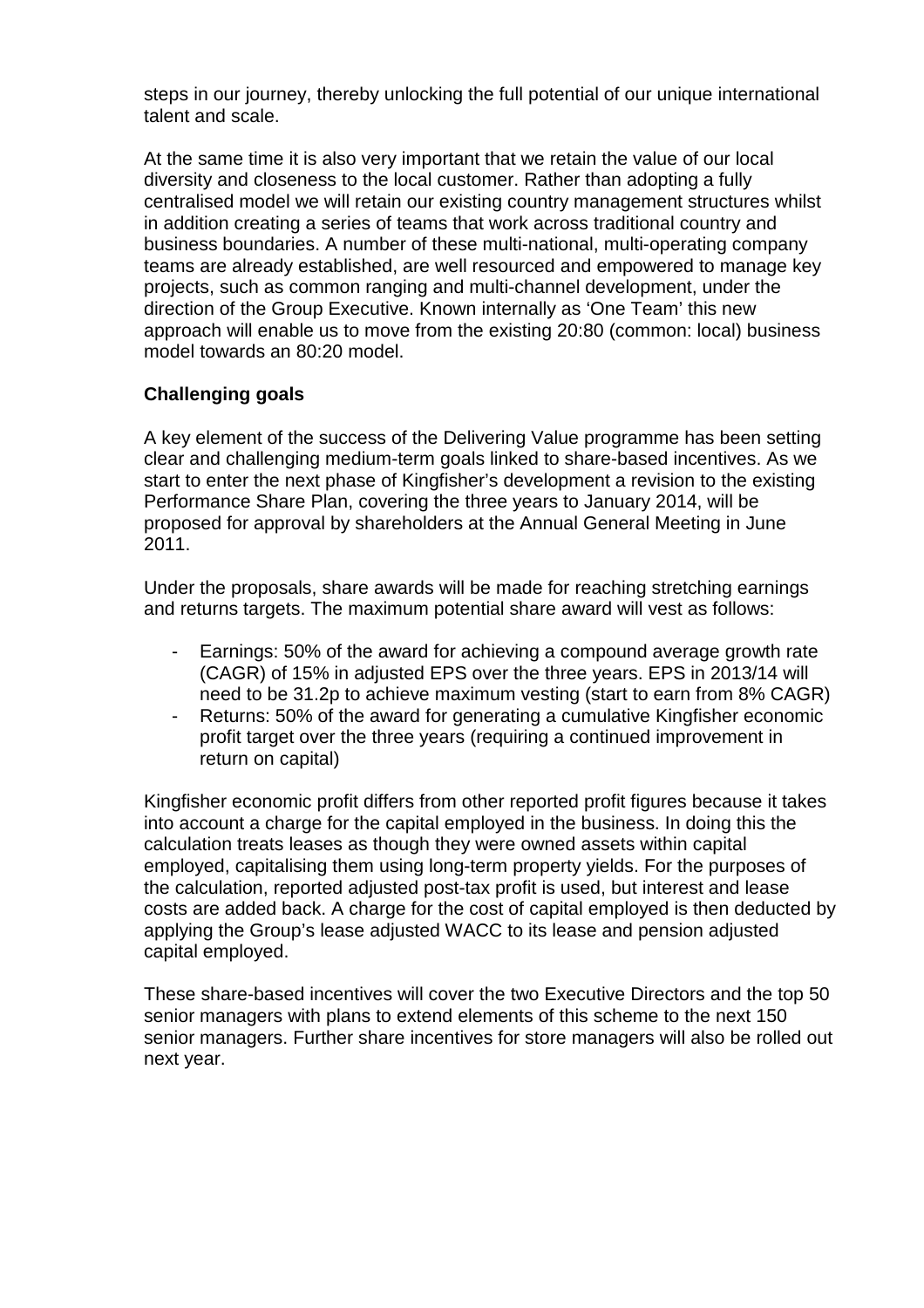### **2010/11 TRADING REVIEW BY DIVISION**

#### **FRANCE**

| Sales £m                | 2010/11 | 2009/10 | % Change   | % Change   | % LFL  |
|-------------------------|---------|---------|------------|------------|--------|
|                         |         |         | (Reported) | (Constant) | Change |
| France                  | 4,204   | 4,242   | (0.9)%     | 2.9%       | 1.6%   |
|                         |         |         |            |            |        |
| <b>Retail profit £m</b> | 2010/11 | 2009/10 | % Change   | % Change   |        |
|                         |         |         | (Reported) | (Constant) |        |
| France                  | 348     | 322     | 7.8%       | 12.0%      |        |

France includes Castorama and Brico Dépôt 2010/11: £1 = 1.17 euro (2009/10: 1.13 euro) **All trading commentary below is in constant currencies** 

#### **Kingfisher France**

Kingfisher France outperformed the market with self-help initiatives driving sales ahead 2.9% to £4.2 billion (+1.6% LFL, +1.8% on a comparable store basis). Across the two businesses, three new stores were opened and seven were revamped, adding around 2% new space.

Retail profit grew 12.0% reflecting the sales growth and higher gross margins (+100 basis points) from a sharp increase in direct sourcing, continued buying optimisation benefits and fewer promotions year on year.

**Castorama** total sales grew by 4.6% to £2.3 billion (+3.4% LFL, +3.8% on a comparable store basis). According to Banque de France<sup> $(1)$ </sup> sales for the market on a comparable store basis were up 1.4%. Castorama's strong outperformance was supported by progress with its store modernisation programme (63% of total selling space now completed), new range introductions and the innovative 'Do-it-Smart' marketing campaign aimed at making home improvement projects easier for customers.

Sales across outdoor and indoor categories were up a similar amount with sales of new decorative ranges, supported by a new catalogue, new heating, laminate flooring and storage ranges performing particularly well.

**Brico Dépôt**, which more specifically targets the trade professional, delivered total sales growth of 1.0% to £1.9 billion (-0.5% LFL). Like-for-likes were impacted by around 0.5% by the French national strikes and adverse weather in northern France in H2. The trade market<sup>(2)</sup> was down 4%.

Self-help initiatives to drive sales and footfall progressed well including an up-weighted programme of range refreshment, more 'arrivages' promotions (rolling programme of oneoff special buys) and more frequent product catalogues to reinforce Brico Dépôt's value credentials. New kitchen (+9% LFL) and hand tool (+4% LFL) ranges introduced last year performed well.

 $<sup>(1)</sup>$ Banque de France data for Feb 2010 - Jan 2011 including relocated and extended stores</sup>  $^{(2)}$ Private building market Jan-Dec 2010 according to UNIBAL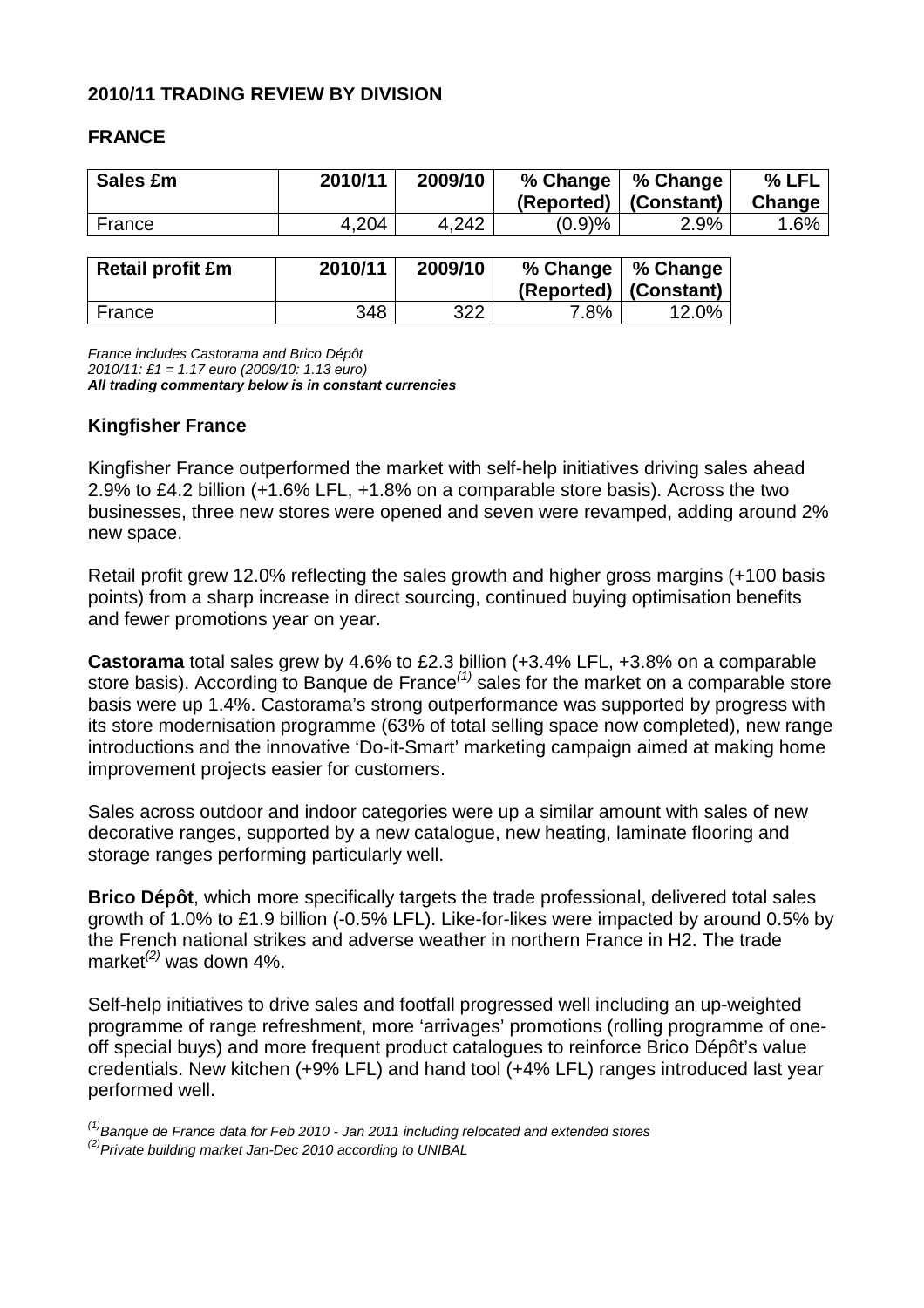#### **UK & IRELAND**

| Sales £m     | 2010/11 | 2009/10 | % Change $ $<br>(Reported) | % Change<br>(Constant) | % LFL<br>Change |
|--------------|---------|---------|----------------------------|------------------------|-----------------|
| UK & Ireland | 4,333   | 4.442   | $(2.4)\%$                  | $(2.4)\%$              | $(3.0)\%$       |

| <b>Retail profit £m</b> | 2010/11 | 2009/10 | % Change $ $ | % Change<br>(Reported)   (Constant) |
|-------------------------|---------|---------|--------------|-------------------------------------|
| UK & Ireland            | 243     | 217     | 11.8%        | 11.8%                               |

UK & Ireland includes B&Q in the UK & Ireland and Screwfix 2010/11: £1 = 1.17 euro (2009/10: 1.13 euro) **All trading commentary below is in constant currencies** 

# **Kingfisher UK & Ireland**

Total sales were down 2.4% to £4.3 billion (-3.0% LFL) impacted by pre-opening disruption from the national rollout of 'TradePoint' and B&Q UK's tactical decision in Q2 to limit the use of general, store-wide promotions. This approach, whilst impacting LFL sales growth, resulted in higher gross profit<sup> $(1)$ </sup> year on year which together with other self-help initiatives to drive higher gross margins and lower operating costs, resulted in retail profit up 11.8%.

GFK market data for the UK's leading home improvement retailers<sup>(2)</sup> was up around 1% across the year whereas the trade<sup>(3)</sup> market declined.

**B&Q UK & Ireland's** total sales were down 2.8% (-3.3% LFL) to £3.9 billion. Sales of outdoor products declined around 1% despite mixed weather and following strong growth last year (+6%). Reported sales across all categories of indoor products were down a similar amount reflecting fewer promotions and as anticipated, building sales were also impacted by the roll out of 'TradePoint' into B&Q's large format stores. However, underlying kitchen sales responded well to improved merchandising, new ranges and more targeted promotions across H2 (+7%).

Retail profit grew by 10.4% to £215 million with gross margin percentage increasing strongly by a further 110 basis points (2009/10: +110 basis points) driven by more direct sourcing, further shrinkage reduction and fewer promotions. A strong focus on operating cost efficiencies also continued with costs (SG&A $4$ ) percentage to sales held broadly flat across the year.

The roll out of the new B&Q 'TradePoint' offer within large stores, announced with the preliminary results in March 2010, was completed on time and to budget in H1. The proposition takes the best of B&Q (extended opening hours, convenient locations, heavy building ranges, showrooms and the rest of the stores' retail products) and adds Screwfix's ranges, systems and logistics expertise to create a merchant environment with extended trade brands and trade only prices. This offer, which is exclusive to the trade professional and unique in the UK, is expected to boost Kingfisher's low share in the professional trade market.

Across H2, an 'order & collect' offer was rolled out into all remaining B&Q stores. This additional offer is based on next day delivery to the tradesman's nearest store as well as giving access to 'TradePoint' catalogue prices on selected lines through any B&Q store checkout. A major review of all B&Q in-store building ranges was also completed to support the 'TradePoint' roll out.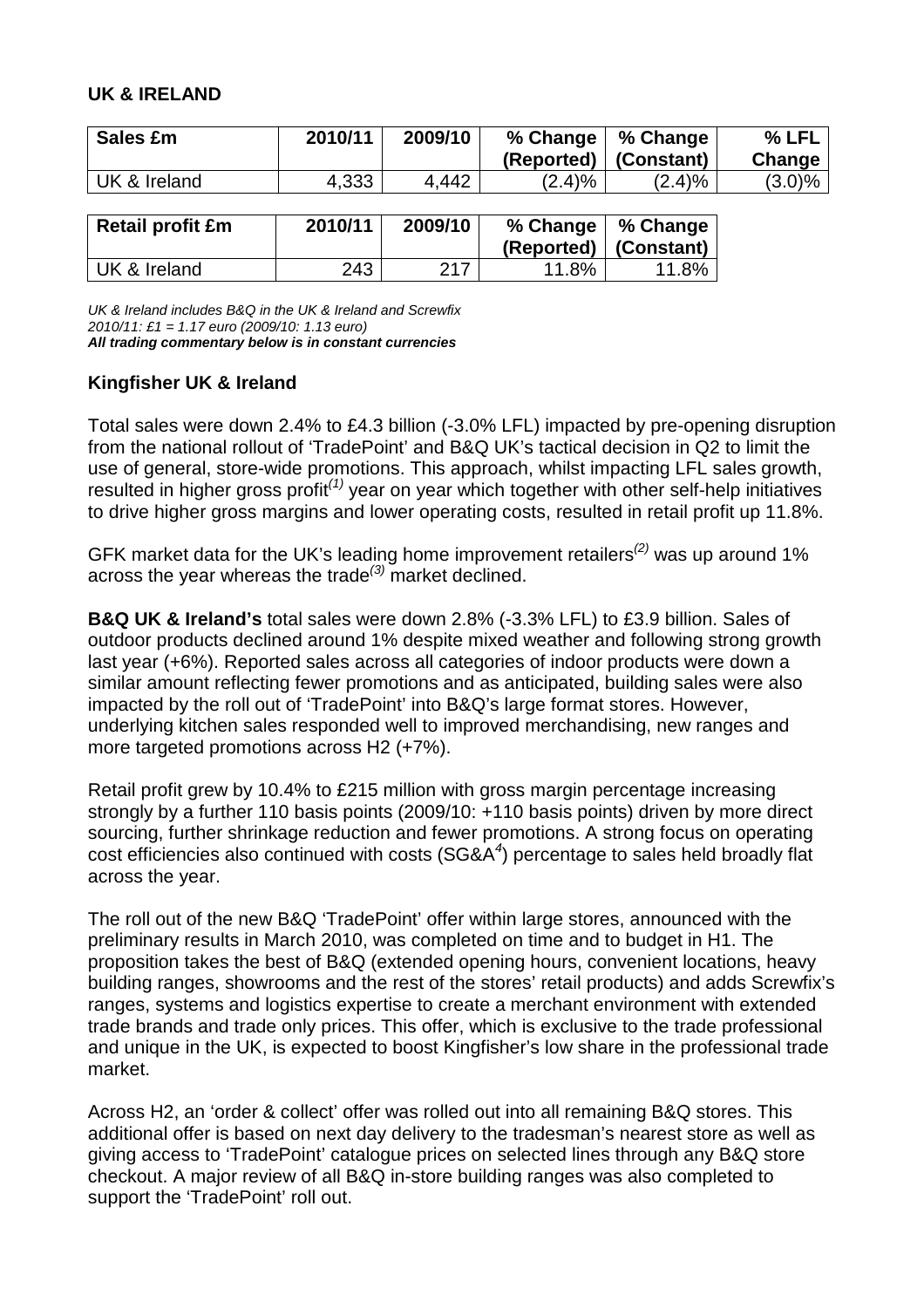'TradePoint' continues to progress well and annualised trade sales continue to grow and account for 15% of total store sales, up from around 10% pre-'TradePoint', and are expected to increase as the offer becomes better known and trusted by trade professionals. Over 415,000 customers have now registered as 'TradePoint' customers, significantly more than were registered with the previous B&Q Trade Discount Card.

**Screwfix** limited the impact of a challenging smaller tradesman market with total sales up 1.6% to £479 million compared with the wider trade market which we estimate to have been slightly down. Initiatives that drove market share gains included the continued roll out of trade counters, the addition of 103 specialist trade desks exclusive to plumbers and electricians within existing Screwfix outlets and new ranges (e.g. work wear +39% LFL). Fifteen new outlets were opened during the year, taking the total to 162, now accounting for around 60% of total sales. Retail profit was £28 million, up 24.7% reflecting the sales growth, distribution efficiencies, shrinkage reduction and tight cost control.

- <sup>(3)</sup>Based on the Builders' Merchants Federation data Jan-Dec 2010
- $^{(4)}$  Selling, General and Administrative Expenses

 $(1)$ Sales multiplied by gross margin percentage

<sup>(2)</sup> This data includes new space added but excludes private retailers e.g. IKEA and smaller independents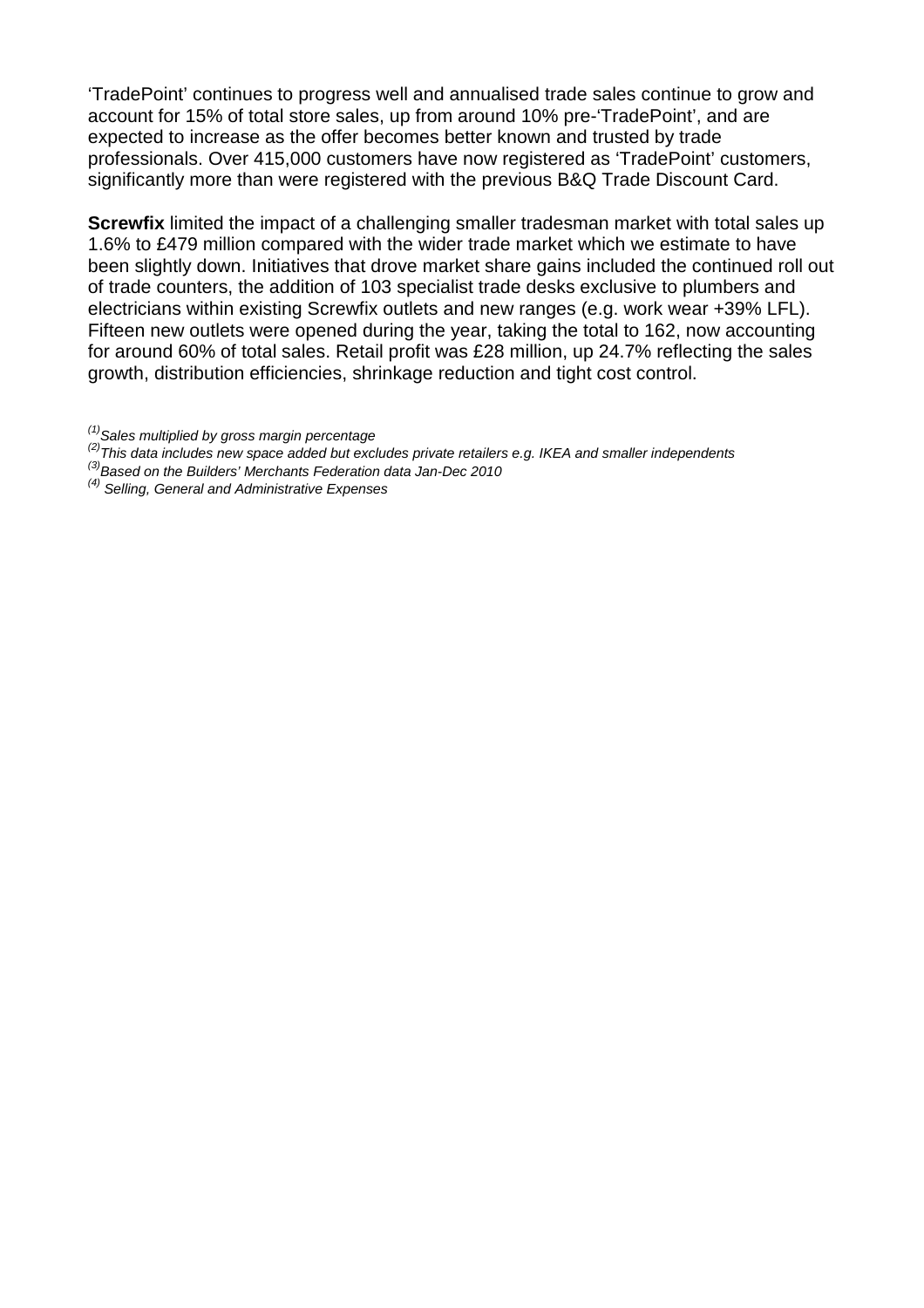### **OTHER INTERNATIONAL**

| Sales £m            | 2010/11 | 2009/10 | % Change<br>(Reported) | % Change<br>(Constant) | % LFL<br>Change |
|---------------------|---------|---------|------------------------|------------------------|-----------------|
| Other International | ,913    | .819    | 5.2%                   | 7%                     | $.2\frac{9}{6}$ |

| <b>Retail profit £m</b> | 2010/11 | 2009/10 | % Change<br>(Reported) | % Change<br>(Constant) |
|-------------------------|---------|---------|------------------------|------------------------|
| Other International     | 171     | 125     | 37.3%                  | 34.3%                  |

Other International includes Poland, China, Spain, Russia, Turkey JV and Hornbach in Germany. Joint Venture (Koçtaş JV) and Associate (Hornbach) sales are not consolidated

2010/11: £1 = 1.17 euro (2009/10: 1.13 euro)

2010/11: £1 = 4.65 Polish zloty (2009/10: £1 = 4.86 Polish zloty)

2010/11: £1 = 10.41 Chinese renminbi (2009/10: £1 = 10.79 Chinese renminbi)

#### **All trading commentary below is in constant currencies**

**Other International** total sales increased by 1.7% to £1.9 billion (-1.2% LFL). Retail profit was up 34.3% to £171 million driven by profit growth in Poland, Spain and Turkey and significantly lower losses in China.

During 2010/11, 10 new stores opened, three in Poland, two in Russia, four in Turkey and one in Spain, adding around 6% new space. A further 16 new stores are planned for 2011/12, including six in Poland, four in Russia and six in Turkey, adding around 10% new space.

In **Eastern Europe** sales in **Poland** were up 0.7% (-2.8% LFL) to £1,062 million in a more stable market after a difficult first half (2010/11 H1 -6.0% LFL). New bathroom and garden catalogues and expanded decoration ranges all boosted sales and profits. Retail profit was up 3.1% to £134 million driven by the sales growth and gross margins (+60 basis points) benefitting from sales of higher margin products, shrinkage reduction, buying scale benefits and tight cost control. Sales in **Russia** grew 39.2% to £240 million reflecting new store openings. In **Turkey**, Kingfisher's 50% JV, Koçtaş, retail profit grew strongly due to strong sales growth (+7.3% LFL), more direct sourcing benefitting gross margins and tight cost control.

Elsewhere, in **Spain** profits grew strongly with sales up 16.4% to £225 million, significantly outperforming the market. **Hornbach**, in which Kingfisher has a 21% economic interest, contributed £31 million to retail profit (2009/10: £30 million).

**B&Q China** sales declined 16.2% to £386 million primarily reflecting 15% less space now trading compared to the prior year. Like-for-likes declined by 2.3%. The 'fix-it' phase of the turnaround plan remains on track with losses reducing as planned to £8 million, down almost 80% on the prior year (2009/10: loss of £36 million).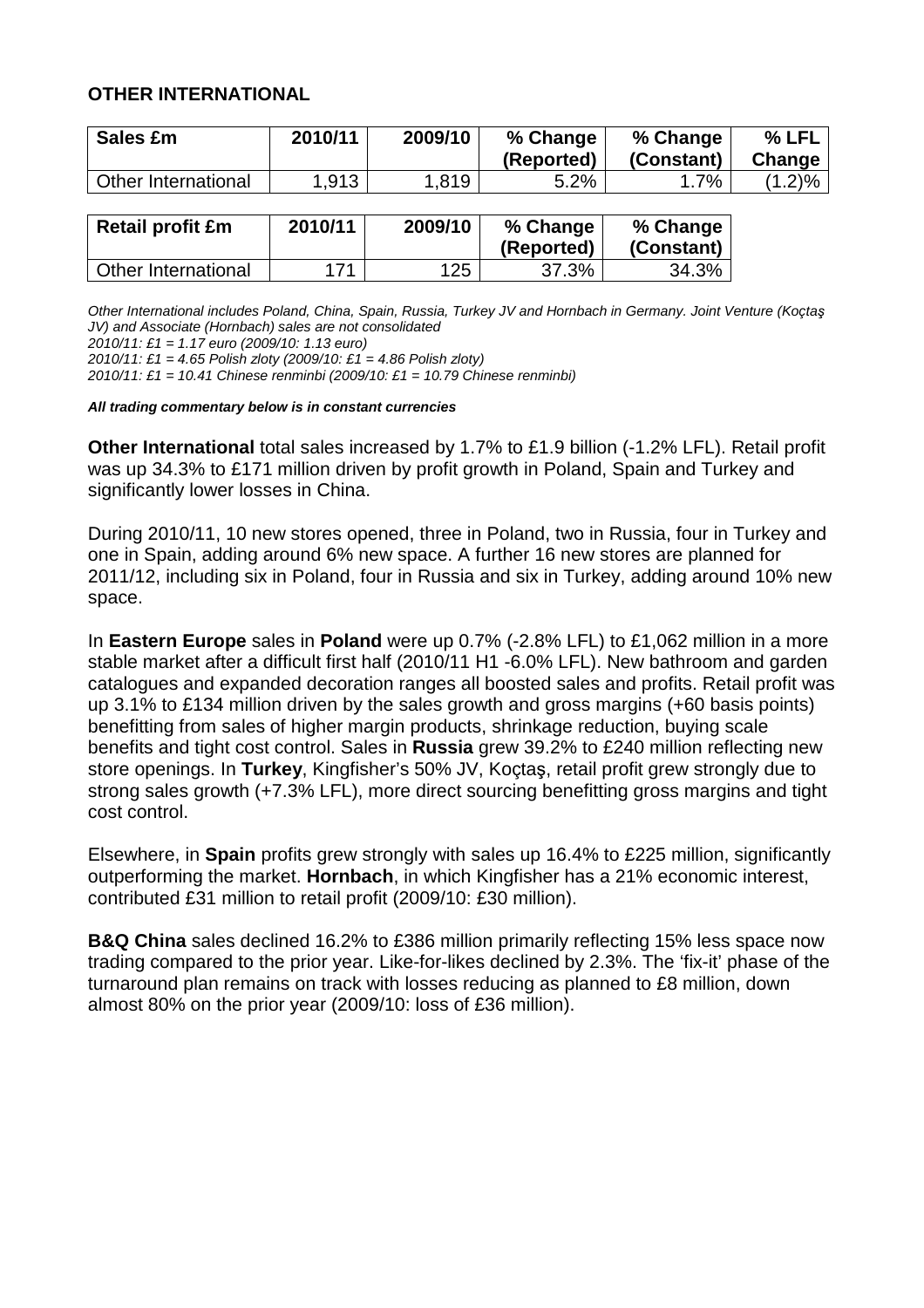# **DETAILED 'DELIVERING VALUE PHASE 1' UPDATE**

### **Progress to Date (Feb 2008 to Jan 2011) and Milestones for 2011/12**

# **1. Driving up B&Q UK & Ireland's profit**

#### **Progress to date**

#### **Self-help measures have rebuilt B&Q's retail margin to 5.6% (from 3.2% in 2007/08) despite weak markets throughout this period. B&Q is on track to achieve a sustainable 7% operating margin**.

- Stores
	- o 41 large and 25 medium store revamps (60% of estate now in modern format)
	- o 140 'showroom only' revamps (kitchen, bathroom and bedroom areas)
- Product and Service
	- o More stringent store operating standards introduced ('Martini' programme), 93% remain compliant
	- o Self-service checkout rolled out nationally
	- o 21,000 staff achieved retail NVQs or City & Guilds qualifications, covering over 60% of store staff headcount
	- o 'Reserve and Collect' rolled out nationally and 12,000 products for next day home delivery launched on diy.com
	- o Launched and established Cooke & Lewis as a leading kitchen and bathroom range
	- o New or expanded product categories trialled, successful ranges rolled out nationally (car care and workshop ranges)
- Margin and Costs
	- o Margin improvement of 300bps supported by distribution efficiencies, shrinkage reduction and more direct sourcing (shipments up 30%)
	- o Reduced moving annual average stock by 9 days boosted by removal of 'top stocks<sup>'(1)</sup>
	- $\circ$  Costs (SG&A<sup>(2)</sup>) percentage to sales held broadly flat despite underlying cost inflation, 3% net new space and slower sales

#### **2011/12 milestones**

- Stores
	- o Revamp 9 large and 28 medium stores, open one new store
	- o 7 'showroom only' revamps (kitchen, bathroom and bedroom areas)
- Product and Service
	- o Roll out new storage range nationally
	- o Establish 'You can do it' DIY centres in 15 large stores
	- o Create over 200 'how to' videos available in-store and on diy.com
	- o Extend NVQ or City & Guilds qualification training programme to a further 4,000 staff
- Margin and Costs
	- o Direct sourcing shipments to rise by around 15%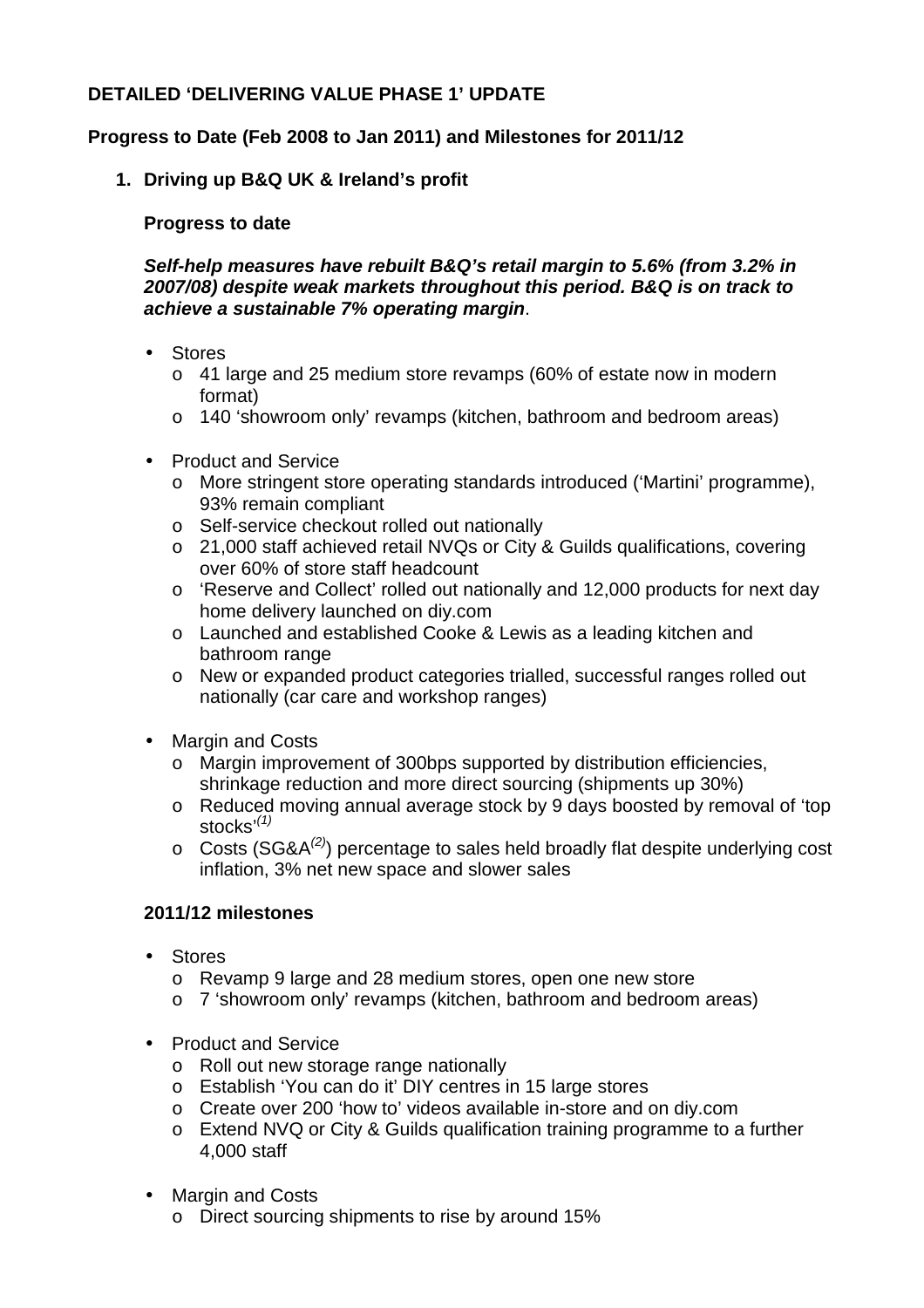o Open new distribution centre in Swindon (as part of the supply chain efficiency project previously announced)

# **2. Exploiting our UK Trade opportunity**

# **Progress to date**

### **Sales to the trade were £828 million in 2010/11, up from around £700 million in 2007/08. Over 415,000 trade professionals are now registered with 'TradePoint' and 2.4 million registered with Screwfix.**

- Maximising synergies with Screwfix, a new trade offer ('TradePoint') was successfully added to 124 B&Q stores. A further 194 B&Q stores offer a 'TradePoint' 'order & collect' service based on next day delivery
- Completed major review of all B&Q in-store building ranges to support the 'TradePoint' roll out
- Opened 69 new Screwfix outlets (taking the total to 162)
- Added specialist trade counters exclusive to plumbers and electricians within 110 Screwfix outlets
- Launched 'Plumbfix' and 'Electricfix', specialist mail order catalogues

# **2011/12 milestones**

- Add new services for trade professionals including:
	- o an improved third-party credit and insurance offer that can be used across all Kingfisher UK formats
	- o a smart phone transactional application to allow easier online shopping
	- o bulky goods delivery to further extend the 'TradePoint' and Screwfix offer
	- o development of a 'click, pay and collect in 15 minutes' offer for all Screwfix trade counters
- Open 20 further Screwfix outlets
- Launch a consumer facing directory website (jobsorted.com) to help trade professionals find work
- Launch specialist websites for both 'Plumbfix' and Electricfix'

# **3. Expanding our total French business**

#### **Progress to date**

#### **10% net new space added and profits up 18% in constant currencies since 2007/08, supported by buying optimisation and more direct sourcing.**

- Opened 16 net new stores, undertaken 3 relocations and 21 revamps, adding 10% net new space
- Castorama modernisation accelerated:
	- o 63% of stores now in modern format, up from 42% in 2007/08
	- o innovative 'Do-it-Smart' advertising and products introduced as part of its drive to make home improvement projects quicker and easier
- Margin improvement of 260bps supported by buying optimisation benefits (covering common suppliers to Castorama and Brico Dépôt), shrinkage reduction and doubling direct sourcing shipments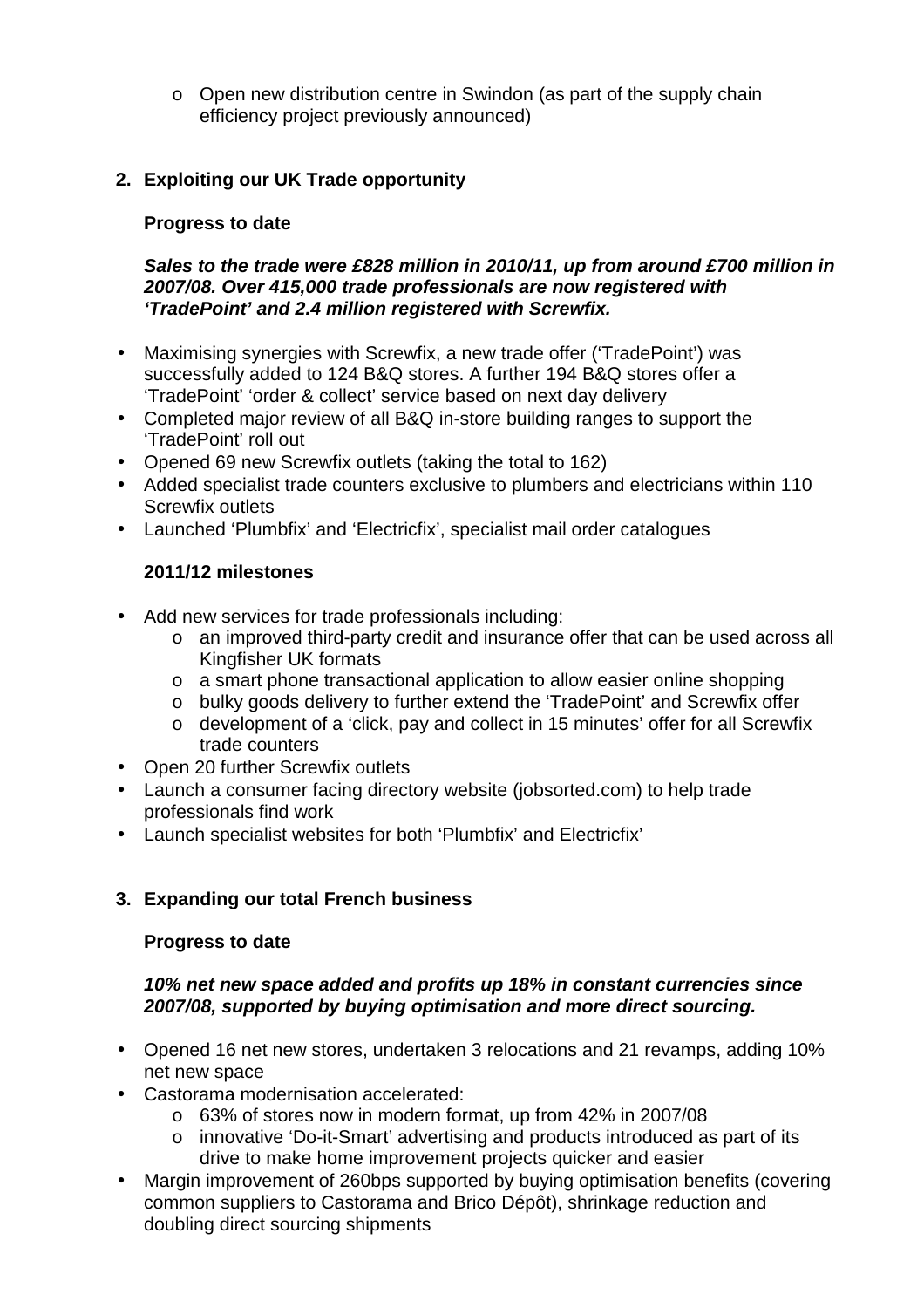# **2011/12 milestones**

- Open 2 net new stores, 4 relocations and 2 revamps, adding around 2% new space
- Continued up-weighted new product launches across both businesses
- Re-launch of the Brico Dépôt 'Le Book' pocket-sized catalogue
- Extend buying optimisation programme, to include Brico Dépôt Spain
- Roll out common incentive schemes to all store staff across both businesses incorporating new operational measures (e.g.  $ATV^{(3)}$  growth)

# **4. Rolling out in Eastern Europe**

#### **Progress to date**

# **59% space added, profit up 43% in constant currencies since 2007/08.**

- Opened 41 net new stores, 17 in Poland, 15 in Turkey and 9 in Russia with total sales up  $52\%^{(4)}$  to £1.6 billion (including 100% of the sales of the Koçtaş JV)
- Opened new central distribution facilities in Poland and Turkey to unlock future direct sourcing and distribution benefits

# **2011/12 milestones**

- Open a further 16 new stores, 6 in Poland, 6 in Turkey and 4 in Russia, adding around 17% new space
- Direct sourcing shipments in Poland and Turkey to increase by over 50%
- Open smaller 'city store' format in Moscow (housing 90% of current product ranges in 65% of the space)

# **5. Turning around B&Q China**

#### **Progress to date**

### **Repositioning plan on track. Annual losses of £62 million**(4)**at peak in 2008/09 have been reduced to £8 million with the business now positioned for potential break-even in 2011/12.**

- Appointed a new, highly experienced management team
- Store portfolio rationalised from 63 to 41 of which 16 stores were downsized. All resulting space successfully sub-let
- Central costs reduced by around 30% including one regional office closure
- 16 of the remaining stores have been retro-fitted to offer customers an improved shopping experience and to broaden the appeal to existing home owners as well as new home buyers
- 30% of ranges have been re-engineered from the previous 'supplier led' model to a more European 'customer led' retail model with encouraging results
- Introduced direct sourced group own brands

# **2011/12 milestones**

• Continue the new format trial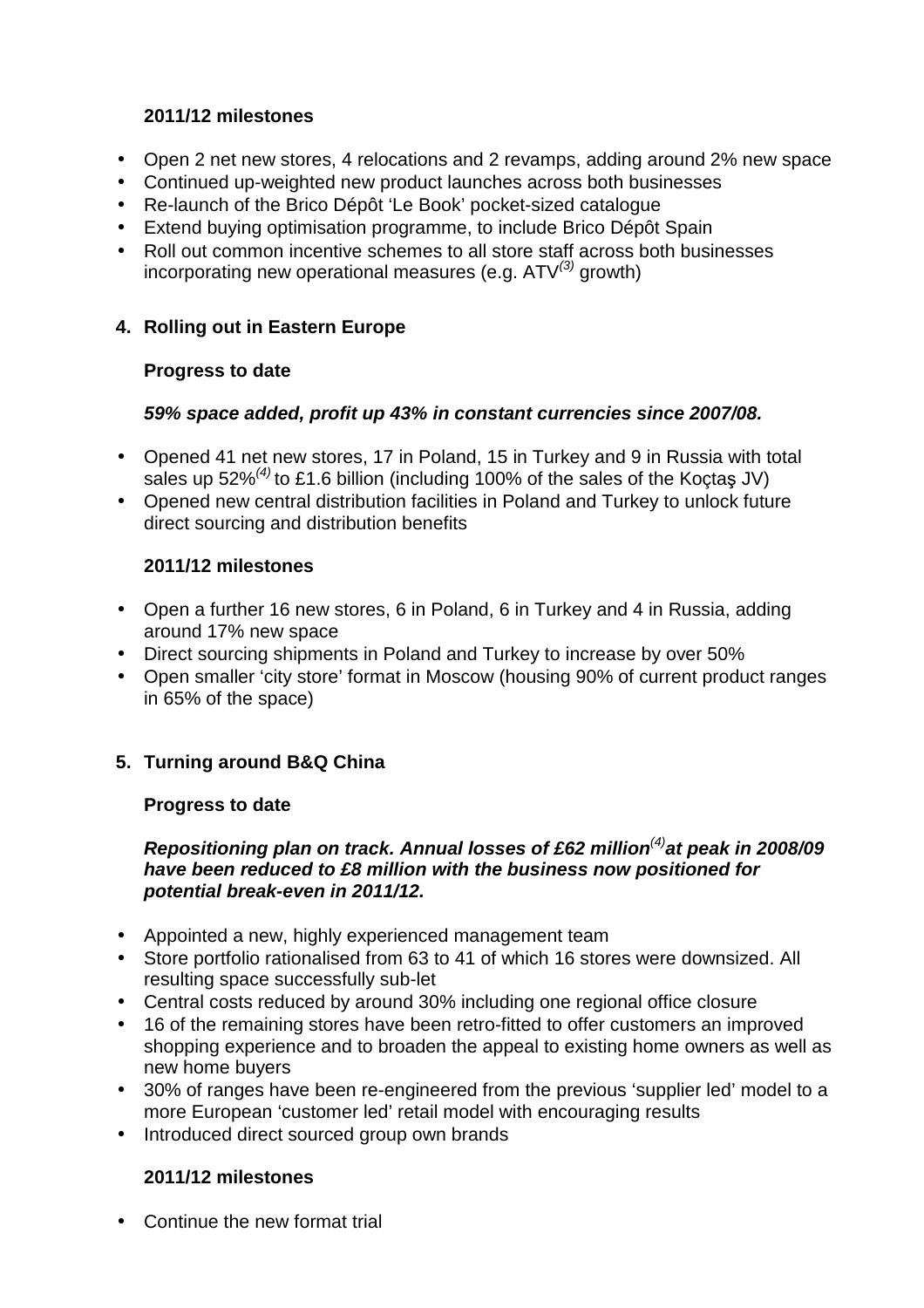- Continue the work on re-engineering ranges including more direct sourced group own brands
- Overall break-even target, subject to a stable Chinese home improvement market

# **6. Growing Group sourcing**

### **Progress to date**

# **Direct sourcing shipments through the Kingfisher Sourcing Organisation (KSO) is now at US\$1.3 billion per annum, up over 60% since 2007/08.**

- Extended the sourcing network to Brazil, Israel, Turkey and Vietnam taking the total network to 10 locations sourcing from 32 countries (25% of direct sourced suppliers being located outside of China)
- Created core range catalogues to facilitate more cross-Group common sourcing
- Established 10 'superbrands' to replace 150+ local own brands. This is a critical first step in enabling the development and roll out of group-wide common ranges in multi-lingual packaging

# **2011/12 milestones**

- Create a new group commercial organisation aligning our sourcing, own brand and innovation capabilities more closely
- Finalise common range planning and range review alignment between B&Q UK and Castorama France
- Commence roll-out of group-wide common ranges under the Blooma, Blyss and Verve 'superbrands'
- Invest in an innovation and design team to increase product creation capability
- Increase volume of direct sourced shipments by almost 15% to US\$1.5 billion

# **7. Reducing working capital**

#### **Progress to date**

# **Net working capital reduced by over £500 million**(5)**since 2007/08 excluding around £180 million negative impact of French LME**(6)

- Reduced moving annual average stock by 11 days
- Average payment terms on direct sourced product extended by 51 days (to 85 days)

# **2011/12 milestones**

- 'Like-for-like' working capital to remain constant. Overall balance will increase due to further negative effects in the final year of implementation of French  $LME^{(6)}$  and investment required for new stores
- Further extend average payment terms on direct sourced product by another 5 days (to 90 days)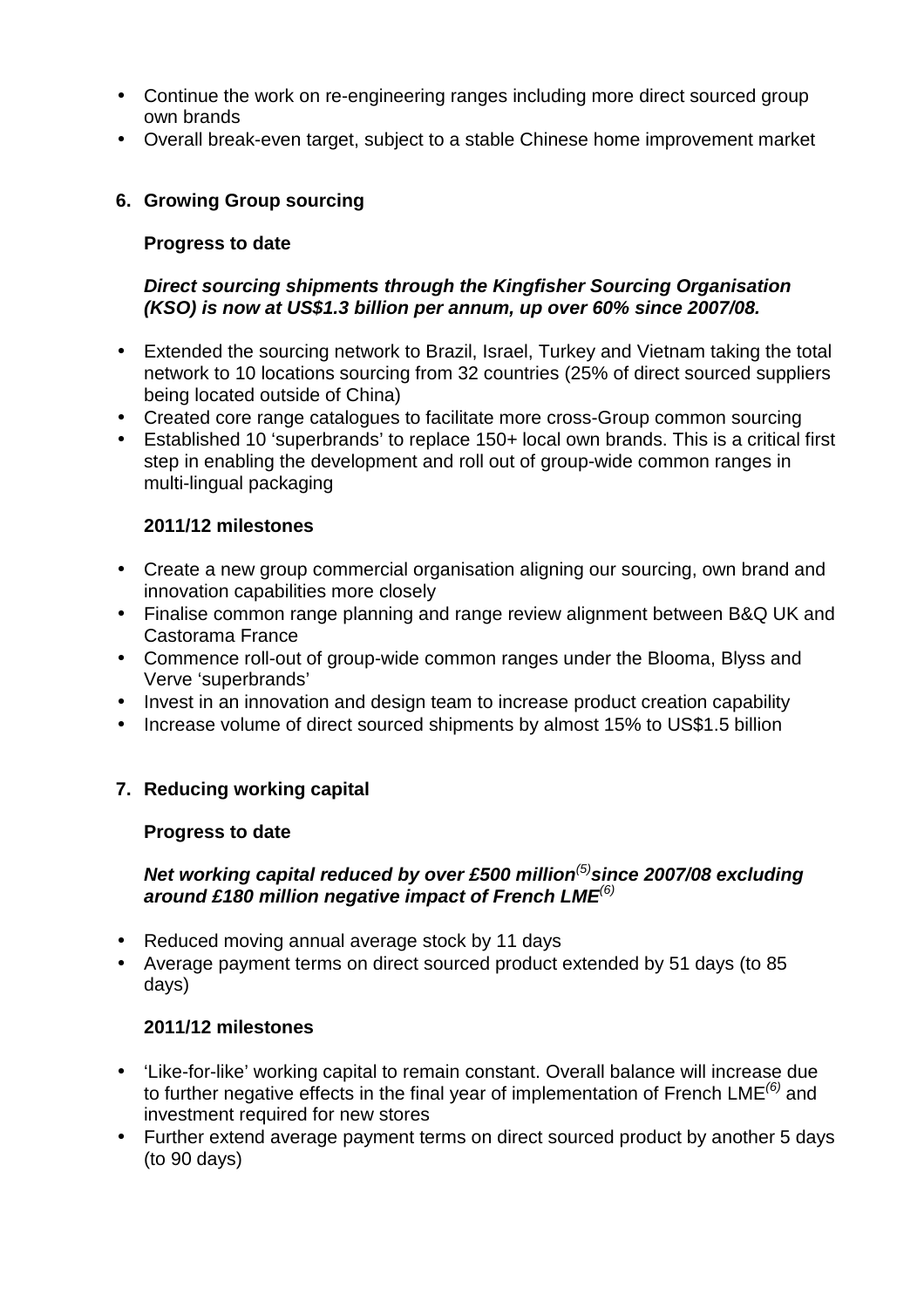### **Sustainability update**

Kingfisher is helping customers make their homes more sustainable at lower cost, whilst also making its own business more sustainable by reducing its environmental and social impact. Good progress was made against these objectives during the year including:

- Sales of eco-products have increased from £700 million to £1.1 billion since 2008/09 when audited measurement of this KPI began. Sales of eco-products now represent over 10% of total sales
- Initiatives to minimise our carbon footprint, including rolling out energy efficient lighting and installing new electricity, gas and water monitoring systems in stores, has helped reduce carbon emissions by 25% since 2007/08 when audited measurement of this KPI began
- B&Q UK is now a recognised partner in the UK government's 'Green Deal' home energy refit scheme and has undertaken full 'eco refits' of over 60 homes so far to reduce their carbon emissions. B&Q also became one of the founding corporate partners in the Prince of Wales' Start initiative

 $<sup>(1)</sup>$ Stocks at the top of in-store shelving</sup>  $^{(2)}$ SG&A  $^{(3)}$ Average transaction values  $(4)$ In constant currencies  $^{(5)}$ At reported rates  $^{(6)}$ Legislative changes shortening French payment terms, implemented over the 3 years to 2012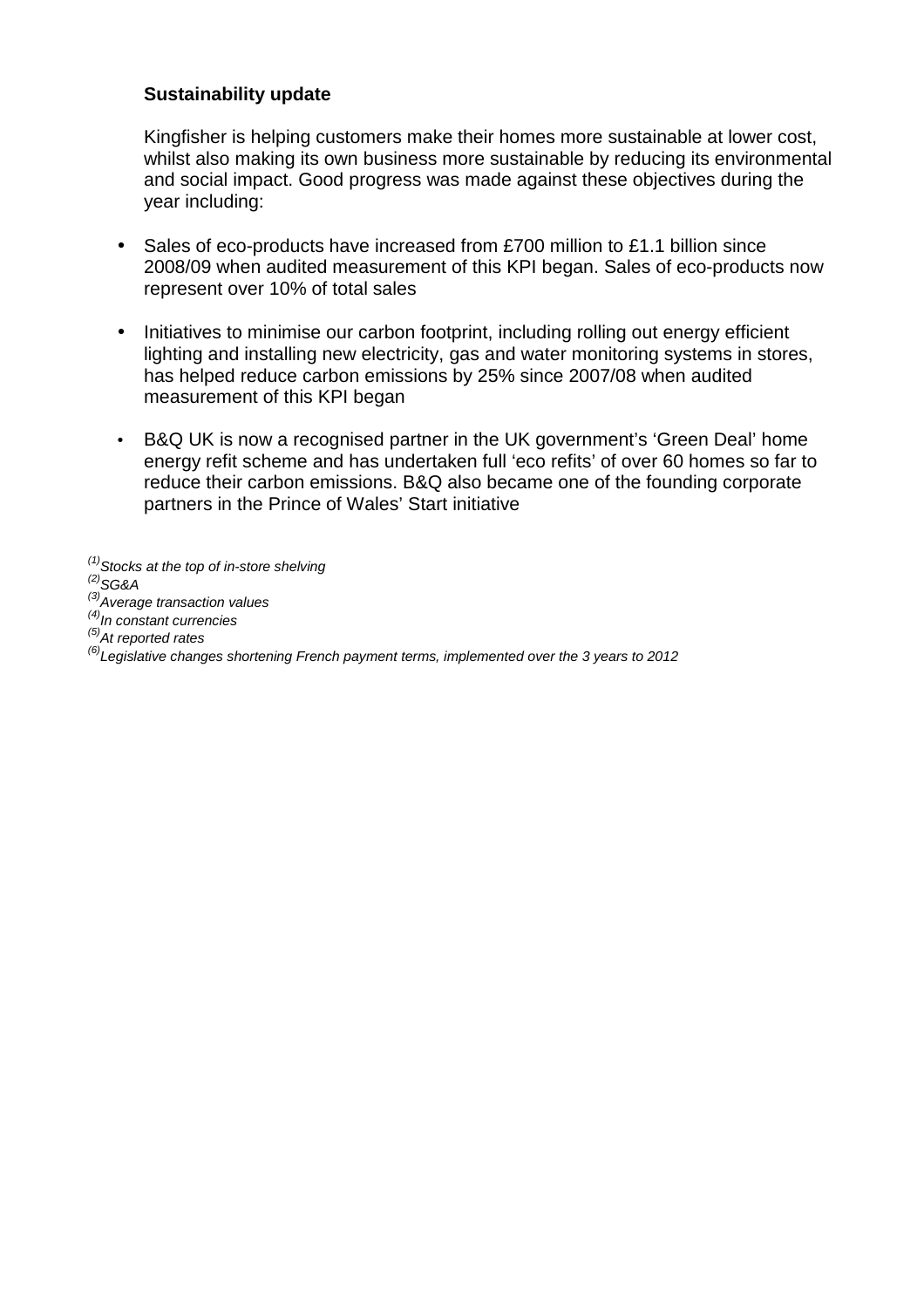# **COUNTRY DATA**

# As at 29 January 2011

|                                 | <b>Store</b> | <b>Selling space</b> | <b>Employees</b> | Long-term store |
|---------------------------------|--------------|----------------------|------------------|-----------------|
|                                 | numbers      | (000s sq.m.)         | (FTE)            | targets         |
| Castorama                       | 102          | 1,035                | 11,779           |                 |
| Brico Dépôt                     | 101          | 557                  | 5,969            |                 |
| <b>Total France</b>             | 203          | 1,592                | 17,748           | 240             |
| <b>B&amp;Q UK &amp; Ireland</b> | 330          | 2,480                | 23,669           | 350             |
| <b>Screwfix</b>                 | 162          | 14                   | 3,006            | 200             |
| <b>Total UK &amp; Ireland</b>   | 492          | 2,494                | 26,675           | 550             |
| Poland                          | 59           | 439                  | 9,332            | 125             |
| China                           | 41           | 339                  | 5,929            | To be decided   |
| Spain                           | 17           | 100                  | 898              | 100             |
| Russia                          | 14           | 126                  | 2,340            | To be decided   |
| Turkey JV                       | 30           | 160                  | 2,512            | 100             |
| <b>Total Other</b>              | 161          | 1,164                | 21,011           | 325             |
| <b>International</b>            |              |                      |                  |                 |
| <b>Total</b>                    | 856          | 5,250                | 65,434           | 1,115           |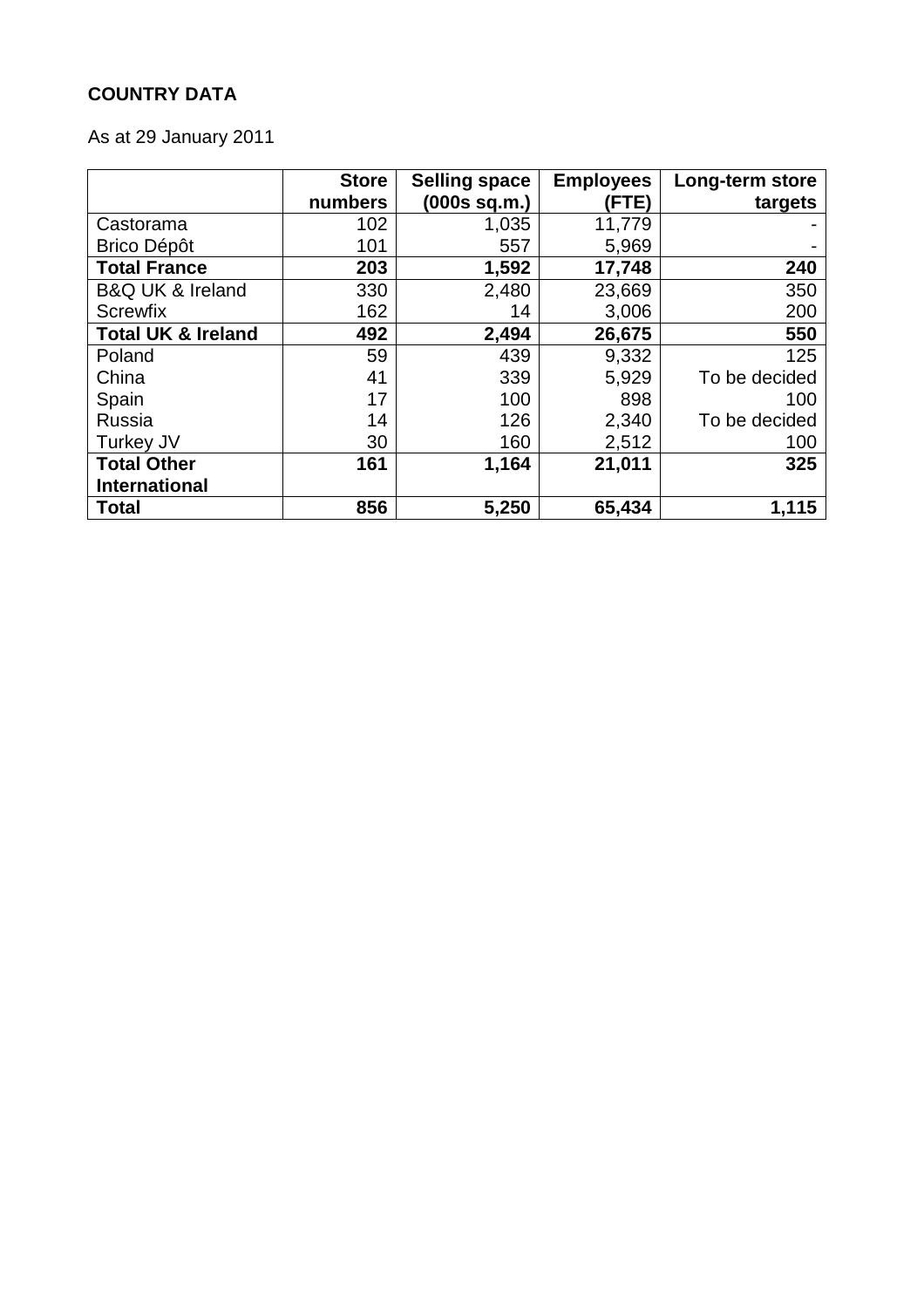### **2010/11 FINANCIAL REVIEW**

### **Financial summary**

A summary of the reported financial results for the year ended 29 January 2011 is set out below.

|                                                | 2010/11 | 2009/10           | Increase / |
|------------------------------------------------|---------|-------------------|------------|
|                                                | £m      | £m                | (decrease) |
| <b>Sales</b>                                   | 10,450  | 10,503            | (0.5)%     |
| Adjusted pre-tax profit                        | 670     | 547               | 22.5%      |
| Profit before taxation after exceptional items | 671     | 566               | 18.6%      |
| Adjusted basic earnings per share              | 20.5p   | 16.4p             | 25.0%      |
| <b>Dividends</b>                               | 7.07p   | 5.50 <sub>p</sub> | 28.5%      |

A reconciliation of statutory profit to adjusted profit is set out below:

|                                              | 2010/11<br>£m | 2009/10<br>£m | Increase |
|----------------------------------------------|---------------|---------------|----------|
| Profit before taxation                       | 671           | 566           | 18.6%    |
| <b>Exceptional items</b>                     | 6             | (17           |          |
| Profit before exceptional items and taxation | 677           | 549           | 23.3%    |
| Financing fair value remeasurements          |               | '2)           |          |
| Adjusted pre-tax profit                      | 670           | 547           | 22.5%    |

Profit and EPS including all exceptional items for the year ended 29 January 2011 is set out below:

|                     | 2010/11 | 2009/10 | Increase |
|---------------------|---------|---------|----------|
| Profit for the year | £491m   | £385m   | 27.5%    |
| <b>Basic EPS</b>    | 21.0p   | 16.5p   | 27.3%    |

#### **Overview**

Total **sales** grew 0.5% on a constant currency basis and declined by 0.5% to £10.4 billion on a reported rate basis. During the year, an additional 21 net new stores were opened taking the store network to 826 (excluding 30 Turkey JV stores). This includes the impact of closing three stores across the Group. On a LFL basis, Group sales were down 0.9%.

**Retail Profit** before exceptional items grew by 14.7% to £762 million, and by 11.0% to £756 million including exceptional items.

The net **interest** charge for the year was £27 million, down £30 million on the prior year driven by significantly lower average net debt levels and lower interest rates.

**Profit before tax** grew by 18.6% to £671 million as a result of improved trading in the year and a reduction in net finance costs. On a more comparable basis, which removes the impact of one off items and fair value remeasurements, **adjusted pre-tax** profit grew by 22.5% to £670 million.

**Profit for the year** grew by 27.5% to £491 million. This resulted in the Group recording a **basic EPS** of 21.0p which is up 4.5p (+27.3%) in the year.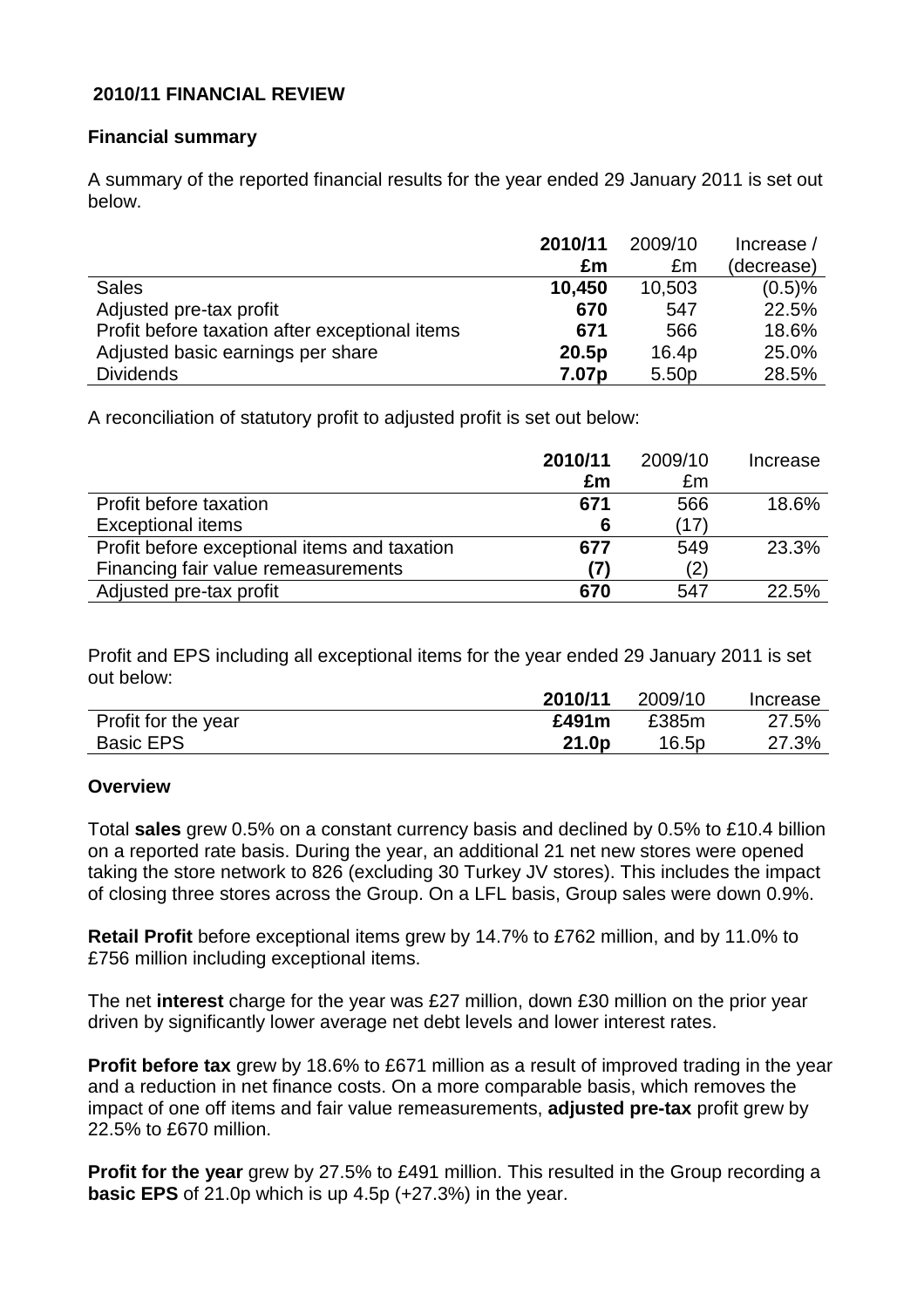#### **Interest**

As discussed above, net interest has decreased by £30 million in the year. The breakdown is as follows:

|                                                   | 2010/11 | 2009/10 |
|---------------------------------------------------|---------|---------|
|                                                   | £m      | £m      |
| Cash                                              |         |         |
| Interest on net debt                              | (25)    | (54)    |
| <b>Non Cash</b>                                   |         |         |
| Interest charge on defined benefit pension scheme | (7)     | (4)     |
| Other                                             | (2)     |         |
| Underlying net interest                           | (34)    | (59)    |
| Financing fair value remeasurements               |         |         |
| <b>Statutory net interest</b>                     | (27)    | (57)    |

#### **Taxation**

The effective rate of tax, calculated on profit before exceptional items, prior year tax adjustments and the impact of rate changes is 29% (2009/10: 30%). The overall rate is 27% (2009/10: 32%).

| <b>Effective tax rate calculation 2010/11</b> | Profit                   |     | Tax Effective rate |
|-----------------------------------------------|--------------------------|-----|--------------------|
|                                               | £m                       | £m  | ℅                  |
| Profit before tax and tax thereon             | 671                      | 180 |                    |
| Less: exceptional loss and tax thereon        |                          |     |                    |
| Less: prior year adjustment                   | $\overline{\phantom{a}}$ | 11  |                    |
| Total                                         |                          | 194 |                    |

The Group's effective tax rate is sensitive to the blend of tax rates and profits in the various jurisdictions. Whilst we continue to plan our tax affairs efficiently and adopt a prudent approach towards providing for uncertain tax positions, we are aware that with pressure on government finances, the tax cost of multinationals may increase over time.

The tax rates for this financial year and the expected rates for next year are as follows:

|                       | Statutory tax rate | Statutory tax rate |
|-----------------------|--------------------|--------------------|
| <b>Jurisdiction</b>   | 2011/12            | 2010/11            |
| UK                    | <b>26%</b>         | <b>28%</b>         |
| France                | 34.43%             | 34.43%             |
| Poland                | 19%                | 19%                |
| <b>Rest of Europe</b> | $0\% - 34\%$       | $0\% - 34\%$       |
| Asia                  | 16.5% - 25%        | 16.5% - 25%        |

#### **Taxation risk management**

The Group's tax strategy is to manage its tax affairs efficiently and in a way which enhances shareholder value whilst balancing the tax risk it faces. Tax risks can arise from change in law, differences in interpretation of law, changes in tax rates and the failure to comply with the tax law and associated procedures. The Group manages and controls these risks through local management, its Group tax department and appropriate advice from reputable professional firms. Where disputes arise with the tax authorities the Group addresses the areas of dispute promptly in a professional, open and constructive manner.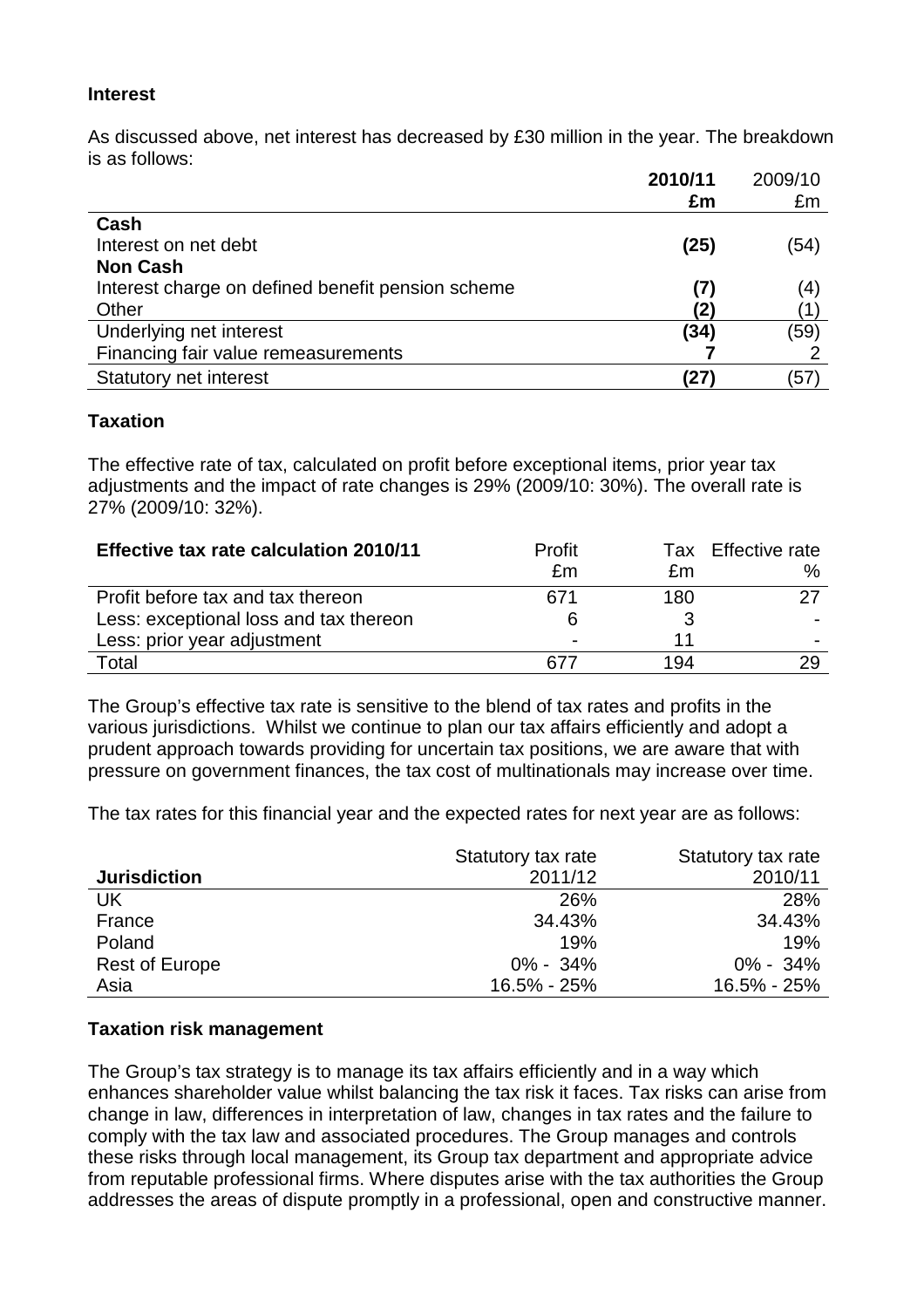# **Exceptional items**

The Group has recorded a net exceptional post tax charge of £3 million in the year (2009/10: gain of £10 million) as follows:

|                                       | 2010/11        | 2009/10        |
|---------------------------------------|----------------|----------------|
|                                       | £m             | £m             |
|                                       | (Charge)/ gain | (Charge)/ gain |
| Profit on disposal of properties      |                |                |
| UK distribution network restructuring | (9)            |                |
| <b>Exceptional items</b>              | (6)            |                |
| Tax on exceptional items              |                |                |
| Net exceptional items                 | (3)            |                |

#### **Earnings per share**

Basic earnings per share have increased by 27.3% to 21.0p (2009/10: 16.5p). The increase year on year is as a consequence of improved underlying performance, partially offset by the adverse movement in exceptional items in the year. On a more comparable basis, removing the impact of exceptional items and financing fair value remeasurements, adjusted basic earnings per share have increased by 25% to 20.5p (2009/10: 16.4p).

|                                                                | 2010/11           | 2009/10 |
|----------------------------------------------------------------|-------------------|---------|
| Basic earnings per share                                       | 21.0 <sub>p</sub> | 16.5p   |
| <b>Exceptional items</b>                                       | 0.3p              | (0.7)p  |
| Financing fair value remeasurements (net of tax)               | $(0.2)$ p         | (0.1)p  |
| Impact of prior year items and exceptional items on income tax | $(0.6)$ p         | 0.7p    |
| Adjusted earnings per share                                    | 20.5p             | 16.4p   |

#### **Dividends**

Given the strong performance in 2010/11 and confidence in the future prospects provided by self-help initiatives, the Board believes it is now appropriate to start lowering dividend cover from 3.0 times to 2.7 times adjusted earnings over the medium-term. At this level the Board believes the dividend will continue to be prudently covered by earnings and free cash flow and remain consistent with the capital needs of the business. Accordingly, the Board has proposed a final dividend of 5.145p, an increase of 43.9%. This gives a full year dividend of 7.07p, an increase of 28.5% (2009/10: 5.5p).

As previously announced, the Group's interim dividend is calculated automatically as 35% of the prior year's total dividend. Based on this, the interim dividend to be paid in November 2011 would be 2.47p per share (2010: 1.925p per share). The final dividend will continue to be proposed each year as part of the full year preliminary announcement in March.

The final dividend for the year ended 29 January 2011 will be paid on 20 June 2011 to shareholders on the register at close of business on 6 May 2011, subject to approval of shareholders at the Annual General Meeting, to be held on 16 June 2011. A dividend reinvestment plan (DRIP) is available to shareholders who would prefer to invest their dividends in the shares of the Company.

The shares will go ex-dividend on 4 May 2011. For those shareholders electing to receive the DRIP the last date for receipt of electing is 27 May 2011.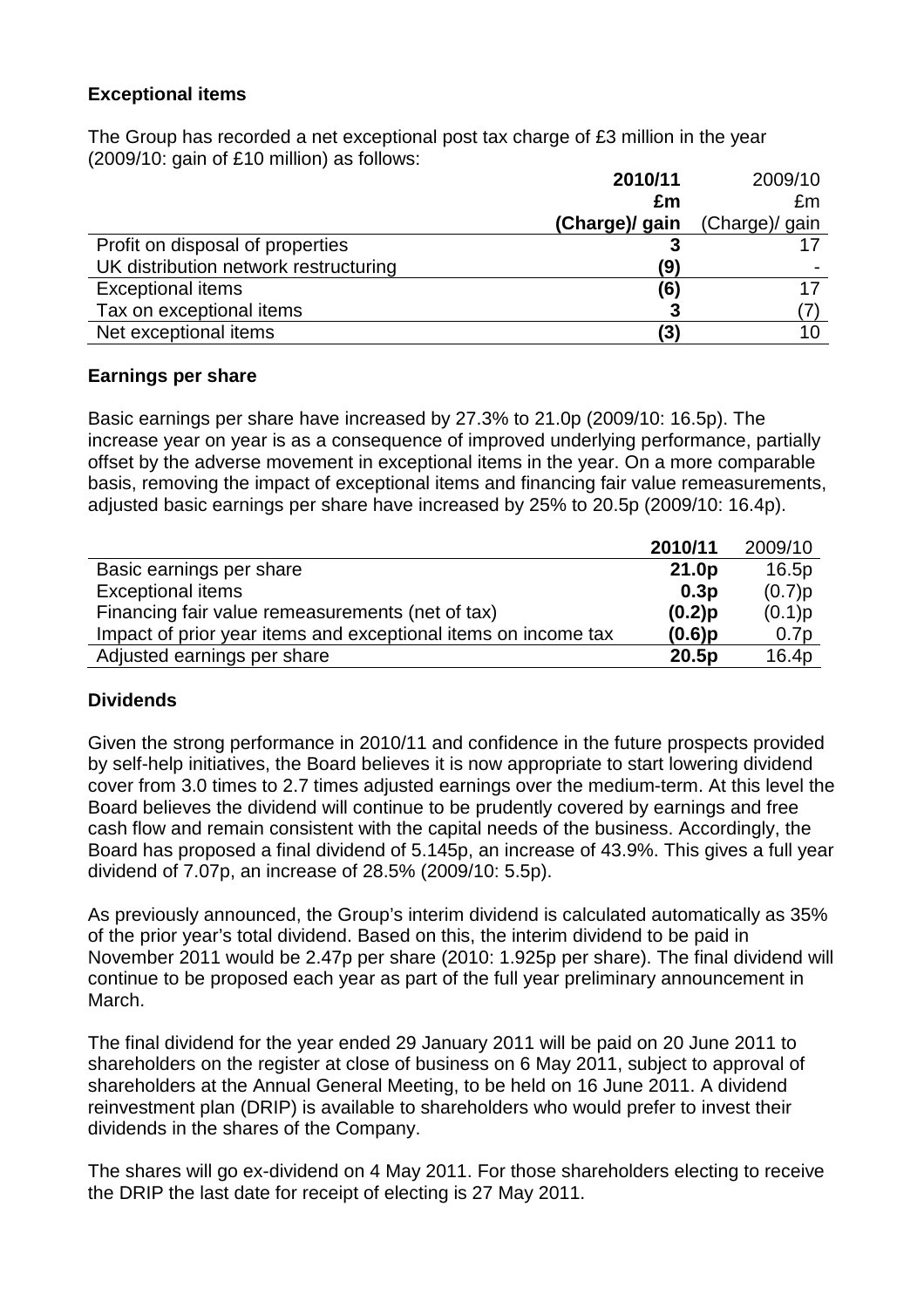# **Return on Capital (ROC)**

**Group Return**

The Group has two main Return on Capital (ROC) measures.

The first measure, Standard Return on Capital, is primarily a Group measure. It is stated on a non-lease adjusted basis, although we also quote a lease adjusted number. The asset base includes goodwill.

The second measure, Lease Adjusted ROC excluding Goodwill, is used to monitor performance at a geographic divisional level.

| . <del>.</del>                   | 2010/11 | 2009/10 | Increase     |
|----------------------------------|---------|---------|--------------|
| Standard Return on capital (ROC) | 9.6%    | 8.3%    | $+1.3\%$ pps |

For Standard ROC, Return is calculated as post tax Retail Profit less central costs and excluding exceptional items, other than realised property profit. Return is then divided by a two point average of Invested Capital (calculated as Net Assets excluding Net Debt and Pension related items including related Deferred Tax).

The strong operating performance combined with improved asset turns has resulted in the Standard ROC performance increasing from 8.3% to 9.6% in 2010/11 compared to the Group's weighted average cost of capital (WACC) of 8.1%.

Lease adjusted ROC is based on the same definition except it excludes property lease costs, and Invested Capital is adjusted for lease costs capitalised at the long-term property yield. Lease adjusted ROC has increased from 6.8% to 7.3% in 2010/11, compared to the Group's lease adjusted cost of capital (WACC) of 6.8%.

#### **Geographic Divisional Return**

Kingfisher's underlying ROC by geographic division is set out below. All divisions improved their returns in 2010/11. Return is stated after adjusting for property lease costs and before property profits. Invested capital excludes goodwill but includes capitalised leases:

|                     | Retail<br><b>Sales</b> | Proportion<br>of Group | Invested<br>Capital | Proportion<br>of Group |         | Returns % (ROC) |
|---------------------|------------------------|------------------------|---------------------|------------------------|---------|-----------------|
|                     | £bn                    | sales %                | (IC)                | IC $%$                 |         |                 |
|                     |                        |                        | £bn $(1)$           |                        |         |                 |
|                     |                        |                        |                     |                        | 2010/11 | 2009/10         |
| UK                  | 4.3                    | 42%                    | 6.0                 | 63%                    | 6.6%    | 6.4%            |
| France              | 4.2                    | 40%                    | 2.0                 | 21%                    | 13.6%   | 12.4%           |
| Other International | 1.9                    | 18%                    | 1.5                 | 16%                    | 11.1%   | 9.5%            |

(1) Excluding goodwill of £2.4 billion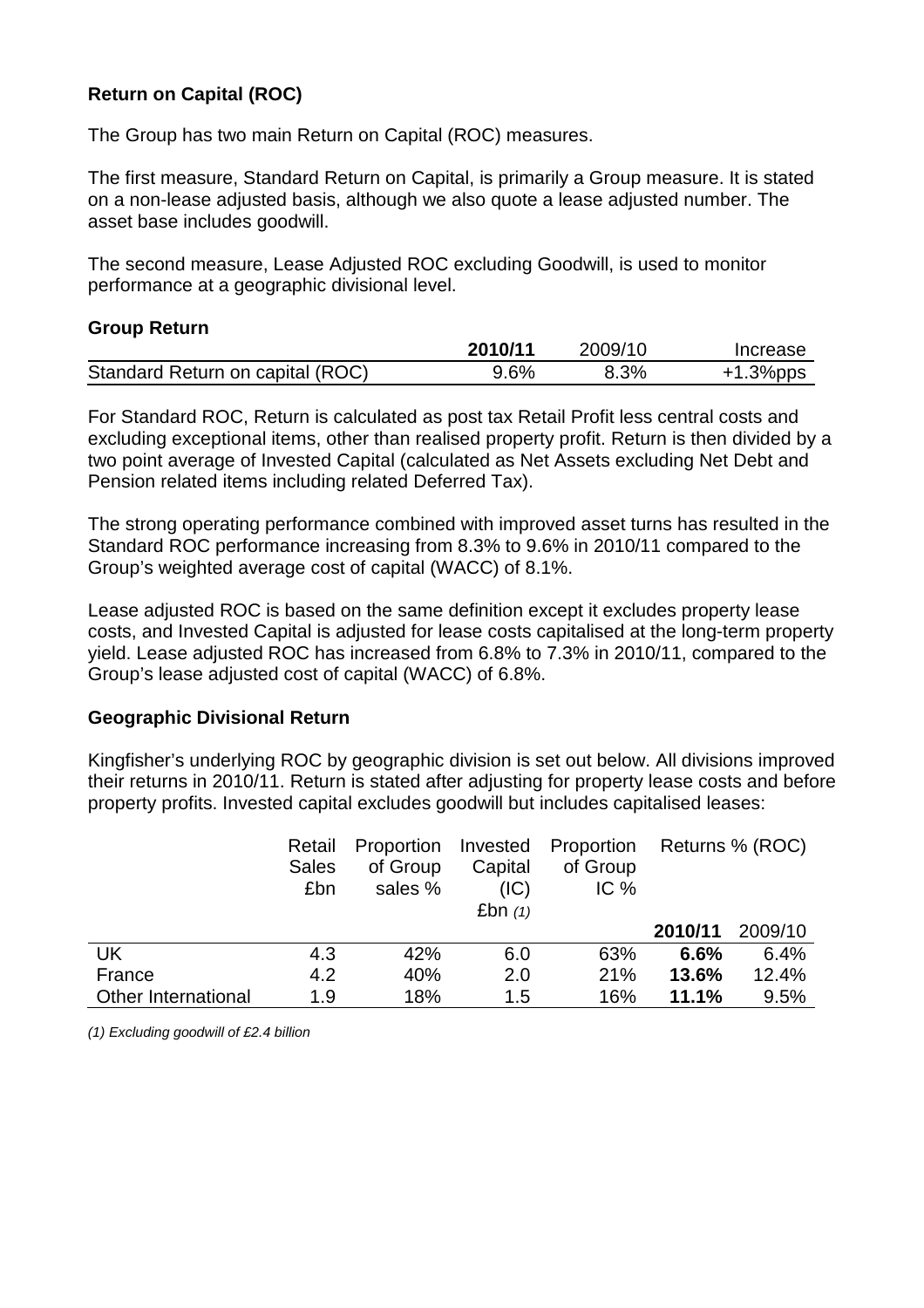### **Free cash flow**

A reconciliation of free cash flow and cash flow movement in net debt/cash is set out below:

|                                                              | 2010/11 | 2009/10 |
|--------------------------------------------------------------|---------|---------|
|                                                              | £m      | £m      |
| <b>Operating profit (before exceptional items)</b>           | 704     | 606     |
| Other non cash items $(1)$                                   | 276     | 319     |
| Change in working capital (before exceptional items)         | (141)   | 315     |
| Change in pensions and provisions (before exceptional items) | (57)    | (68)    |
| Operating cash flow                                          | 782     | 1,172   |
| Net interest paid <sup>(2)</sup>                             | (19)    | (63)    |
| Tax paid $(2)$                                               | (133)   | (151)   |
| Capital expenditure                                          | (310)   | (256)   |
| Disposal of assets                                           | 87      | 59      |
| Free cash flow                                               | 407     | 761     |
| Dividends paid                                               | (129)   | (125)   |
| French tax receipt                                           |         | 148     |
| Other $(3)$                                                  | (9)     | (44)    |
| Cash flow movement in net debt/cash                          | 269     | 740     |
| Opening net debt                                             | (250)   | (1,004) |
| <b>FX</b> impacts                                            | (5)     | 14      |
| Closing net cash/(debt)                                      | 14      | (250)   |

 $^{(1)}$  Includes depreciation and amortisation, share-based compensation charge, pension service cost, share of post-tax results of JVs and associates and profit/loss on retail disposals.

 $^{(2)}$  Prior year excludes French tax receipt - £120 million tax and £28 million related repayment supplement.

 $^{(3)}$  Includes dividends received from JVs and associates, issue/purchase of shares and cash utilisation of exceptional provisions.

The Group exceeded its net debt target for the year, reporting year end net cash of £14 million (2009/10: £250 million financial net debt). On a constant currency basis net financial debt has decreased by £1.7 billion over the last three years (£1.6 billion on a reported currency basis).

Free cash flow of £407 million was generated in the year, a movement of £354 million year on year mainly driven by movement in working capital. In the prior year significant progress was made on our 'Delivering Value' objective to reduce working capital and as a result a one off benefit of £315 million was recorded. Over the full period of 'Delivering Value' working capital has reduced by over £500 million excluding the impact of LME of around £180 million over the same period. LME is the legislative change shortening payment terms in France, implemented over the three years to 2012.

In the current year working capital has increased by £141 million. The largest single item impacting this is the LME change in France. The balance is due to planned earlier purchase of seasonal stock and additional stock in newly opened stores. Stock days have increased in the period from 92 days in 2009/10 to 95 days on a moving average basis.

With a tight focus on cash over the last three years, the Group has been able to reduce its reliance on external funding improving our financial flexibility. In 2010/11 the Group repaid £679 million nominal value of gross debt by repaying maturing debt, and by repurchasing significant proportions of our 2014 Eurobonds and US Private Placement debt. In total over the last three years we have repaid gross debt with a value of £1,371 million.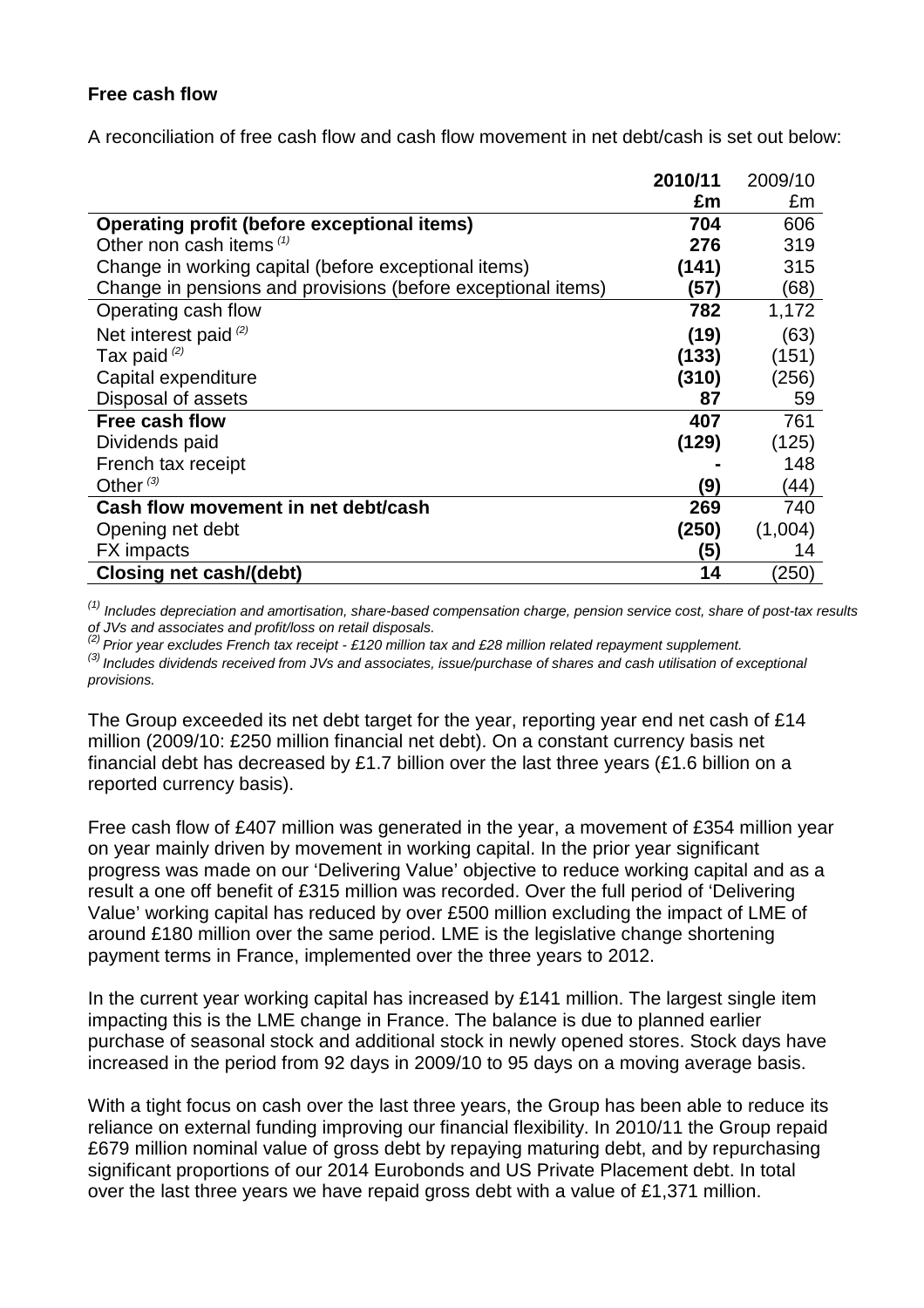The Group will maintain a high focus on free cash flow generation going forward to fund dividends to shareholders and increased investment in growth opportunities where returns are attractive.

# **Capital expenditure**

Gross capital expenditure increased by 21% in the year to £310 million. Of this, £116 million was spent on property (2009/10: £102 million). In the year £194 million was spent on fixtures, fittings and intangibles (2009/10: £154 million). A total of £87 million of proceeds from disposals were received during the year (2009/10: £59 million).

As detailed last year the Group has a rigorous approach to capital allocation and authorisation. The process includes:

- An annual strategic planning process based on detailed plans for all businesses for the next three years. This process drives the key strategic capital allocation decisions and the output is reviewed by the Board, twice a year.
- A capital approval process through a capital expenditure committee, attended by the Group Chief Executive, Group Finance Director, Group Property Director and the three regional CEOs as required. The committee is delegated to review all projects between £0.75 million and £15.0 million (including the capitalised value of lease commitments).
- Projects above this level are approved by the Board although all projects above £0.75 million are also notified to the Board.
- Clear investment criteria with challenging hurdle rates for IRR (Internal Rate of Return) and discounted payback.
- An annual post-investment review process to undertake a full review of all projects above £0.75 million which were completed in the last four years, together with a review of recent performance on all other existing stores. The findings of this exercise are considered by both the Retail Board and the Board and directly influence the Regional and Group Development Strategy and the assumptions for similar project proposals going forward.
- An annual review of return on capital by store is performed which drives plans to improve the returns of weaker stores.

#### **Management of liquidity risk and financing**

The Group now has low levels of financial net debt. However, the Group's overall leverage, including capitalised lease debt that (in accordance with accounting regulations) does not appear on the balance sheet, is estimated to be around 50%. At this level the Group has financial flexibility whilst retaining an efficient cost of capital.

Kingfisher is currently targeting to have relatively low levels of financial net debt to support a solid investment grade credit rating. Where appropriate Kingfisher may purchase current leasehold assets used by the Group. This may increase financial net debt but have no impact on lease adjusted net debt.

Kingfisher regularly reviews the level of cash and debt facilities required to fund its activities. This involves preparing a prudent cash flow forecast for the next three years, determining the level of debt facilities required to fund the business, planning for repayments of debt at its maturity and identifying an appropriate amount of headroom to provide a reserve against unexpected outflows.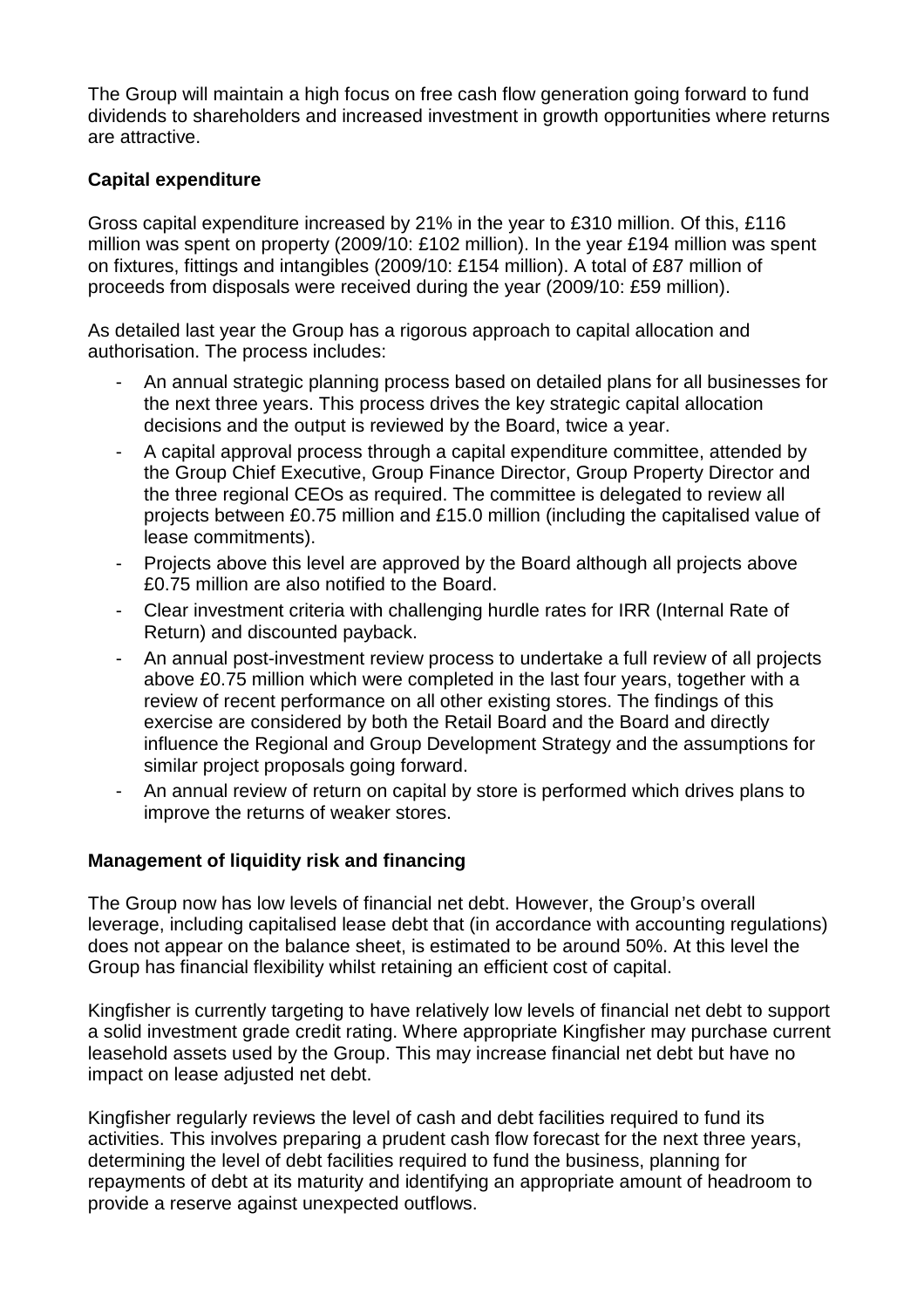At the year end, Kingfisher had an undrawn £500 million committed bank facility, which matures in August 2012.

Kingfisher deposits surplus cash with a number of banks with strong credit ratings and with money market funds which have the strongest, AAA, credit rating and offer same day liquidity. A credit limit for each bank or fund is agreed by the Board covering the full value of deposits and a proportion of the value of derivative contracts. The credit risk is reduced further by spreading the investments and derivative contracts across several counterparties. At the year end, Kingfisher had a total of around £500 million of cash deposited with banks and in money market funds. The highest single cash investment was a £86 million money market fund investment.

The maturity profile of Kingfisher's debt is illustrated at: http://www.kingfisher.com/index.asp?pageid=76

The terms of the US Private Placement note agreement and the committed bank facility require that the ratio of Group operating profit, excluding exceptional items, to net interest payable must be no less than 3:1. The Group is in compliance with this covenant, with the ratio at the year end being 26:1.

The Group has entered into interest rate derivative contracts to convert the fixed rate payable on its bonds and the US Private Placement note to a floating rate of interest. The floating interest rates paid by the Group under its financing arrangements are based on LIBOR and EURIBOR plus a margin. The margins were not changed during the year. Under the terms of the financing agreements, the margins are fixed and are not subject to change in line with credit ratings or financial ratios.

# **Property**

The Group owns a significant property portfolio, most of which is used for trading purposes. If the Group had continued to revalue this it would have had a market value of £3.3 billion at year end (2009/10: £3.0 billion), compared to the net book value of £2.7 billion recorded in the financial statements.

The values are based on valuations performed by external qualified valuers where the key assumption is the estimated yields. The valuation exercise was performed in October 2010 with approximately one third of the portfolio valued by external professional valuers.

#### **Pensions**

At the year end, the Group had a deficit of £58 million in relation to defined benefit pension arrangements of which £21 million is in relation to its UK Scheme. In 2009/10 the Group had a deficit of £198 million.

The approach used to prepare the pension valuation is in line with current market practice and international accounting standards, and has been applied consistently. This uses a number of assumptions which are likely to fluctuate in the future and so may have a significant effect on the accounting valuation of the scheme's assets and liabilities.

The decrease in the deficit was predominantly due to asset returns and changes to the discount rate and mortality assumptions used to value the pension obligation.

The valuation is very sensitive to financial and demographic assumptions. To aid understanding of the impact that changes to the assumptions could have on the pension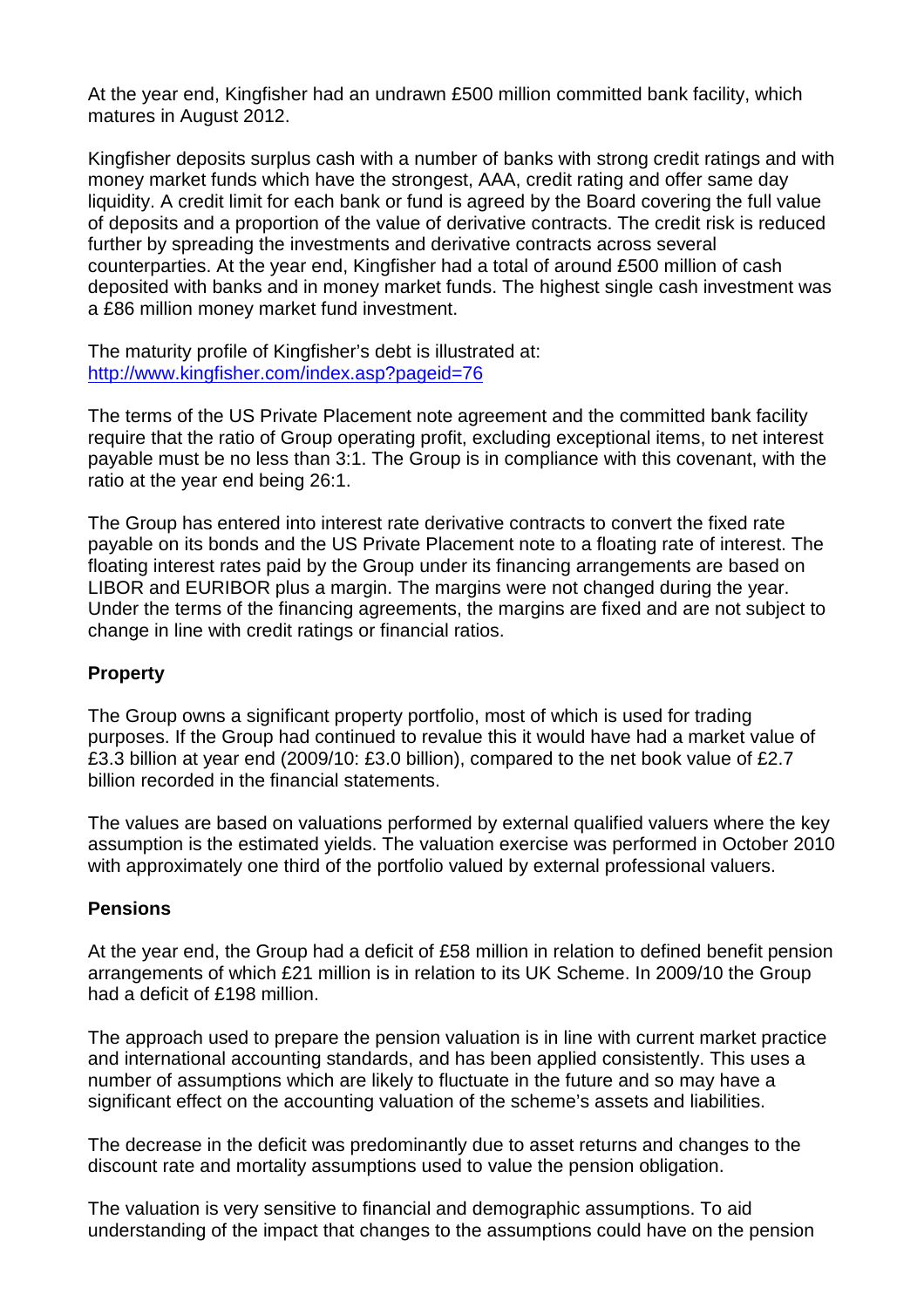obligation, we have included sensitivity analysis as part of the pension disclosure in note 9 of this announcement. Further details of all the key assumptions are also contained within the note.

Changes in the mortality assumptions and updated membership data reflect work done as part of the triennial funding valuation of the UK defined benefit scheme undertaken as at 31 March 2010.

In line with the valuations undertaken in 2004 and 2007, the Group chooses to take a longer view when looking at the funding of the pension scheme, and funding levels are set on a 20-30 year horizon with a target of full funding of the scheme on a prudent basis at this point in time. A similar approach has been adopted for this year's valuation, with the aim of keeping the Group's annual contributions to the scheme at a level broadly consistent with previous years.

This has been achieved principally by the introduction of property security held in a partnership, giving the pension scheme recourse to the property assets in the event of Kingfisher's insolvency. The scheme will receive a regular income stream from the partnership that forms part of the annual cash contribution from the Group to the pension scheme under the schedule of contributions.

UK property assets with a market value of £83 million were sold to the partnership and leased back to B&Q plc under standard commercial lease terms. The Group retains control over these properties, including the flexibility to substitute alternatives. The trustee's partnership interest entitles it to the majority of the income of the partnership over the next 20 years. At the end of this term, Kingfisher plc has the option to acquire the trustee's partnership interest.

The assets and activities of the partnership are consolidated within the Group financial statements by virtue of its control over the partnership. Under IFRS, the investment held by the scheme in the partnership does not represent a plan asset for the purposes of the Group's consolidated financial statements. Accordingly, the pension deficit position recorded in the Group financial statements does not reflect the scheme's investment in the partnership. The future payments to be made to the scheme by the partnership will be reflected as pension contributions in the Group financial statements on a cash basis.

The Group will obtain the normal tax deduction for the cash contribution made to the scheme during the current year which will be spread over the next four years

A further two UK properties with a combined market value of £116 million are likely to be transferred to the partnership during 2011/12, and leased back to B&Q plc. The pension trustee may choose to make a further investment in the partnership at this time.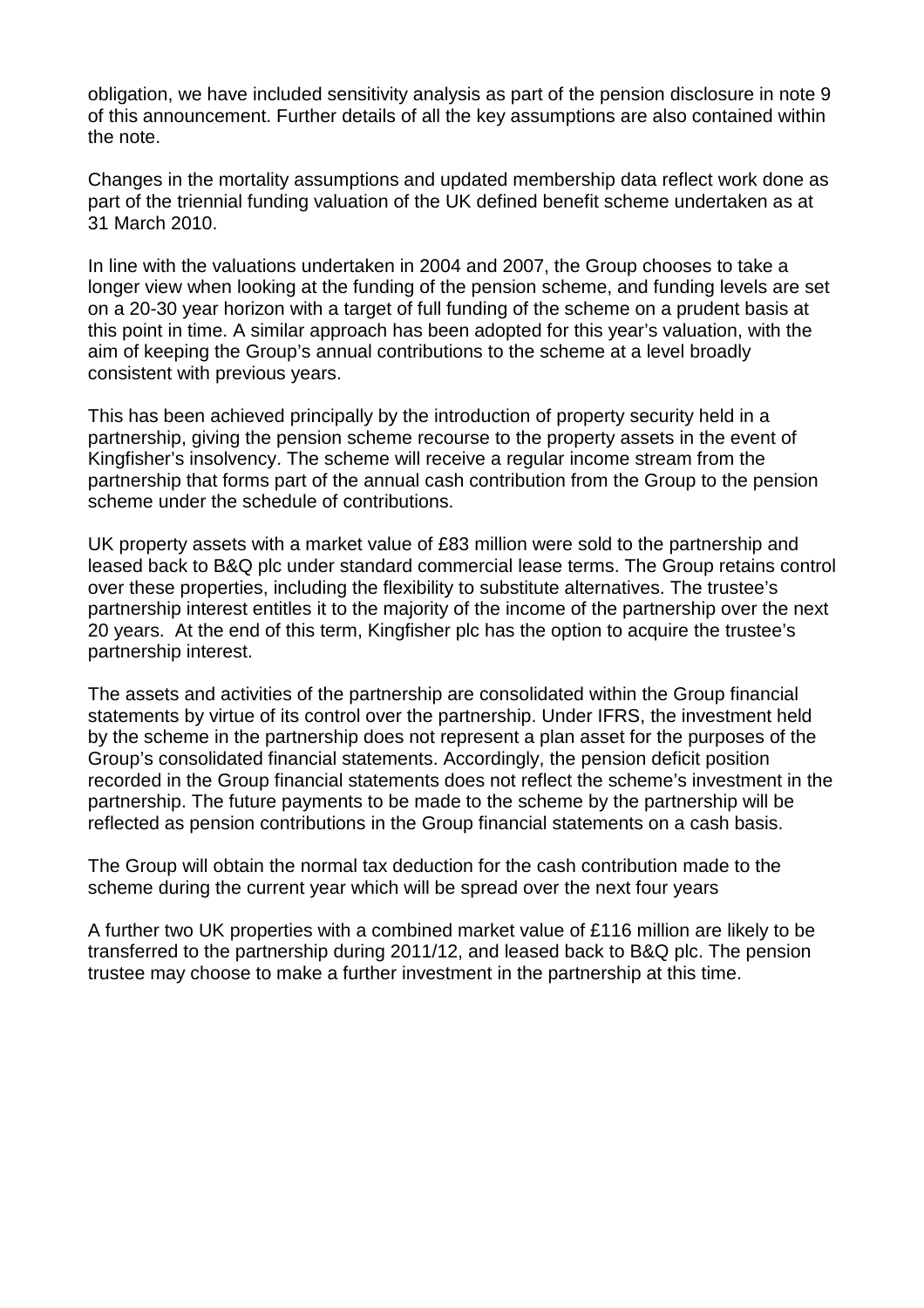### **Forward-looking statements**

This press release contains certain statements that are forward-looking and are therefore subject to risks, assumptions and uncertainties that could cause actual results to differ materially from those expressed or implied because they relate to future events. These forward-looking statements include, but are not limited to, statements relating to the Company's expectations around its three key priorities of Management, Capital and Returns and the associated seven steps to Delivering Value objectives.

Forward-looking statements can be identified by the use of relevant terminology including the words: "believes", "estimates", "anticipates", "expects", "intends", "plans", "goal", "target", "aim", "may", "will", "would", "could" or "should" or, in each case, their negative or other variations or comparable terminology and include all matters that are not historical facts. They appear in a number of places throughout this press release and include statements regarding our intentions, beliefs or current expectations and those of our officers, directors and employees concerning, amongst other things, our results of operations, financial condition, changes in tax rates, liquidity, prospects, growth, strategies and the businesses we operate.

Other factors that could cause actual results to differ materially from those estimated by the forward-looking statements include, but are not limited to, global economic business conditions, monetary and interest rate policies, foreign currency exchange rates, equity and property prices, the impact of competition, inflation and deflation, changes to regulations, taxes and legislation, changes to consumer saving and spending habits; and our success in managing these factors.

Consequently, our actual future financial condition, performance and results could differ materially from the plans, goals and expectations set out in our forward-looking statements. The Company undertakes no obligation to publicly update any forwardlooking statement, whether as a result of new information, future events or otherwise.

# **Company Profile:**

**Kingfisher plc** is Europe's leading home improvement retail group and the third largest in the world, with nearly 860 stores in eight countries in Europe and Asia. Its main retail brands are B&Q, Castorama, Brico Dépôt and Screwfix. Kingfisher also has a 50% joint venture business in Turkey with Koç Group, and a 21% interest in, and strategic alliance with Hornbach, Germany's leading large format DIY retailer.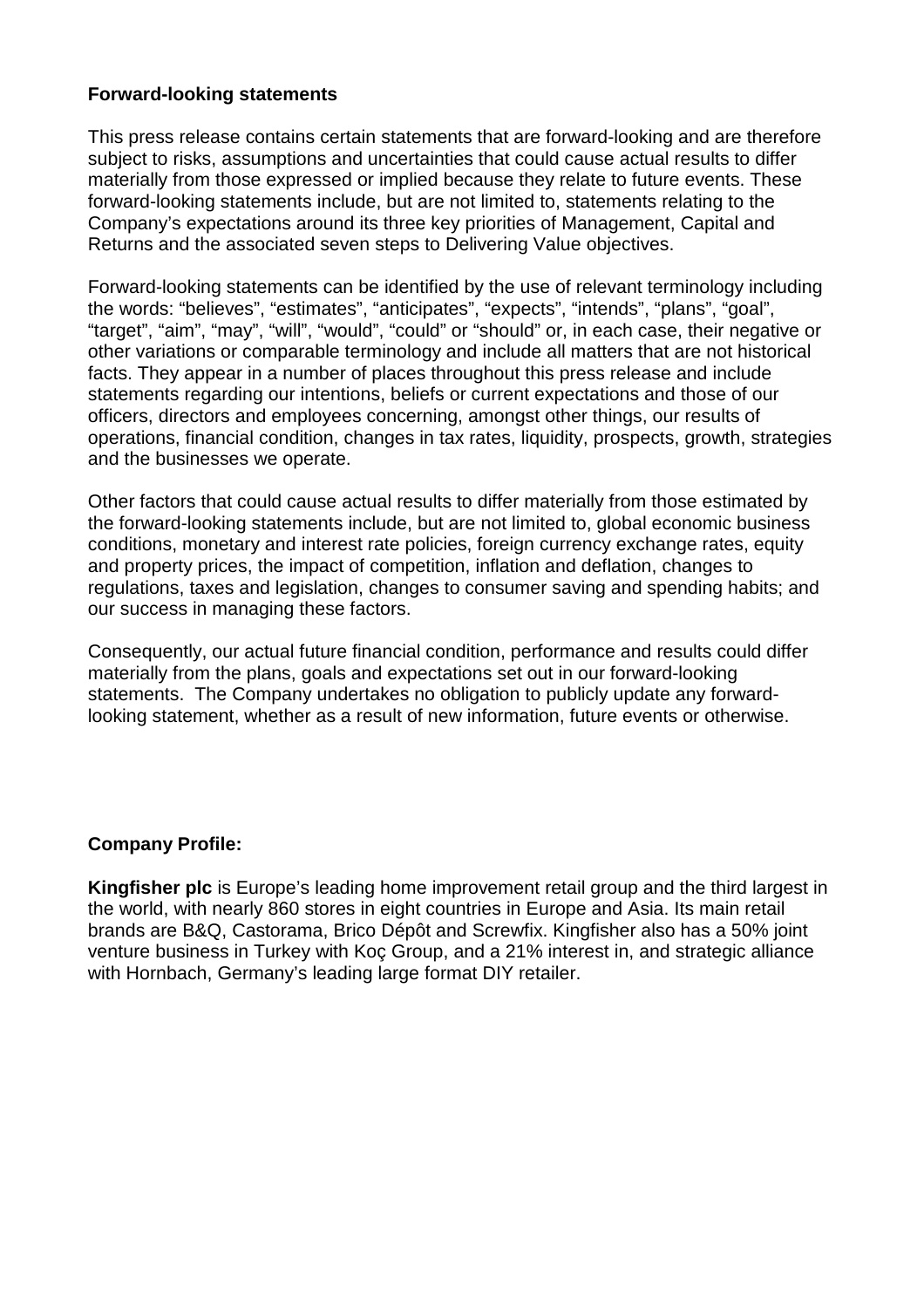#### **Consolidated income statement**

Year ended 29 January 2011

|                                    |              |             |                  | 2010/11  |             |                | 2009/10 |
|------------------------------------|--------------|-------------|------------------|----------|-------------|----------------|---------|
|                                    |              | Before      | Exceptional      |          | Before      | Exceptional    |         |
|                                    |              | exceptional | items            |          | exceptional | items          |         |
| £ millions                         | <b>Notes</b> | items       | (note 4)         | Total    | items       | (note 4)       | Total   |
| Continuing operations:             |              |             |                  |          |             |                |         |
| <b>Sales</b>                       | 3            | 10,450      |                  | 10,450   | 10,503      |                | 10,503  |
| Cost of sales                      |              | (6, 545)    |                  | (6, 545) | (6,706)     |                | (6,706) |
| <b>Gross profit</b>                |              | 3,905       | ÷,               | 3,905    | 3,797       | $\overline{a}$ | 3,797   |
| Selling and distribution expenses  |              | (2,739)     | (9)              | (2,748)  | (2,712)     |                | (2,712) |
| Administrative expenses            |              | (527)       |                  | (527)    | (536)       |                | (536)   |
| Other income                       |              | 34          | 3                | 37       | 31          | 17             | 48      |
| Share of post-tax results          |              |             |                  |          |             |                |         |
| of joint ventures and associates   |              | 31          |                  | 31       | 26          |                | 26      |
| <b>Operating profit</b>            |              | 704         | (6)              | 698      | 606         | 17             | 623     |
| Analysed as:                       |              |             |                  |          |             |                |         |
| <b>Retail profit</b>               | 3            | 762         | (6)              | 756      | 664         | 17             | 681     |
| Central costs                      |              | (41)        |                  | (41)     | (41)        |                | (41)    |
| Share of interest and tax          |              |             |                  |          |             |                |         |
| of joint ventures and associates   |              | (17)        | $\blacksquare$   | (17)     | (17)        |                | (17)    |
| Finance costs                      |              | (46)        |                  | (46)     | (76)        |                | (76)    |
| Finance income                     |              | 19          |                  | 19       | 19          |                | 19      |
| Net finance costs                  | 5            | (27)        | $\blacksquare$   | (27)     | (57)        | $\blacksquare$ | (57)    |
| <b>Profit before taxation</b>      |              | 677         | (6)              | 671      | 549         | 17             | 566     |
| Income tax expense                 | 6            | (183)       | 3                | (180)    | (174)       | (7)            | (181)   |
| Profit for the year                |              | 494         | $\overline{(3)}$ | 491      | 375         | 10             | 385     |
| Attributable to:                   |              |             |                  |          |             |                |         |
| Equity shareholders of the Company |              |             |                  | 494      |             |                | 388     |
| Non-controlling interests          |              |             |                  | (3)      |             |                | (3)     |
|                                    |              |             |                  | 491      |             |                | 385     |
| <b>Earnings per share</b>          | 7            |             |                  |          |             |                |         |
| <b>Basic</b>                       |              |             |                  | 21.0p    |             |                | 16.5p   |
| <b>Diluted</b>                     |              |             |                  | 20.7p    |             |                | 16.4p   |
| Adjusted basic                     |              |             |                  | 20.5p    |             |                | 16.4p   |
| Adjusted diluted                   |              |             |                  | 20.2p    |             |                | 16.3p   |

The proposed final dividend for the year ended 29 January 2011, subject to approval by shareholders at the Annual General Meeting, is 5.145p per share.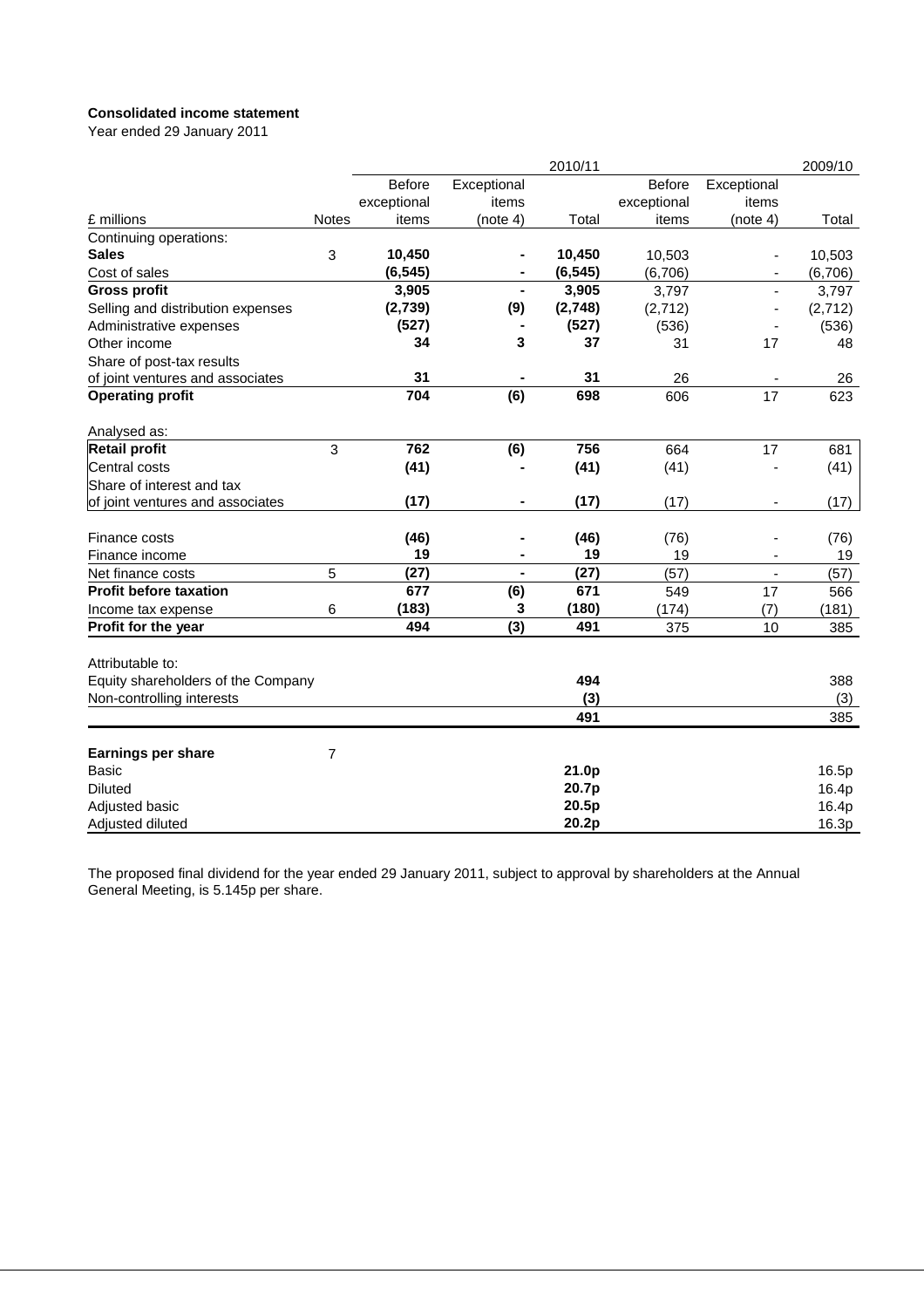#### **Consolidated statement of comprehensive income**

Year ended 29 January 2011

| £ millions                                  | <b>Notes</b> | 2010/11 | 2009/10 |
|---------------------------------------------|--------------|---------|---------|
| Profit for the year                         |              | 491     | 385     |
| Actuarial gains/(losses) on post employment |              |         |         |
| benefits                                    | 9            | 128     | (165)   |
| Currency translation differences            |              |         |         |
| Group                                       |              | 32      | 15      |
| Joint ventures and associates               |              |         | (6)     |
| Cash flow hedges                            |              |         |         |
| Fair value gains/(losses)                   |              | 5       | (13)    |
| Gains transferred to inventories            |              | (14)    | (5)     |
| Tax on other comprehensive income           |              | (33)    | 55      |
| Other comprehensive income for the year     |              | 118     | (119)   |
| Total comprehensive income for the year     |              | 609     | 266     |
| Attributable to:                            |              |         |         |
| Equity shareholders of the Company          |              | 611     | 271     |
| Non-controlling interests                   |              | (2)     | (5)     |
|                                             |              | 609     | 266     |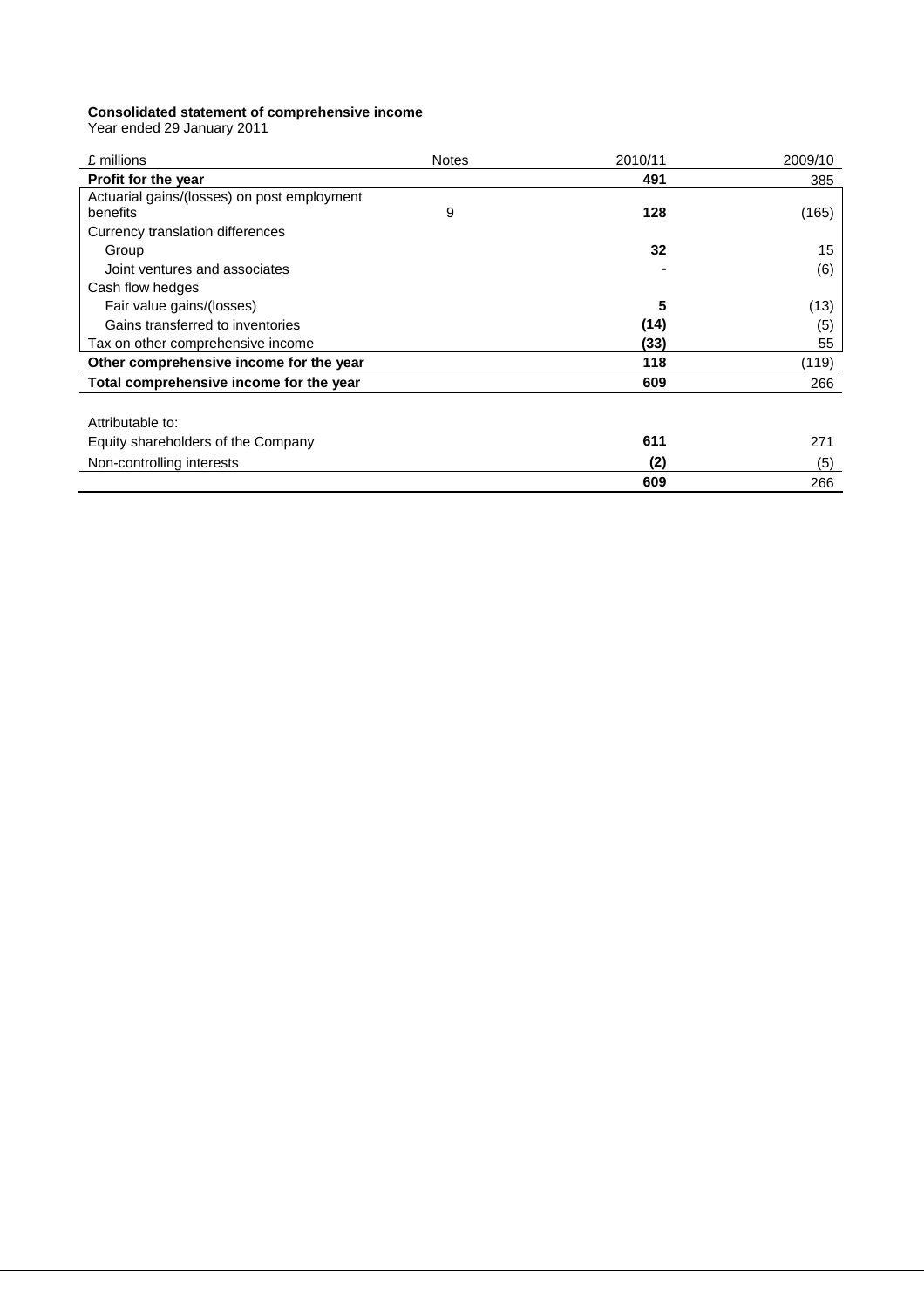#### **Consolidated statement of changes in equity**

Year ended 29 January 2011

| <b>CHUCU LU UUHUUHY LU H</b>                          |       | Attributable to equity shareholders of the Company |                |                          |          |                          |       |                |        |
|-------------------------------------------------------|-------|----------------------------------------------------|----------------|--------------------------|----------|--------------------------|-------|----------------|--------|
|                                                       |       |                                                    |                | Own                      |          |                          |       | Non-           |        |
|                                                       |       | Share                                              | Share          | shares                   | Retained | Other                    |       | controlling    | Total  |
| £ millions                                            | Notes | capital                                            | premium        | held                     | earnings | reserves                 | Total | interests      | equity |
| At 31 January 2010                                    |       | 371                                                | 2,191          | (54)                     | 1,921    | 516                      | 4,945 | 10             | 4,955  |
| Profit for the year                                   |       | $\blacksquare$                                     | $\blacksquare$ | $\blacksquare$           | 494      | $\blacksquare$           | 494   | (3)            | 491    |
| Actuarial gains on post                               |       |                                                    |                |                          |          |                          |       |                |        |
| employment benefits                                   | 9     |                                                    |                |                          | 128      |                          | 128   |                | 128    |
| Currency translation differences                      |       |                                                    |                |                          |          |                          |       |                |        |
| Group                                                 |       |                                                    |                |                          |          | 31                       | 31    | 1              | 32     |
| Cash flow hedges                                      |       |                                                    |                |                          |          |                          |       |                |        |
| Fair value gains                                      |       |                                                    |                |                          |          | 5                        | 5     |                | 5      |
| Gains transferred to                                  |       |                                                    |                |                          |          |                          |       |                |        |
| inventories                                           |       |                                                    |                |                          |          | (14)                     | (14)  |                | (14)   |
| Tax on other comprehensive                            |       |                                                    |                |                          |          |                          |       |                |        |
| income                                                |       |                                                    |                |                          | (34)     | 1                        | (33)  |                | (33)   |
| Other comprehensive income<br>for the year            |       |                                                    |                |                          | 94       | 23                       | 117   | 1              | 118    |
| <b>Total comprehensive income</b>                     |       |                                                    |                |                          |          |                          |       |                |        |
| for the year                                          |       |                                                    |                |                          | 588      | 23                       | 611   | (2)            | 609    |
|                                                       |       |                                                    |                |                          | 21       |                          | 21    |                | 21     |
| Share-based compensation<br>Shares issued under share |       |                                                    |                |                          |          |                          |       |                |        |
| schemes                                               |       |                                                    | 3              |                          |          |                          | 3     |                | 3      |
|                                                       |       |                                                    |                |                          |          |                          | 1     |                | 1      |
| Own shares disposed                                   |       |                                                    |                | 12                       | (11)     |                          |       |                |        |
| <b>Dividends</b>                                      |       |                                                    |                |                          | (129)    |                          | (129) |                | (129)  |
| At 29 January 2011                                    |       | 371                                                | 2,194          | (42)                     | 2,390    | 539                      | 5,452 | 8              | 5,460  |
|                                                       |       |                                                    |                |                          |          |                          |       |                |        |
| At 1 February 2009                                    |       | 371                                                | 2,188          | (57)                     | 1,768    | 513                      | 4,783 | 15             | 4,798  |
| Profit for the year                                   |       | ä,                                                 |                | $\blacksquare$           | 388      | $\overline{\phantom{a}}$ | 388   | (3)            | 385    |
| Actuarial losses on post                              |       |                                                    |                |                          |          |                          |       |                |        |
| employment benefits                                   | 9     |                                                    |                |                          | (165)    |                          | (165) |                | (165)  |
| Currency translation differences                      |       |                                                    |                |                          |          |                          |       |                |        |
| Group                                                 |       |                                                    |                |                          |          | 17                       | 17    | (2)            | 15     |
| Joint ventures and associates                         |       |                                                    |                |                          |          | (6)                      | (6)   |                | (6)    |
| Cash flow hedges<br>Fair value losses                 |       |                                                    |                |                          |          | (13)                     |       |                |        |
| Gains transferred to                                  |       |                                                    |                |                          |          |                          | (13)  |                | (13)   |
| inventories                                           |       |                                                    |                |                          |          | (5)                      | (5)   |                | (5)    |
| Tax on other comprehensive                            |       |                                                    |                |                          |          |                          |       |                |        |
| income                                                |       |                                                    |                |                          | 45       | 10                       | 55    |                | 55     |
| Other comprehensive income                            |       |                                                    |                |                          |          |                          |       |                |        |
| for the year                                          |       | -                                                  |                | $\overline{\phantom{a}}$ | (120)    | 3                        | (117) | (2)            | (119)  |
| <b>Total comprehensive income</b>                     |       |                                                    |                |                          |          |                          |       |                |        |
| for the year                                          |       |                                                    |                |                          | 268      | $\mathbf{3}$             | 271   | (5)            | 266    |
| Share-based compensation                              |       |                                                    |                |                          | 20       | $\blacksquare$           | 20    | $\blacksquare$ | 20     |
| Shares issued under share                             |       |                                                    |                |                          |          |                          |       |                |        |
| schemes                                               |       |                                                    | 3              |                          |          |                          | 3     |                | 3      |
| Own shares purchased                                  |       |                                                    |                | (7)                      |          |                          | (7)   |                | (7)    |
| Own shares disposed                                   |       |                                                    |                | $10$                     | (10)     |                          |       |                |        |
| Dividends                                             |       |                                                    |                |                          | (125)    |                          | (125) |                | (125)  |
| At 30 January 2010                                    |       | 371                                                | 2,191          | (54)                     | 1,921    | 516                      | 4,945 | 10             | 4,955  |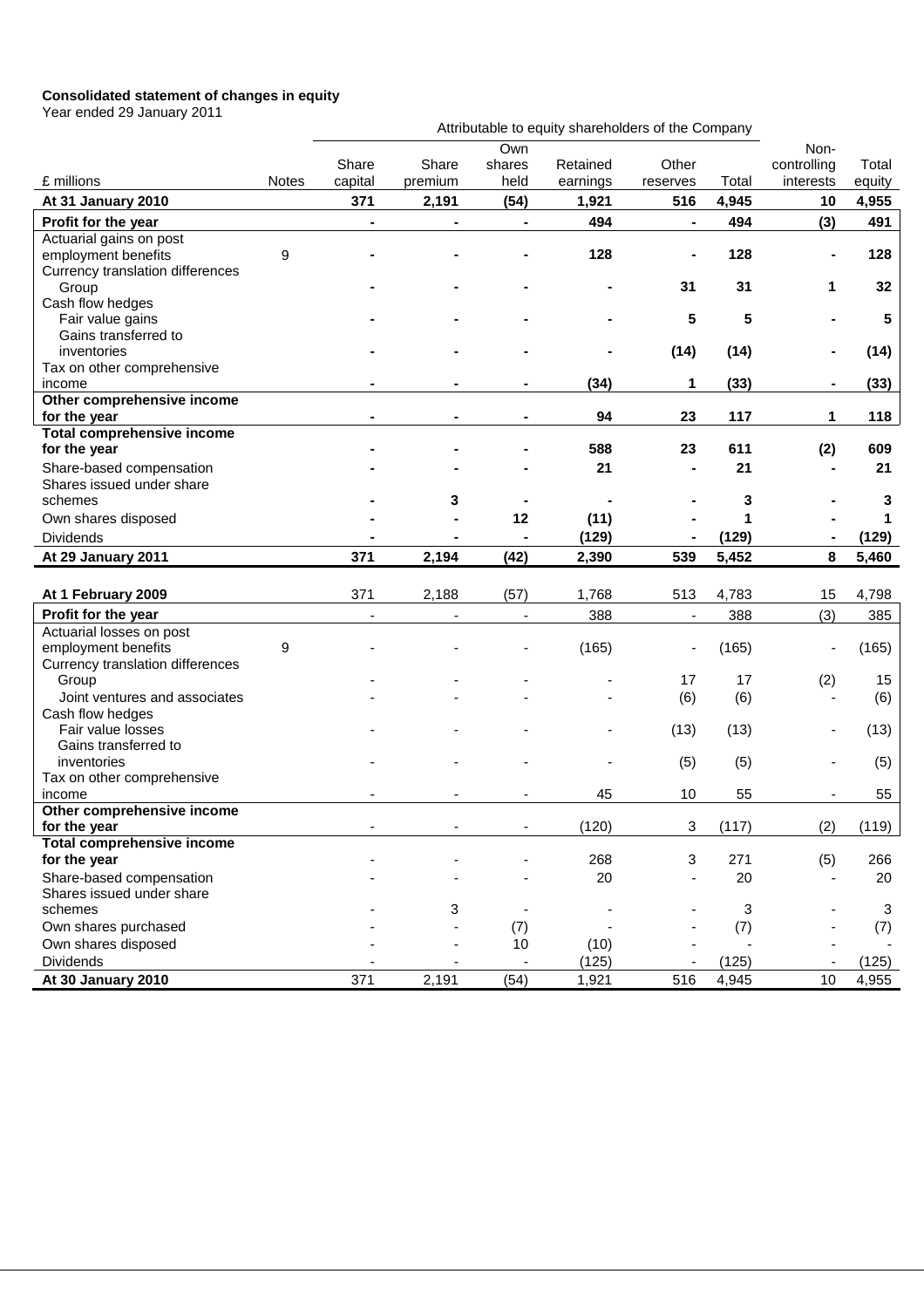#### **Consolidated balance sheet**

At 29 January 2011

| £ millions                                               | <b>Notes</b> | 2010/11  | 2009/10       |
|----------------------------------------------------------|--------------|----------|---------------|
| <b>Non-current assets</b>                                |              |          |               |
| Goodwill                                                 |              | 2,395    | 2,395         |
| Other intangible assets                                  |              | 86       | 70            |
| Property, plant and equipment                            |              | 3,632    | 3,612         |
| Investment property                                      |              | 32       | 24            |
| Investments in joint ventures and associates             |              | 259      | 234           |
| Deferred tax assets                                      |              | 27       | 27            |
| <b>Derivatives</b>                                       |              | 62       | 81            |
| Other receivables                                        |              | 15       | 22            |
|                                                          |              | 6,508    | 6,465         |
| <b>Current assets</b>                                    |              |          |               |
| Inventories                                              |              | 1,791    | 1,545         |
| Trade and other receivables                              |              | 513      | 494           |
| Derivatives                                              |              | 15       | 24            |
| <b>Current tax assets</b>                                |              | 45       | 58            |
| Cash and cash equivalents                                |              | 731      | 1,260         |
|                                                          |              | 3,095    | 3,381         |
| <b>Total assets</b>                                      |              | 9,603    | 9,846         |
|                                                          |              |          |               |
| <b>Current liabilities</b>                               |              |          |               |
| Trade and other payables                                 |              | (2, 519) | (2, 374)      |
| Borrowings                                               |              | (196)    | (647)         |
| Derivatives                                              |              | (11)     | (25)          |
| <b>Current tax liabilities</b>                           |              | (372)    | (348)         |
| Provisions                                               |              | (27)     | (36)          |
|                                                          |              | (3, 125) | (3, 430)      |
| <b>Non-current liabilities</b>                           |              |          |               |
| Other payables                                           |              | (76)     | (74)          |
| Borrowings                                               |              | (577)    | (883)         |
| Derivatives                                              |              | (17)     | (47)          |
| Deferred tax liabilities                                 |              | (238)    |               |
| Provisions                                               |              | (52)     | (197)<br>(62) |
|                                                          | 9            | (58)     | (198)         |
| Post employment benefits                                 |              |          | (1,461)       |
| <b>Total liabilities</b>                                 |              | (1,018)  |               |
|                                                          |              | (4, 143) | (4,891)       |
| <b>Net assets</b>                                        |              | 5,460    | 4,955         |
|                                                          |              |          |               |
| <b>Equity</b>                                            |              |          |               |
| Share capital                                            |              | 371      | 371           |
| Share premium                                            |              | 2,194    | 2,191         |
| Own shares held                                          |              | (42)     | (54)          |
| Retained earnings                                        |              | 2,390    | 1,921         |
| Other reserves                                           |              | 539      | 516           |
| Total attributable to equity shareholders of the Company |              | 5,452    | 4,945         |
| Non-controlling interests                                |              | 8        | 10            |
| <b>Total equity</b>                                      |              | 5,460    | 4,955         |

The financial statements were approved by the Board of Directors on 23 March 2011 and signed on its behalf by:

**Ian Cheshire Community Community Community Community Community Community Community Community Community Community** 

Group Chief Executive Group Finance Director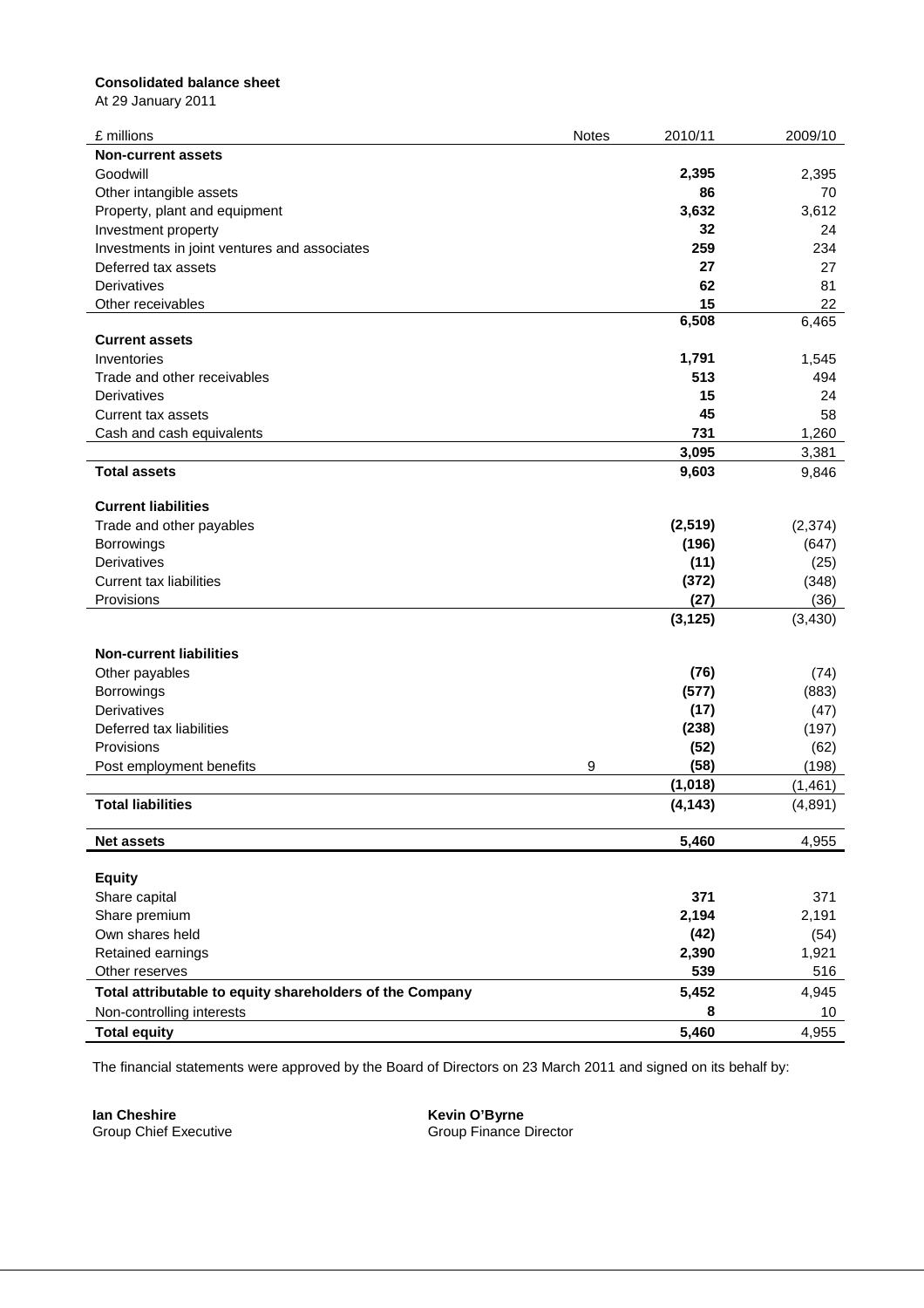#### **Consolidated cash flow statement**

Year ended 29 January 2011

| £ millions                                                                           | <b>Notes</b> | 2010/11 | 2009/10 |
|--------------------------------------------------------------------------------------|--------------|---------|---------|
| <b>Operating activities</b>                                                          |              |         |         |
| Cash generated by operations                                                         | 10           | 763     | 1,130   |
| Income tax paid                                                                      |              | (133)   | (151)   |
| French tax receipt                                                                   | 6            |         | 148     |
| Net cash flows from operating activities                                             |              | 630     | 1,127   |
|                                                                                      |              |         |         |
| <b>Investing activities</b>                                                          |              |         |         |
| Purchase of property, plant and equipment, investment property and intangible assets |              | (310)   | (256)   |
| Disposal of property, plant and equipment, investment property and intangible assets |              | 87      | 59      |
| Interest received                                                                    |              | 19      | 14      |
| Dividends received from joint ventures and associates                                |              | 6       | 5       |
| Net cash flows from investing activities                                             |              | (198)   | (178)   |
|                                                                                      |              |         |         |
| <b>Financing activities</b>                                                          |              |         |         |
| Interest paid                                                                        |              | (33)    | (72)    |
| Interest element of finance lease rental payments                                    |              | (5)     | (5)     |
| Repayment of bank loans                                                              |              | (57)    | (130)   |
| Repayment of Medium Term Notes and other fixed term debt                             |              | (696)   | (500)   |
| Receipt on financing derivatives                                                     |              | 6       | 78      |
| Capital element of finance lease rental payments                                     |              | (12)    | (14)    |
| Issue of share capital under share schemes                                           |              | 3       |         |
| Purchase of own shares                                                               |              |         | (7)     |
| Disposal of own shares                                                               |              | 1       |         |
| Dividends paid to equity shareholders of the Company                                 |              | (129)   | (125)   |
| Net cash flows from financing activities                                             |              | (922)   | (775)   |
|                                                                                      |              |         |         |
| Net (decrease)/increase in cash and cash equivalents and bank overdrafts             |              | (490)   | 174     |
| Cash and cash equivalents and bank overdrafts at beginning of year                   |              | 1,135   | 994     |
| Exchange differences                                                                 |              | (9)     | (33)    |
| Cash and cash equivalents and bank overdrafts at end of year                         | 11           | 636     | 1,135   |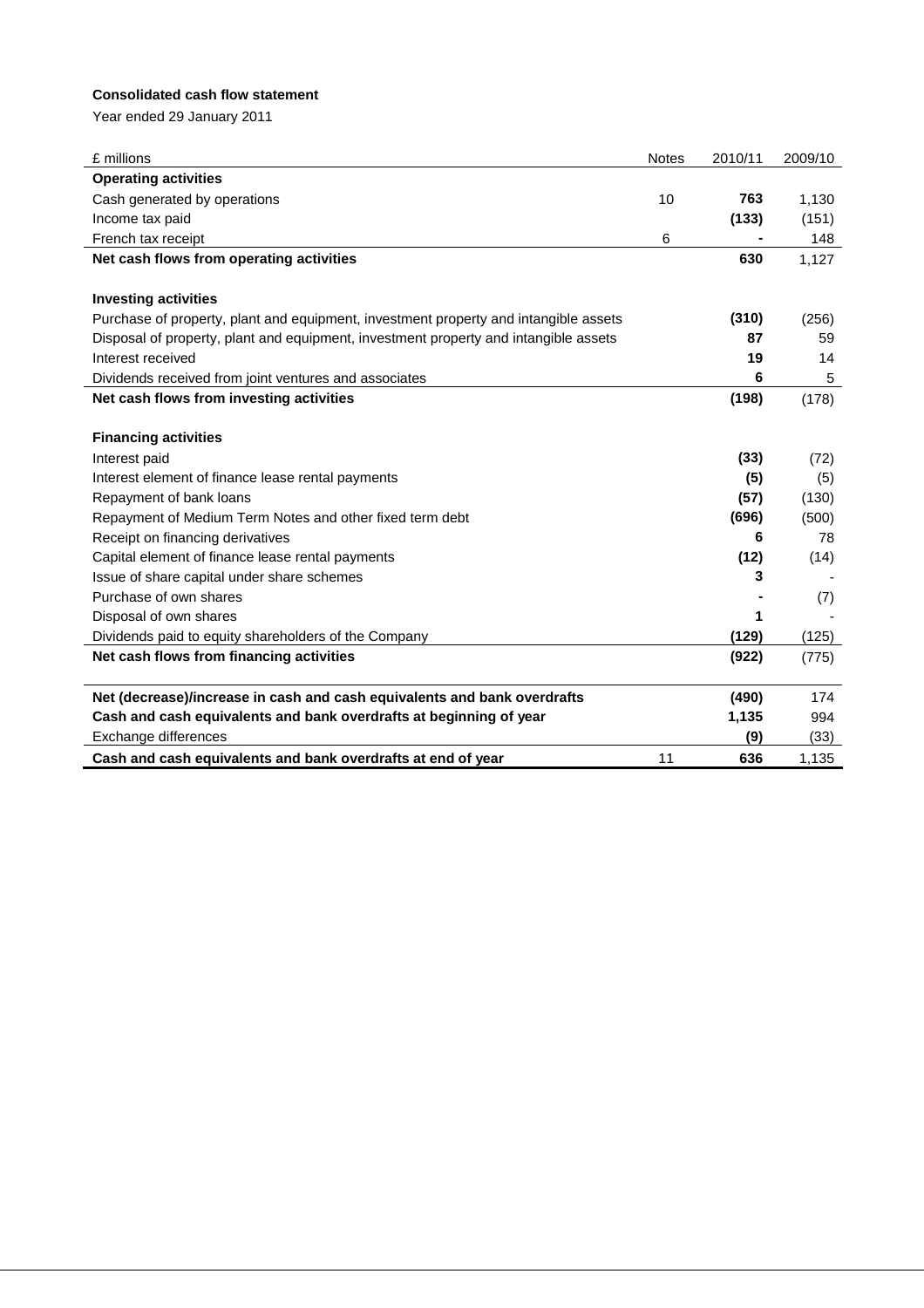#### **Notes to the consolidated financial statements**

#### **1 General information**

Kingfisher plc ('the Company'), its subsidiaries, joint ventures and associates (together 'the Group') supply home improvement products and services through a network of retail stores and other channels, located mainly in the United Kingdom, continental Europe and China.

Kingfisher plc is a Company incorporated in the United Kingdom. The address of its registered office is 3 Sheldon Square, Paddington, London W2 6PX.

The Company is listed on the London Stock Exchange.

#### **2 Basis of preparation**

The consolidated financial statements of the Company, its subsidiaries, joint ventures and associates are made up to the nearest Saturday to 31 January each year. The current financial year is the 52 weeks ended 29 January 2011 ('the year'). The comparative financial year is the 52 weeks ended 30 January 2010 ('the prior year'). This only impacts the UK operations with all the other operations reporting on a calendar basis as a result of local statutory requirements.

The directors of Kingfisher plc, having made appropriate enquiries, consider that adequate resources exist for the Group to continue in operational existence for the foreseeable future and that, therefore, it is appropriate to adopt the going concern basis in preparing the consolidated financial statements for the year ended 29 January 2011.

The condensed financial information, which comprises the consolidated income statement, consolidated statement of comprehensive income, consolidated statement of changes in equity, consolidated balance sheet, consolidated cash flow statement and related notes do not constitute statutory financial statements for the 52 weeks ended 29 January 2011, but are derived from those statements. Statutory financial statements for 2010/11 will be filed with the Registrar of Companies in due course. The Group's auditors have reported on those accounts; their reports were unqualified and did not contain statements under Section 498 (2) or (3) of the Companies Act 2006. Statutory financial statements for 2009/10 have been filed with the Registrar of Companies. The Group's auditors have reported on those accounts; their reports were unqualified and did not contain statements under Section 498 (2) or (3) of the Companies Act 2006.

The condensed financial information has been abridged from the 2010/11 statutory financial statements, which have been prepared in accordance with International Financial Reporting Standards ('IFRS') as adopted by the European Union, IFRIC interpretations and those parts of the Companies Act 2006 applicable to companies reporting under IFRS. The condensed financial information has been prepared under the historical cost convention, as modified by the use of valuations for certain financial instruments, share-based payments and post employment benefits.

The following new standards and amendments, which are mandatory for the first time for the financial year ended 29 January 2011, are relevant for the Group:

| <b>IAS 27</b><br>(amendment) | Consolidated and separate<br>financial statements - Non-<br>controlling interests<br>(effective from 1 July 2009) | Requires the effects of all transactions with non-controlling (minority)<br>interests to be recorded in equity if there is no change in control. They will<br>no longer result in goodwill or gains and losses. The amended standard<br>also specifies the accounting when control is lost. Any remaining interest<br>in the entity is remeasured to fair value and a gain or loss is recognised in<br>profit or loss. The impact of this on the results presented has not been<br>significant.                                                                                                                |
|------------------------------|-------------------------------------------------------------------------------------------------------------------|----------------------------------------------------------------------------------------------------------------------------------------------------------------------------------------------------------------------------------------------------------------------------------------------------------------------------------------------------------------------------------------------------------------------------------------------------------------------------------------------------------------------------------------------------------------------------------------------------------------|
| <b>IFRS3</b><br>(amendment)  | <b>Business combinations</b><br>(effective from 1 July 2009)                                                      | Harmonises business combination accounting with US GAAP. The<br>amended standard will continue to apply the acquisition method to<br>business combinations, but with certain significant changes. All payments<br>to purchase a business will be recorded at fair value at the acquisition<br>date, with some contingent payments subsequently remeasured at fair<br>value through income. Goodwill and non-controlling (minority) interests<br>may be calculated on a gross or net basis. All transaction costs will be<br>expensed. The impact of this on the results presented has not been<br>significant. |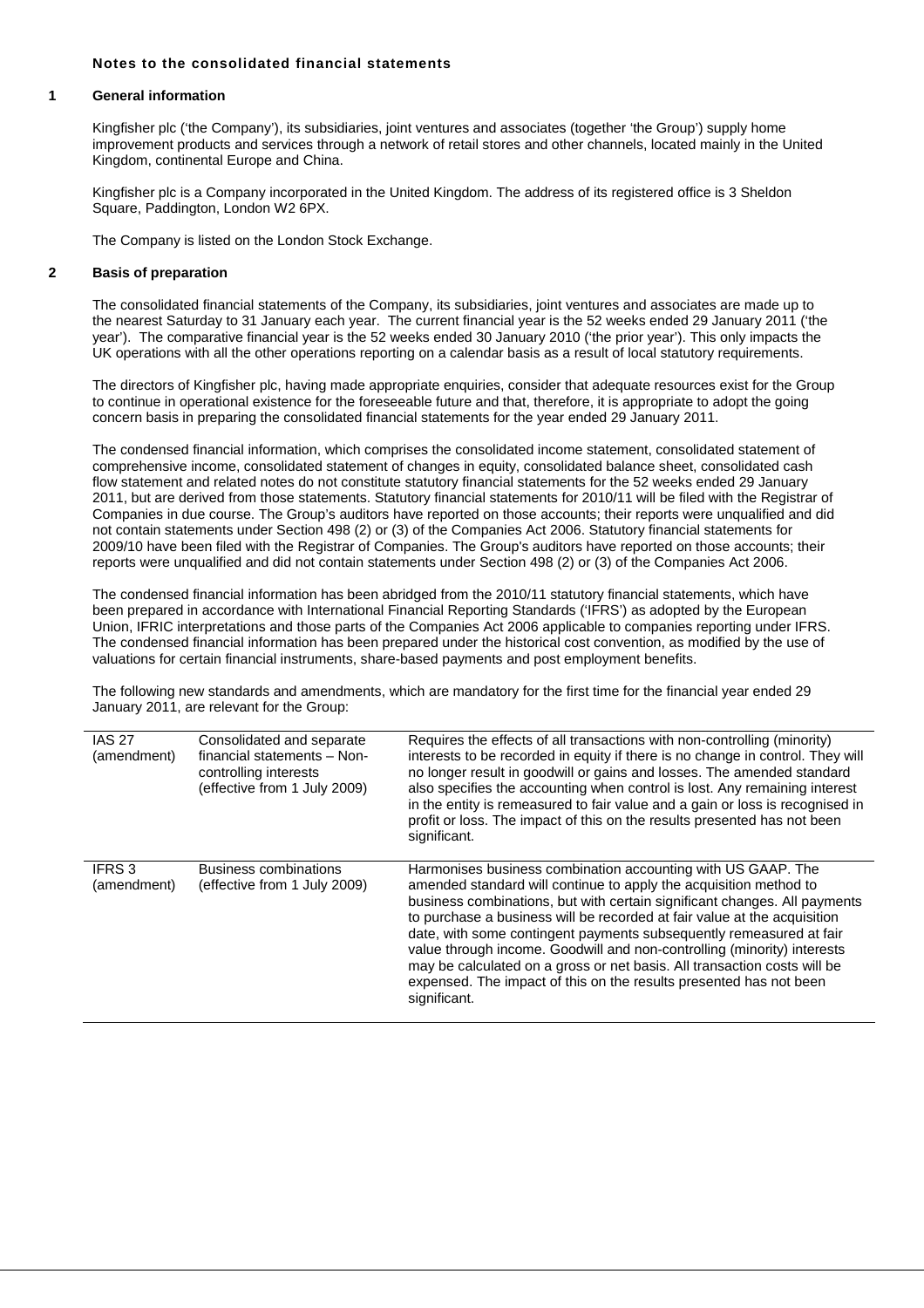#### **Principal rates of exchange**

|                    |              | 2010/11       |              | 2009/10       |
|--------------------|--------------|---------------|--------------|---------------|
|                    | Average rate | Year end rate | Average rate | Year end rate |
| Euro/E             | 1.17         | 1.16          | 1.13         | 1.15          |
| US Dollar/£        | 1.54         | 1.59          | 1.58         | 1.61          |
| Polish Zloty/£     | 4.65         | 4.52          | 4.86         | 4.69          |
| Chinese Renminbi/£ | 10.41        | 10.45         | 10.79        | 11.01         |

#### **Use of non-GAAP measures**

Kingfisher believes that retail profit, adjusted pre-tax profit, effective tax rate, adjusted post-tax profit and adjusted earnings per share provide additional useful information on underlying trends to shareholders. These and other non-GAAP measures such as net debt/cash are used by Kingfisher for internal performance analysis and incentive compensation arrangements for employees. The terms 'retail profit', 'exceptional items', 'adjusted', 'effective tax rate' and 'net debt/cash' are not defined terms under IFRS and may therefore not be comparable with similarly titled measures reported by other companies. They are not intended to be a substitute for, or superior to, GAAP measures.

Retail profit is defined as continuing operating profit before central costs (principally the costs of the Group's head office), exceptional items, amortisation of acquisition intangibles and the Group's share of interest and tax of joint ventures and associates.

The separate reporting of non-recurring exceptional items, which are presented as exceptional within their relevant income statement category, helps provide an indication of the Group's underlying business performance. The principal items which are included as exceptional items are:

- non trading items included in operating profit such as profits and losses on the disposal, closure or impairment of subsidiaries, joint ventures, associates and investments which do not form part of the Group's trading activities;
- profits and losses on the disposal of properties; and
- the costs of significant restructuring and incremental acquisition integration costs.

The term 'adjusted' refers to the relevant measure being reported for continuing operations excluding exceptional items, financing fair value remeasurements, amortisation of acquisition intangibles, related tax items and prior year tax items. Financing fair value remeasurements represent changes in the fair value of financing derivatives, excluding interest accruals, offset by fair value adjustments to the carrying amount of borrowings and other hedged items under fair value hedge relationships. Financing derivatives are those that relate to underlying items of a financing nature.

The effective tax rate represents the effective income tax expense as a percentage of continuing profit before taxation excluding exceptional items. Effective income tax expense is the continuing income tax expense excluding tax on exceptional items and tax adjustments in respect of prior years and changes in tax rates.

Net debt/cash comprises borrowings and financing derivatives (excluding accrued interest), less cash and cash equivalents and current other investments.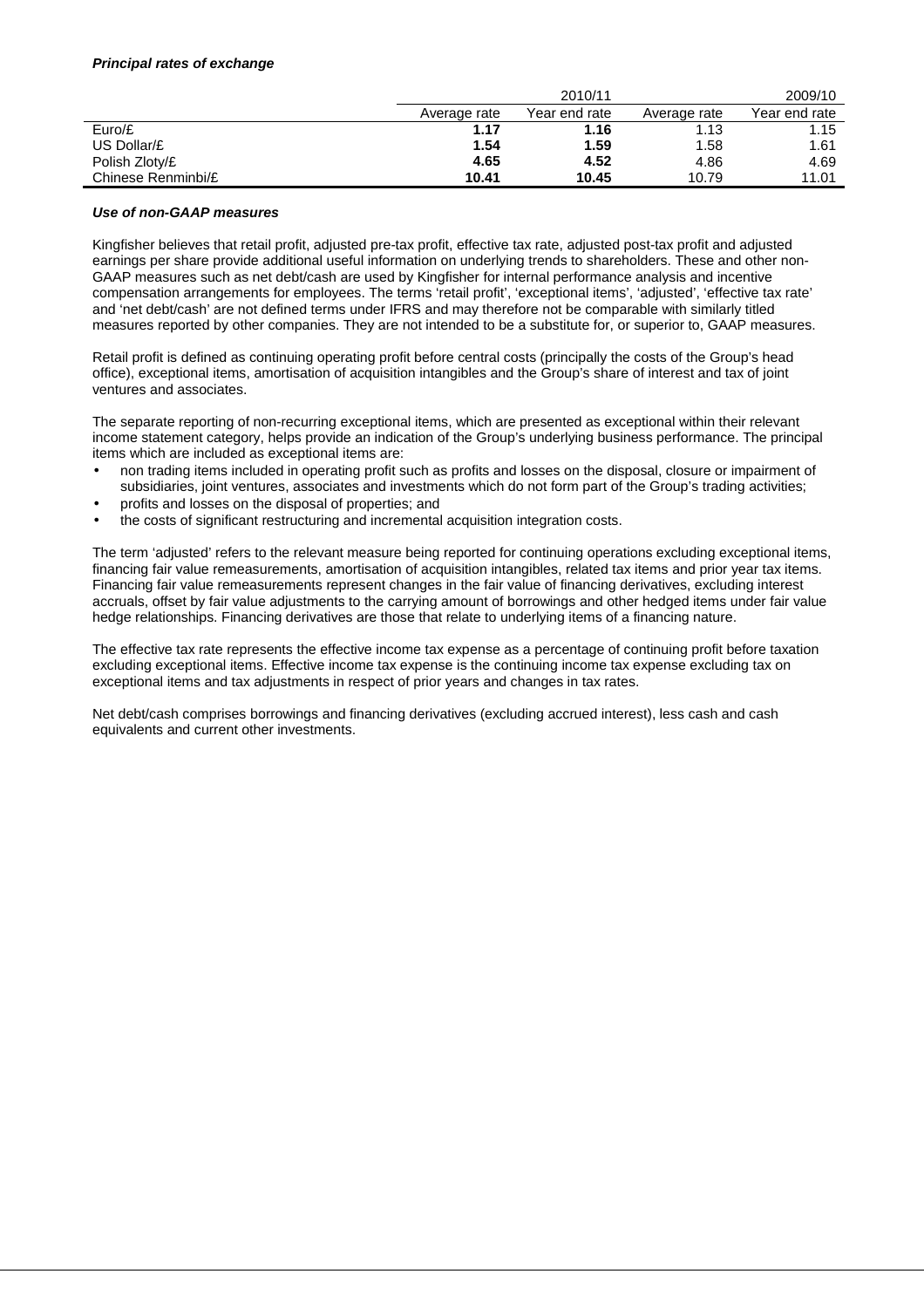#### **3 Segmental analysis**

#### **Income statement**

|                                                            |         |        |                     |       | 2010/11 |
|------------------------------------------------------------|---------|--------|---------------------|-------|---------|
|                                                            | UK &    |        | Other International |       |         |
| £ millions                                                 | Ireland | France | Poland              | Other | Total   |
| <b>Sales</b>                                               | 4,333   | 4,204  | 1,062               | 851   | 10,450  |
| <b>Retail profit</b>                                       | 243     | 348    | 134                 | 37    | 762     |
| Exceptional items                                          |         |        |                     |       | (6)     |
| Central costs                                              |         |        |                     |       | (41)    |
| Share of interest and tax of joint ventures and associates |         |        |                     |       | (17)    |
| <b>Operating profit</b>                                    |         |        |                     |       | 698     |
| Net finance costs                                          |         |        |                     |       | (27)    |
| <b>Profit before taxation</b>                              |         |        |                     |       | 671     |

|                                                            |         |        |                     |       | 2009/10 |
|------------------------------------------------------------|---------|--------|---------------------|-------|---------|
|                                                            | UK &    |        | Other International |       |         |
| £ millions                                                 | Ireland | France | Poland              | Other | Total   |
| <b>Sales</b>                                               | 4.442   | 4.242  | 1,012               | 807   | 10,503  |
| <b>Retail profit</b>                                       | 217     | 322    | 125                 | -     | 664     |
| Exceptional items                                          |         |        |                     |       | 17      |
| Central costs                                              |         |        |                     |       | (41)    |
| Share of interest and tax of joint ventures and associates |         |        |                     |       | (17)    |
| <b>Operating profit</b>                                    |         |        |                     |       | 623     |
| Net finance costs                                          |         |        |                     |       | (57)    |
| <b>Profit before taxation</b>                              |         |        |                     |       | 566     |

2009/10

The operating segments disclosed above are based on the information reported internally to the Board of Directors and Group Executive. This information is predominantly based on the geographical areas in which the Group operates and which are managed separately. The Group only has one business segment being the supply of home improvement products and services.

The 'Other International' segment consists of Poland, China, Spain, Russia, the joint venture Koçtaş in Turkey and the associate Hornbach which has operations in Germany and other European countries. Poland has been shown separately due to its significance.

Central costs principally comprise the costs of the Group's head office.

#### **4 Exceptional items**

| £ millions                                        | 2010/11 | 2009/10 |
|---------------------------------------------------|---------|---------|
| Included within selling and distribution expenses |         |         |
| UK restructuring                                  | (9)     |         |
|                                                   | (9)     |         |
| Included within other income                      |         |         |
| Profit on disposal of properties                  |         | 17      |
|                                                   |         | 17      |
| <b>Exceptional items before tax</b>               | (6)     | 17      |
| Tax on exceptional items                          |         |         |
| <b>Exceptional items</b>                          |         | 10      |

The UK restructuring charge of £9m reflects plans announced by the Group to consolidate its distribution network in the UK through the construction of a new regional distribution centre in the south of England and the closure of other sites. The provision covers primarily future costs of redundancies and dilapidations on the sites to be exited.

The Group has recorded an exceptional profit of £3m on the disposal of properties (2009/10: £17m profit).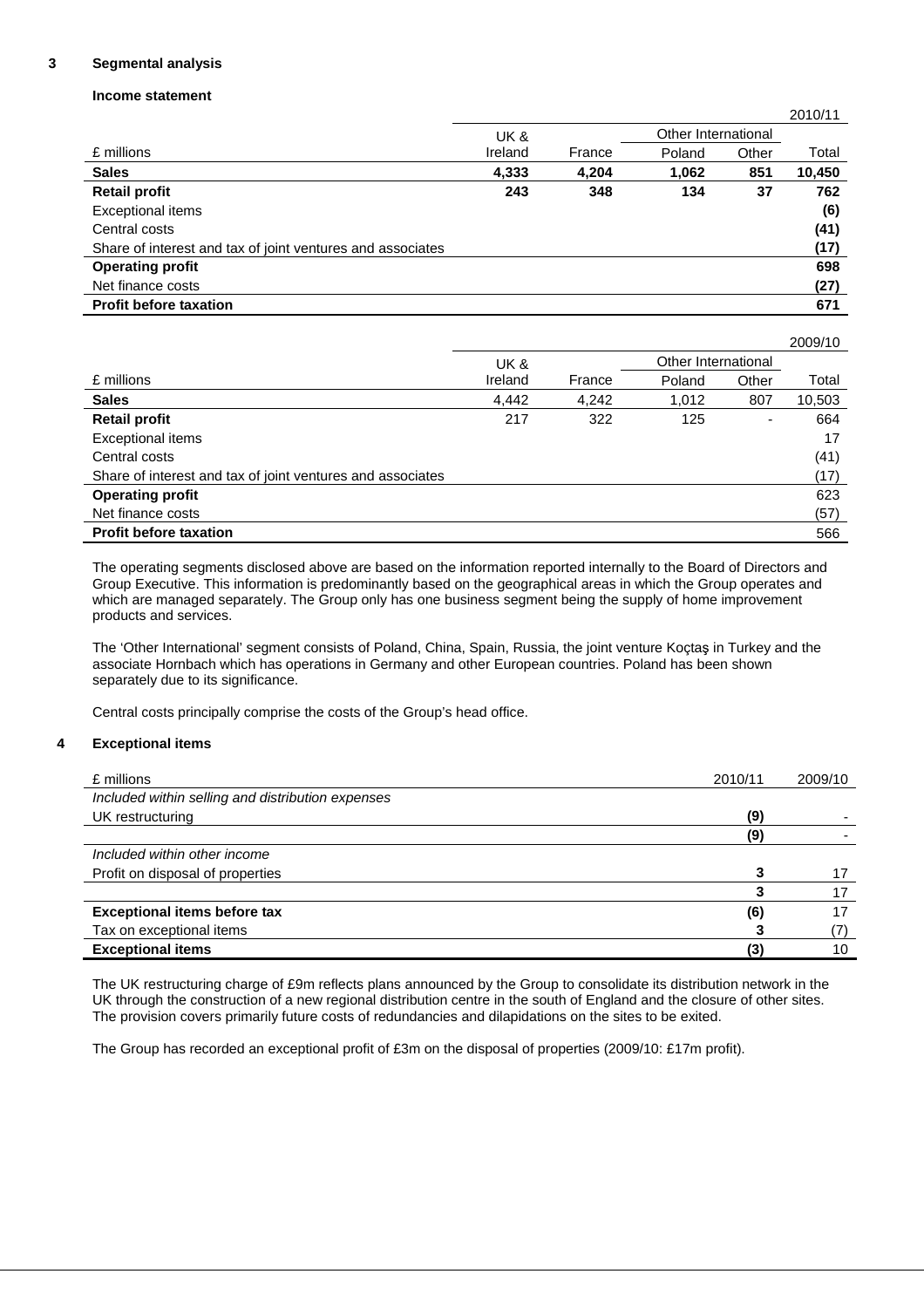#### **5 Net finance costs**

| £ millions                                                      | 2010/11 | 2009/10 |
|-----------------------------------------------------------------|---------|---------|
| Bank overdrafts and bank loans                                  | (18)    | (25)    |
| Medium Term Notes and other fixed term debt                     | (21)    | (43)    |
| Financing fair value remeasurements                             | 7       | 2       |
| Finance leases                                                  | (5)     | (5)     |
| Unwinding of discount on provisions                             | (3)     | (4)     |
| Expected net interest charge on defined benefit pension schemes | (7)     | (4)     |
| Capitalised interest                                            | 1       | 3       |
| <b>Finance costs</b>                                            | (46)    | (76)    |
| Cash and cash equivalents and current other investments         | 19      | 19      |
| <b>Finance income</b>                                           | 19      | 19      |
|                                                                 |         |         |
| <b>Net finance costs</b>                                        | (27)    | (57)    |
| Income tax expense                                              |         |         |
| £ millions                                                      | 2010/11 | 2009/10 |
| <b>UK corporation tax</b>                                       |         |         |
| Current tax on profits for the year                             | 73      | 66      |
| Adjustments in respect of prior years                           | (10)    | (7)     |
|                                                                 | 63      | 59      |
| Overseas tax                                                    |         |         |
| Current tax on profits for the year                             | 118     | 104     |
| Adjustments in respect of prior years                           | (5)     | (1)     |
|                                                                 | 113     | 103     |
| Deferred tax                                                    |         |         |
| Current year                                                    |         | 4       |
| Adjustments in respect of prior years                           | 5       | 15      |
|                                                                 |         |         |
| Adjustments in respect of changes in tax rates                  | (1)     |         |
|                                                                 | 4       | 19      |

The effective rate of tax on profit before exceptional items and excluding tax adjustments in respect of prior years and changes in tax rates is 29% (2009/10: 30%). Tax on exceptional items for the year is a credit of £3m, all of which relates to current year items. In 2009/10 tax on exceptional items was a charge of £7m, all of which related to current year items.

Kingfisher paid €138m tax to the French tax authorities in the year ended 31 January 2004 as a consequence of the Kesa Electricals demerger and recorded this as an exceptional tax charge. Kingfisher appealed against this tax liability and the tribunal found in favour of Kingfisher in June 2009. As a result, on 7 September 2009 the Group received €169m (£148m) from the French tax authorities, representing a refund of the €138m and €31m of repayment supplement. The French tax authorities have appealed against this decision and the appeal court hearing date is awaited. No income has therefore been recognised in respect of this receipt.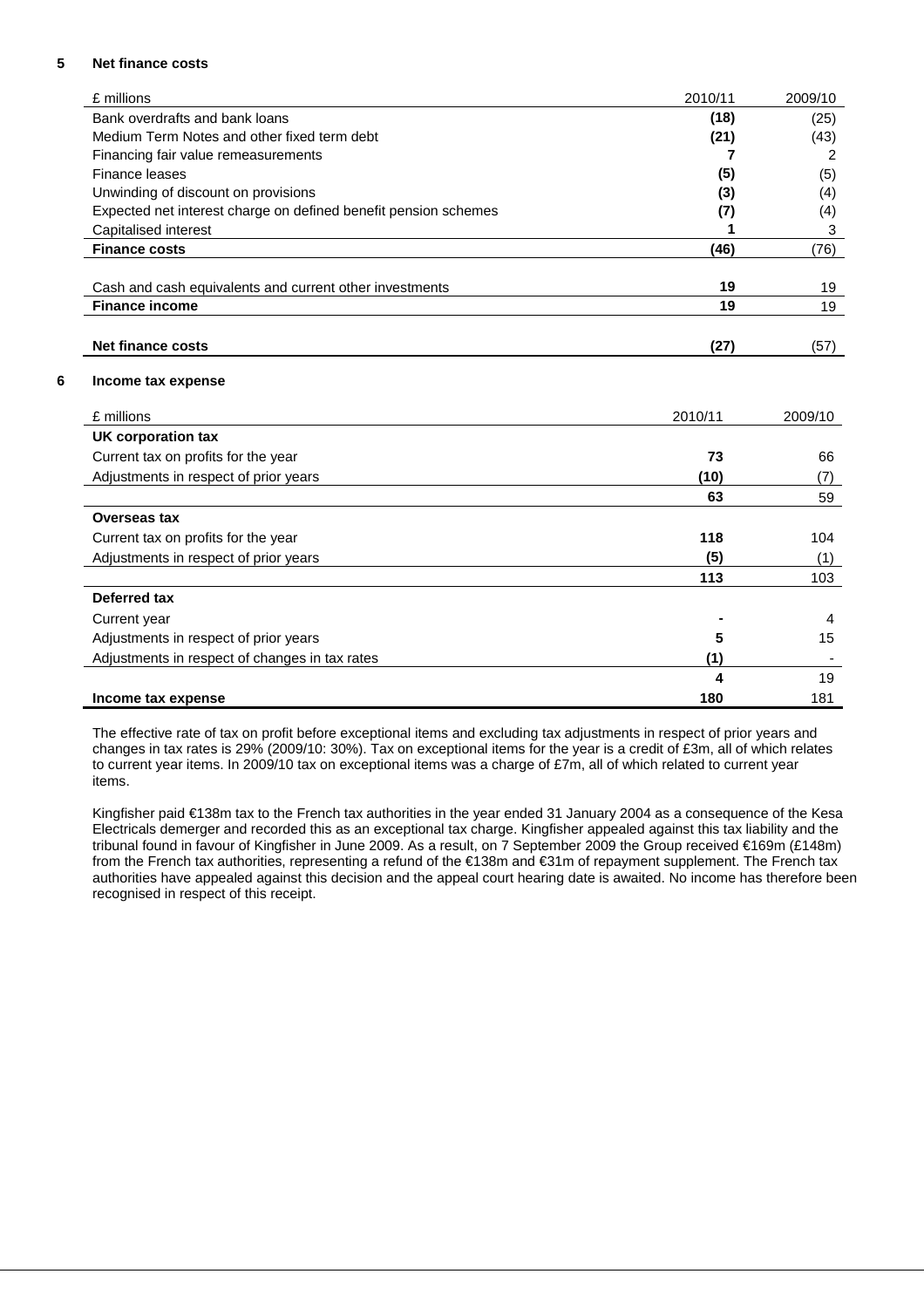|                                         |                |           | 2010/11   |            |           | 2009/10   |
|-----------------------------------------|----------------|-----------|-----------|------------|-----------|-----------|
|                                         |                | Weighted  |           |            | Weighted  |           |
|                                         |                | average   |           |            | average   |           |
|                                         |                | number    | Earnings  |            | number    | Earnings  |
|                                         | Earnings       | of shares | per share | Earnings   | of shares | per share |
|                                         | £ millions     | millions  | pence     | £ millions | millions  | pence     |
| Basic earnings per share                | 494            | 2,349     | 21.0      | 388        | 2,347     | 16.5      |
| Dilutive share options                  |                | 38        | (0.3)     |            | 22        | (0.1)     |
| Diluted earnings per share              | 494            | 2,387     | 20.7      | 388        | 2,369     | 16.4      |
|                                         |                |           |           |            |           |           |
| <b>Basic earnings per share</b>         | 494            | 2,349     | 21.0      | 388        | 2,347     | 16.5      |
| <b>Exceptional items</b>                | 6              |           | 0.3       | (17)       |           | (0.7)     |
| Tax on exceptional and prior year items | (14)           |           | (0.6)     | 14         |           | 0.7       |
| Financing fair value remeasurements     | (7)            |           | (0.3)     | (2)        |           | (0.1)     |
| Tax on financing fair value             |                |           |           |            |           |           |
| remeasurements                          | 2              |           | 0.1       |            |           |           |
| Adjusted basic earnings per share       | 481            | 2,349     | 20.5      | 384        | 2,347     | 16.4      |
|                                         |                |           |           |            |           |           |
| Diluted earnings per share              | 494            | 2,387     | 20.7      | 388        | 2,369     | 16.4      |
| <b>Exceptional items</b>                | 6              |           | 0.3       | (17)       |           | (0.7)     |
| Tax on exceptional and prior year items | (14)           |           | (0.6)     | 14         |           | 0.7       |
| Financing fair value remeasurements     | (7)            |           | (0.3)     | (2)        |           | (0.1)     |
| Tax on financing fair value             |                |           |           |            |           |           |
| remeasurements                          | $\overline{2}$ |           | 0.1       |            |           |           |
| Adjusted diluted earnings per share     | 481            | 2,387     | 20.2      | 384        | 2,369     | 16.3      |

Basic earnings per share is calculated by dividing the profit for the year attributable to equity shareholders of the Company by the weighted average number of shares in issue during the year, excluding those held in the Employee Share Ownership Plan Trust ('ESOP') which for the purpose of this calculation are treated as cancelled.

For diluted earnings per share, the weighted average number of shares is adjusted to assume conversion of all dilutive potential ordinary shares. These represent share options granted to employees where both the exercise price is less than the average market price of the Company's shares during the year and any related performance conditions have been met.

#### **8 Dividends**

| £ millions                                                                                                 | 2010/11 | 2009/10 |
|------------------------------------------------------------------------------------------------------------|---------|---------|
| Dividends to equity shareholders of the Company                                                            |         |         |
| Final dividend for the year ended 30 January 2010 of 3.575p per share (31 January 2009:<br>3.4p per share) | 84      | 80      |
| Interim dividend for the year ended 29 January 2011 of 1.925p per share (30 January 2010:                  |         |         |
| 1.925p per share)                                                                                          | 45      | 45      |
|                                                                                                            | 129     | 125     |

The proposed final dividend for the year ended 29 January 2011 of 5.145p per share is subject to approval by shareholders at the Annual General Meeting and has not been included as a liability.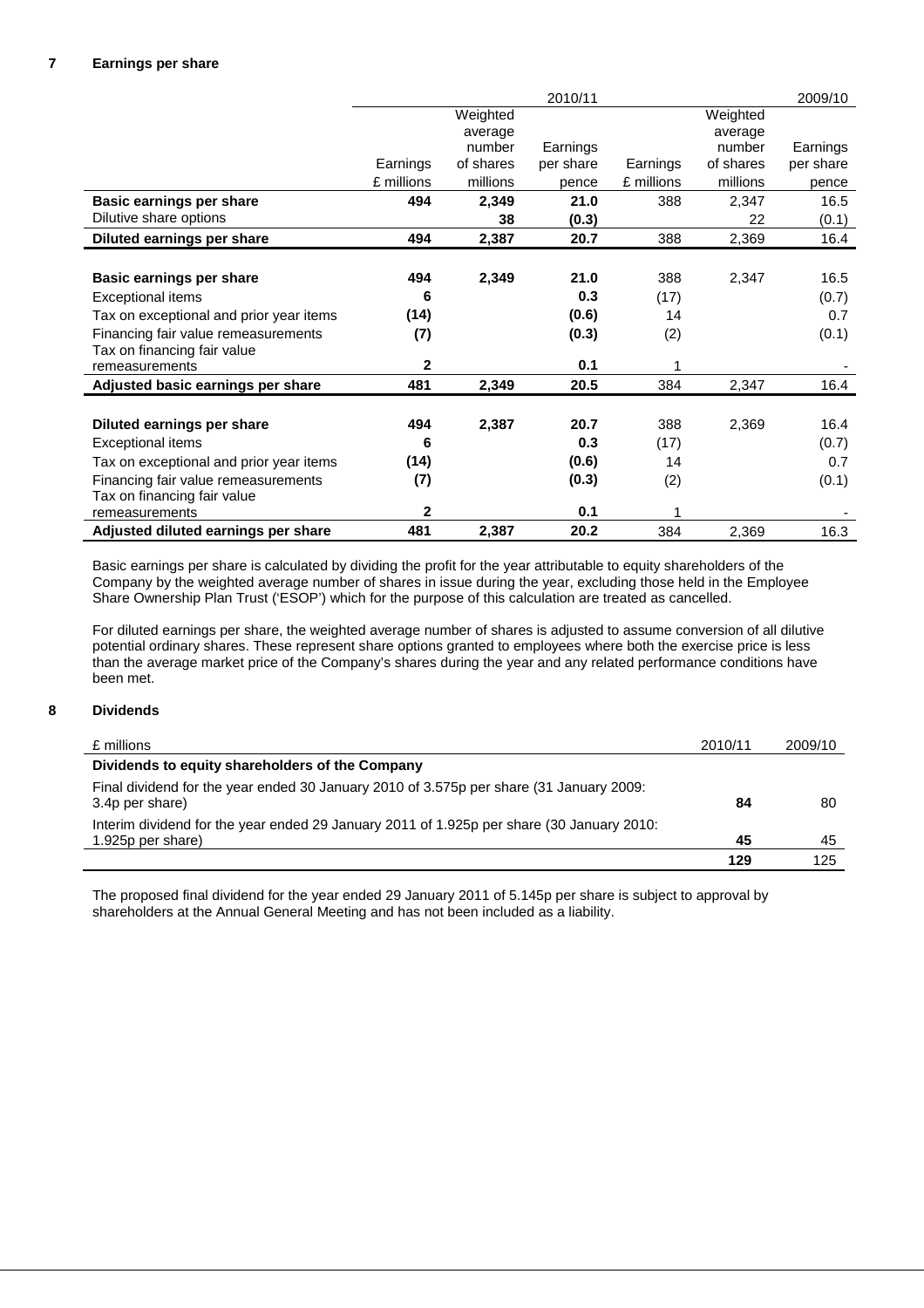#### **9 Post employment benefits**

|                                          |       |       | 2010/11        |                          |                          | 2009/10 |
|------------------------------------------|-------|-------|----------------|--------------------------|--------------------------|---------|
| £ millions                               | UK    | Other | Total          | UK                       | Other                    | Total   |
| Deficit in scheme at beginning of year   | (171) | (27)  | (198)          | (40)                     | (34)                     | (74)    |
| Current service cost                     | (23)  | (4)   | (27)           | (19)                     | (3)                      | (22)    |
| Interest on defined benefit obligations  | (90)  | (2)   | (92)           | (88)                     | (3)                      | (91)    |
| Expected return on pension scheme assets | 84    |       | 85             | 87                       | $\overline{\phantom{0}}$ | 87      |
| Actuarial gains/(losses)                 | 134   | (6)   | 128            | (160)                    | (5)                      | (165)   |
| Contributions paid by employer           | 45    |       | 46             | 49                       | 17                       | 66      |
| Exchange differences                     |       |       | $\blacksquare$ | $\overline{\phantom{a}}$ |                          |         |
| Deficit in scheme at end of year         | (21)  | (37)  | (58)           | (171)                    | '27                      | (198)   |

The assumptions used in calculating the costs and obligations of the Group's defined benefit pension schemes are set by the Directors after consultation with independent professionally qualified actuaries. The assumptions are based on the conditions at the time and changes in these assumptions can lead to significant movements in the estimated obligations, as illustrated in the sensitivity analysis.

The UK scheme discount rate is based on the yield on the iBoxx over 15 year AA-rated Sterling corporate bond index adjusted for the difference in term between iBoxx and scheme liabilities. The overall expected rate of return on scheme assets reflects market expectations at the valuation date of long term asset returns and the mix of assets in the schemes.

|                                           |     | 2010/11        |     | 2009/10               |
|-------------------------------------------|-----|----------------|-----|-----------------------|
| Annual % rate                             | UK  | Other          | UK  | Other                 |
| Discount rate                             | 5.6 | 4.4            | 5.5 | 5.3                   |
| Salary escalation                         | 4.3 | 2.0 to 6.7     | 4.2 | $2.0 \text{ to } 6.6$ |
| Rate of pension increases                 | 3.5 | $\blacksquare$ | 3.4 |                       |
| Price inflation                           | 3.5 | 2.0            | 3.4 | 2.0                   |
| Overall expected rate of return on assets | 6.0 | 3.5            | 5.9 | 3.5                   |

For the UK scheme, the mortality assumptions used in the actuarial valuations have been selected with regard to the characteristics and experience of the membership of the scheme from 2007 to 2010. The assumptions for life expectancy of UK scheme members are as follows:

| Years                                                                      | 2010/11 | 2009/10 |
|----------------------------------------------------------------------------|---------|---------|
| Age to which current pensioners are expected to live (60 now)              |         |         |
| - Male                                                                     | 86.4    | 87.2    |
| - Female                                                                   | 87.1    | 85.9    |
| Age to which future pensioners are expected to live (60 in 15 years' time) |         |         |
| - Male                                                                     | 87.1    | 88.8    |
| - Female                                                                   | 88.7    | 87.1    |

The following sensitivity analysis for the UK scheme shows the estimated impact on obligations resulting from changes to key actuarial assumptions, whilst holding all other assumptions constant.

| Assumption                | Change in assumption                    | Impact on defined benefit obligation |
|---------------------------|-----------------------------------------|--------------------------------------|
| Discount rate             | Increase/decrease by 0.1%               | Decrease/increase by £31m            |
| Salary escalation         | Increase/decrease by 0.1%               | Increase/decrease by £3m             |
| Rate of pension increases | Increase/decrease by 0.1%               | Increase/decrease by £20m            |
| Price inflation           | Increase/decrease by 0.1%               | Increase/decrease by £31m            |
| Mortality                 | Increase in life expectancy by one year | Increase by £45m                     |